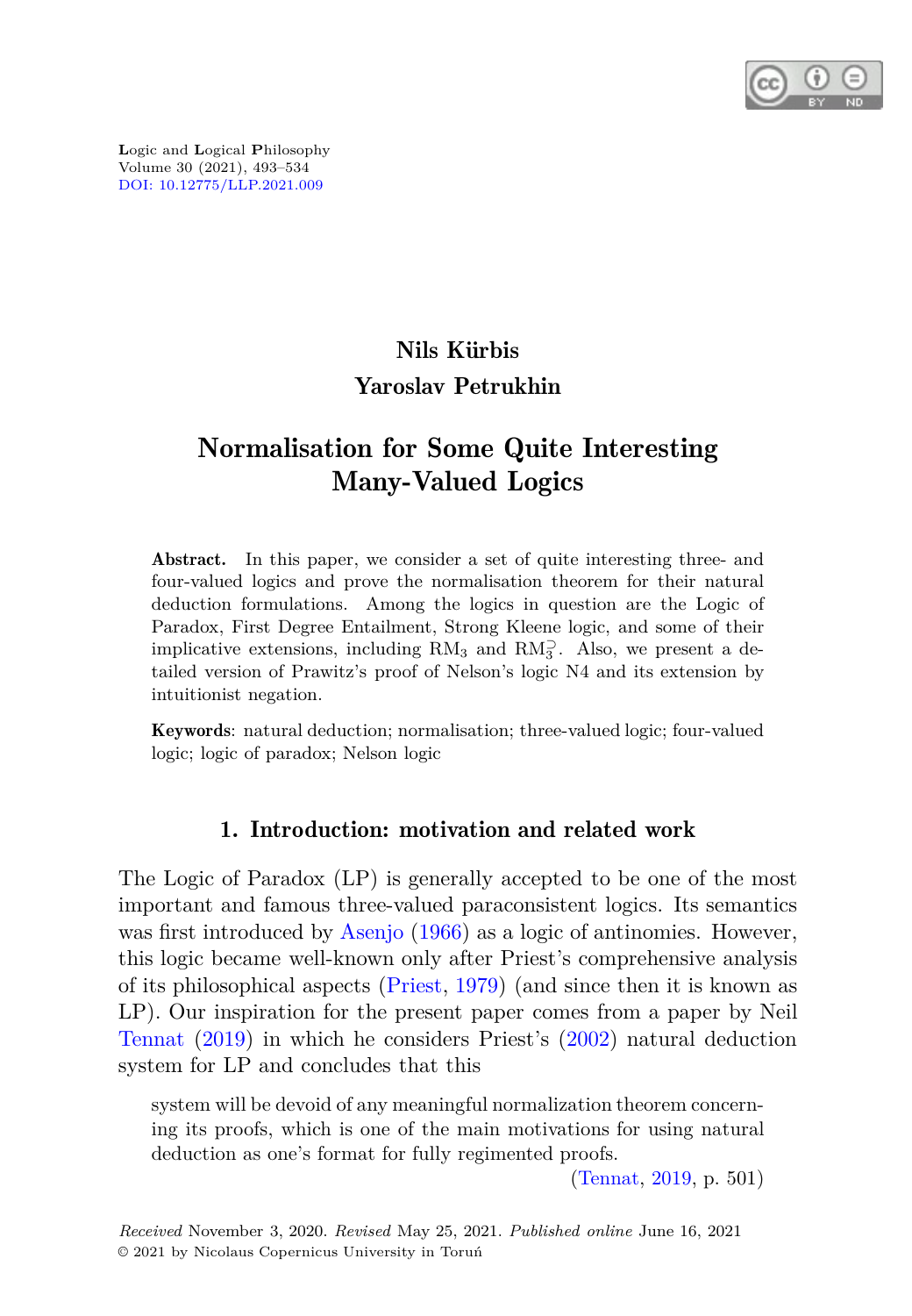We shall present a natural deduction system for LP that has a meaningful normalisation theorem. On the way to that result and after having obtained it we shall also consider a number of other logics for which we prove normalisation theorems. The first one will be Nelson's well-known Constructive Logic with Strong Negation (N4)<sup>[1](#page-1-0)</sup> [\(Nelson,](#page-39-0) [1949;](#page-39-0) [Almukdad and Nelson](#page-37-1), [1984](#page-37-1)). The normalisation theorems to be proved will be presented as extensions and modifications of the normalisation theorem for that logic.

We should say that the literature already contains proof systems for LP that are acceptable from the proof-theoretic perspective. Among them are Avron's [\(1991](#page-38-0)) cut-free sequent calculus, *labeled* natural deduction calculi provided by the methods of Baaz, Fermüller and Zach  $(1993b)$  $(1993b)$ , of [Englander, Haeusler and Pereira](#page-39-1)  $(2014)^2$  $(2014)^2$  $(2014)^2$ , and of Kaminski and Francez [\(2021\)](#page-39-1). Let us notice that neither Priest's natural deduction system for LP nor its modification which we present in this paper are [labeled one](#page-41-0)s.

Tennat [\(2019\)](#page-41-0) pays special attention to an implication of LP defined as  $\neg A \lor B$ . This implication is known to invalidate modus ponens. As Tennat observes, it is rather difficult to find proof-theoretically acceptable rules for it. We are not going to present such rules, since we believe that such an implication, despite its classical logic-style definition, is not a good candidate for LP, precisely because of the lack of modus ponens. In our mind, a much better candidate is Słupecki's [\(1939](#page-40-2); [1971\)](#page-40-3) and Jaśkowski's [\(1948;](#page-38-3) [1999](#page-38-4)) implication, which validates modus ponens and is formalised by a proof-theoretically nice set of rules.<sup>[3](#page-1-2)</sup> We are not original in choosing Jaśkowski's implication for LP: [Batens](#page-38-5) [\(1980](#page-38-5)) studied such a logic under the name PI*<sup>s</sup>* , [Avron](#page-38-6) [\(1986\)](#page-38-6) under the name  $RM_3^2$ , [Rozonoer](#page-40-4) [\(1989\)](#page-40-4) under the name PCont.<sup>[4](#page-1-3)</sup> Due to

<span id="page-1-0"></span><sup>&</sup>lt;sup>1</sup> We follow Wansing in naming the system  $(2001, 422\text{ff})$  $(2001, 422\text{ff})$ . We also thank Heinrich Wansing for comments on this paper.

<span id="page-1-1"></span><sup>&</sup>lt;sup>2</sup> In fact, by these methods one can obtain a labeled normalisable natural deduction system for any tabular logic which we consider in this paper. But those logicians who prefer non-labeled natural deduction would not be satisfied with such a result. The methods of [\(Baaz et al.](#page-38-1), [1993b\)](#page-38-1) are based on their previous general result [\(Baaz et al.](#page-38-7), [1993a](#page-38-7)) allowing construction of labeled sequent and tableaux calculi for finite-valued logics, including LP.

<sup>&</sup>lt;sup>3</sup> This imp[lication was also studied by](#page-37-2) [D'Ottaviano and da Costa](#page-38-8) [\(1970\)](#page-38-8), Asenjo and Tamburino [\(1975](#page-37-2)).

<span id="page-1-3"></span><span id="page-1-2"></span><sup>&</sup>lt;sup>4</sup> Without any special reason, we choose the dubbing  $RM_3^{\supset}$  throughout the paper.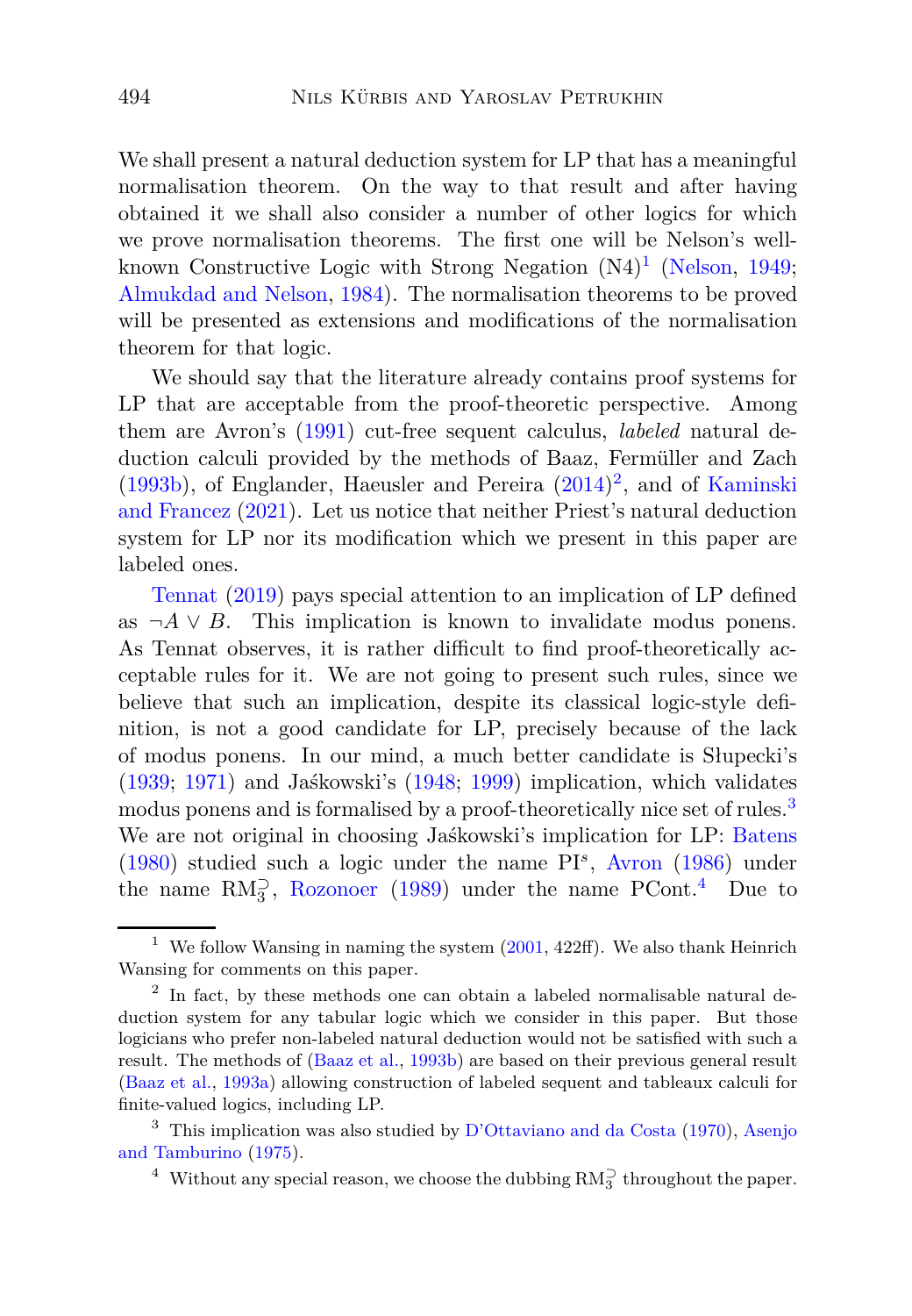[Avron](#page-38-0) [\(1991](#page-38-0))  $RM_3^{\supset}$  [has a cut-free sequent calculus. Due to](#page-38-9) Bolotov and Shangin [\(2012\)](#page-38-9) it has a linear Jaśkowski-style natural deduction system together with a proof-search procedure. A linear natural deduction system for  $\mathrm{RM}^{\supset}_3$  (and any other unary and binary truth-functional extension of LP) can be easily obtained by Kooi and Tamminga's [\(2012](#page-39-2)) results, but this system has nine rules for implication which is too much in our opinion. Moreover, most of these rules are far from being acknowledged to be proof-theoretically suitable. Consider, e.g., the rule *B* ∧ ¬*B* ⊢ ((*A* ⊃ *B*) ∧ ¬(*A* ⊃ *B*)) ∨ ¬*A*. Better rules may be found in [\(Petrukhin](#page-39-3), [2018](#page-39-3)), where generalised correspondence analysis is presented, but such a system has eleven rules for implication. We present one with four rules for implication and show that it is normalisable.

Yet another alternative for LP's implication is Sobociński's [\(1952\)](#page-40-5). Such a logic is known under the name  $RM_3$  from Anderson and Belnap's [\(1975](#page-37-3)) school of relevant logic.

Although a presentation of a normalisation theorem for LP fulfils our original plans, we decided to pay attention to some related logics, such as First Degree Entailment FDE, which is one of the most well-known, useful and successful members of the Anderson and Belnap [\(1975\)](#page-37-3) family of relevant logics. FDE is still actively studied despite its recent forty years anniversary (see [Omori and Wansing 2017](#page-39-4) on this issue). FDE can be formalised as the fragment of LP without Excluded Middle. Yet another interesting logic is a lesser known system called Par due to [Popov](#page-40-6) [\(1989](#page-40-6)) and Be due to [Avron](#page-38-0) [\(1991\)](#page-38-0) which is the fragment of  $\mathrm{RM}_3^{\supset}$  without Excluded Middle.

Once we turned to the field of paracomplete logics, it made sense to look at some of those which are not paraconsistent. Among such logics are Strong Kleene logic  $K_3$  [\(Kleene,](#page-39-5) [1938\)](#page-39-5) (an extension of FDE by Ex Falso Quodlibet), an implication-free fragment of Łukasiewicz's logic  $L_3$ [\(1920](#page-39-6)) (for an English translation see [\(Łukasiewicz](#page-39-7), [1970](#page-39-7), pp. 87–88)), the first many-valued logic) and Słupecki, Bryll and Prucnal's [\(1967](#page-40-7)) PComp (the name is due to [Popov 2009,](#page-40-8) it is an extension of Par by Ex Falso Quodlibet), which is an improvement of  $L_3$  in the sense that it enjoys the deduction theorem.

Cut-free sequent calculi for  $RM_3$ ,  $K_3$ ,  $PComp$ ,  $L_3$  may be found in the above mentioned paper by [Avron](#page-38-0) [\(1991\)](#page-38-0) (see also [Avron](#page-38-0), [1991](#page-38-0)). A

However, the dubbing PI<sup>s</sup> occurs from time to time in the English language literature. The dubbing PCont is the standard one in Russian language literature.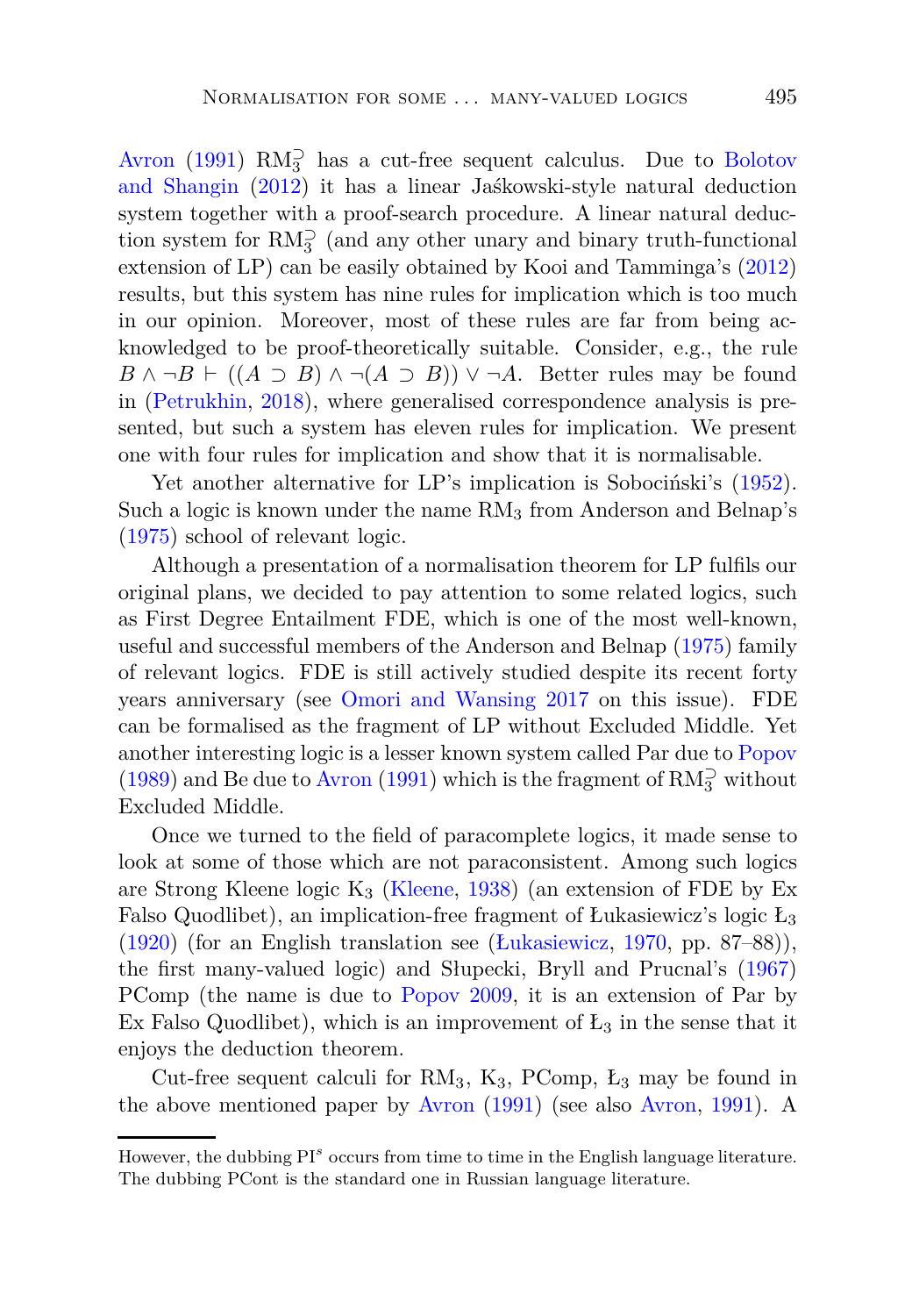cut-free sequent calculus for Par is presented in [\(Popov,](#page-40-6) [1989](#page-40-6)). See also [\(Pynko,](#page-40-9) [1999\)](#page-40-9) for cut-free sequent calculi for FDE, Par and some of their extensions. A natural deduction system for  $K_3$  which we are going to consider is a modification of Priest's system [\(Priest,](#page-40-1) [2002\)](#page-40-1). One may find natural deduction systems (with a huge amount of rules) for any unary/binary tabular extensions of  $K_3$  in [\(Tamminga](#page-40-10), [2014](#page-40-10)) and [\(Petrukhin,](#page-39-3) [2018\)](#page-39-3). A systematic treatment of linear-type natural deduction systems and automatic proof search for (unary and binary) truthtabular extensions of LP,  $K_3$  [and FDE may be found in \(](#page-39-8)Petrukhin and Shangin, [2017](#page-39-8), [2019,](#page-39-9) [2020\)](#page-40-11).

Finally, since most of the logics in question are extensions of Nelson's logic N4 or its implication-less fragment, which coincides with FDE (see figure [1](#page-8-0) for a diagram of their relations), it is reasonable to begin with the normalisation theorem for this logic. Prawitz [\(1965](#page-40-12), Appendix B §2) only observes that the system normalises, but does not carry out a proof. To our knowledge, this is the first detailed, direct proof of normalisation for Prawitz's formalisation of N4. After that, we prove normalisation for Prawitz's formalisation for intuitionist logic with strong negation  $(N3)^5$  $(N3)^5$ , which is an extension of N4 by the intuitionist *falsum* constant.

The structure of the paper is as follows. In section [3](#page-8-1) we recall Prawitz's formalisation of N4 and prove normalisation for it. In section [4](#page-13-0) we do the same for N3. Section [5](#page-16-0) is devoted to normalisation for First Degree Entailment, the Logic of Paradox and Strong Kleene Logic. In sections [6](#page-19-0) and [7](#page-21-0) we focus on the logics  $RM_3^{\supset}$  and  $RM_3$ , respectively. In section [8](#page-22-0) we consider the logics Par and PComp. Section [9](#page-27-0) contains concluding remarks. Appendix contains the semantics of the logics in question to make our paper self-contained. It also has some additional material regarding proofs of theorems.

We finish this section with some basic definitions regarding normalisation.

## 2. Terminological preliminaries

The definitions of the languages is standard, except that some of the logics to be considered in this paper have two negations, ¬ and ∼.

Deductions in natural deduction have the usual 'family tree shape', as Gentzen calls it. The top-most formulas or leaves of the tree are the

<span id="page-3-0"></span> $5$  Here, too, we adopt Wansing's name for the system [\(Wansing](#page-41-1), [2001,](#page-41-1) 423ff).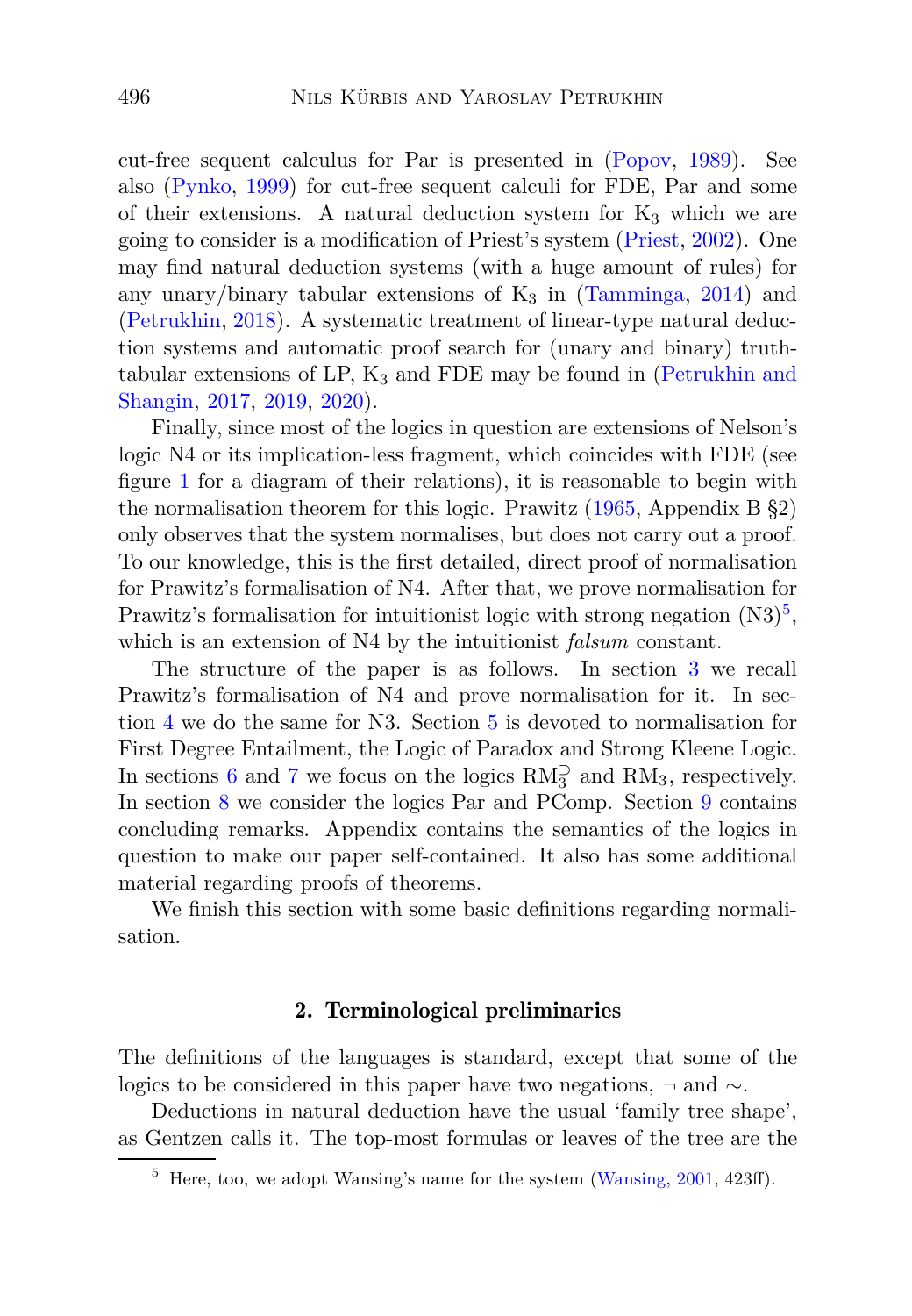assumptions of the deduction, the bottom-most formula or root of the three is its conclusion. We follow [Troestra and Schwichtenberg](#page-41-2) [\(2000](#page-41-2)) in the details.

Assumptions are assigned *assumption classes*. Formula occurrences of different types have different assumption classes, formula occurrences of the same type may belong to the same or to different assumption classes. Every assumption receives a label indicating the assumption class to which it belongs. The *discharge* or *closing* of assumption classes in a deduction is indicated by a square bracket around the formulas in the assumption class and repeating the label of the assumption class to the right of the line marking the inference at which it is discharged or closed. Assumptions that are not discharged or closed are *undischarged* or *open*. Empty assumption classes are permitted to allow for the possibility of *vacuous discharge*, where formulas in an assumption class are discharged that do not occur in the deduction.

Let *L* be a logic to be considered in this paper. Deductions in *L* are defined by induction. The basic case is that a formula occurrence  $A^i$ , where *i* marks an assumption class, is a deduction in *L* of the conclusion  $A$  from the open in the assumption class  $i$  containing  $A$  as its sole member. The induction step is carried out by applying the rules to be specified for each system, which also specify how discharge of assumption classes is effected by their applications.

Two operations on assumption classes are permitted. A label for an assumption class *i* already present in the deduction may be assigned to new assumptions that are of the same type as the formulas in *i*, and different assumption classes containing formulas of the same type may be relabelled with the same label. The former corresponds to making the same assumption multiple times; the latter is an operation corresponding to Contraction.

Definition 1. A formula is *atomic* if it contains no connectives. The *degree* of a formula is the number of connectives in *A*.

Note that ⊥, being a 0-place connective, is a formula of degree 1. We call ⊥ *falsum*

Many of the rules for the systems we are going to consider come in two kinds: one kind has the format of the usual introduction and elimination rules, where the introduction rules introduce formulas with one connective as the main operator and the elimination rules eliminate such formulas. The other kind concerns the introduction and elimination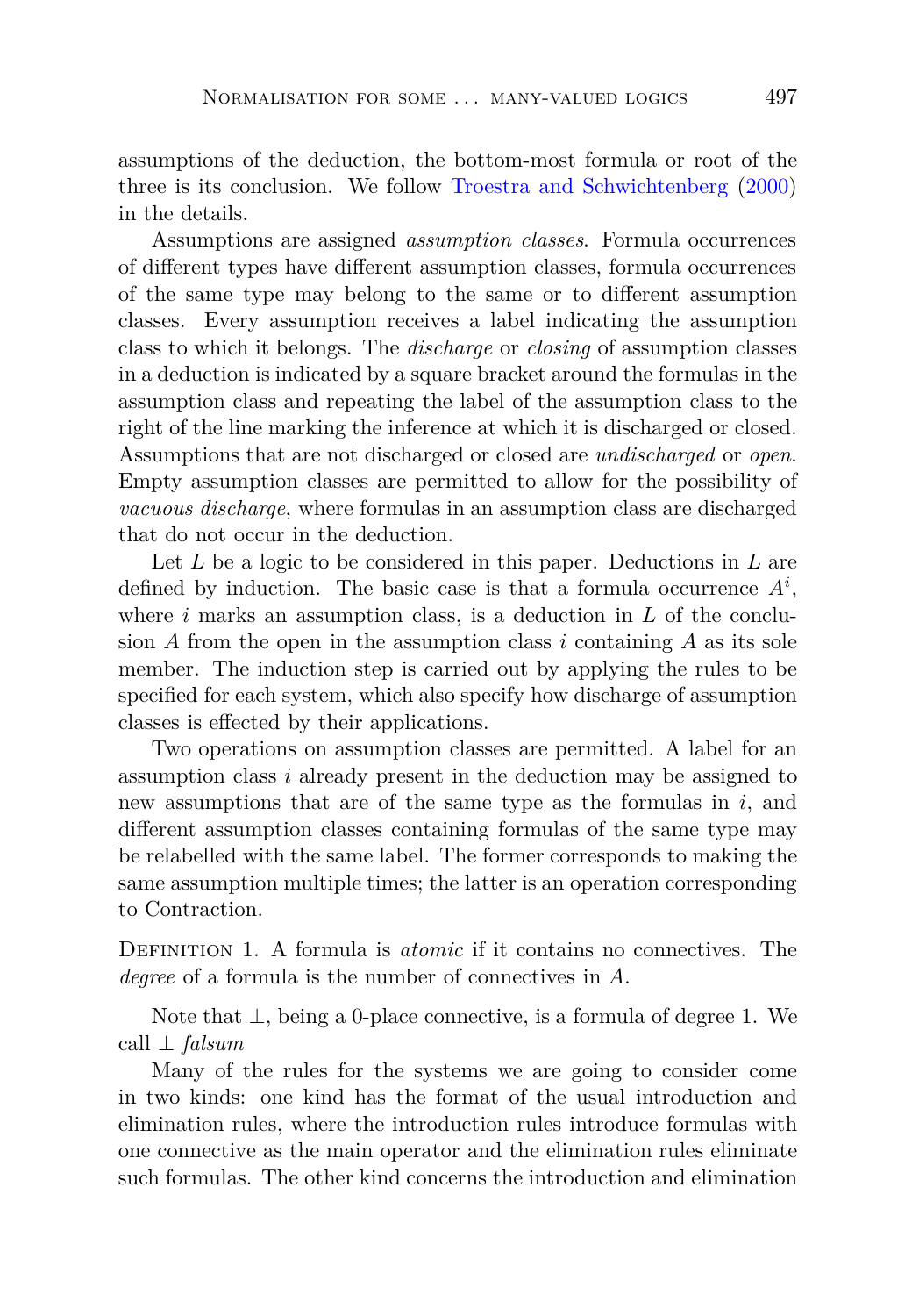of the negations of formulas. Introduction rules will be marked by labels of the format  $(*I)$  or  $(\neg *I)$ ,  $*$  is a connective, and elimination rules by  $(*E)$  or  $(\neg *E)$ . The major premise of an elimination rule is the formula that mentions the connectives in the general statement of the rules.

We distinguish tree elimination rules governing negation or ⊥:

$$
(\perp \mathcal{E}) \frac{\perp}{B} \qquad (\neg \perp) \frac{\neg A \qquad A}{\perp} \qquad (\mathcal{E}\mathcal{C}\mathcal{Q}) \frac{\neg A \qquad A}{B}
$$

<span id="page-5-0"></span>We may call the first *ex falso quodlibet*, the second *ex contradictione falsum* and the third *ex contradictione quodlibet*.

Definition 2. A *maximal formula* is an occurrence of a formula in a deduction that is the conclusion of an introduction rule and major premise of an elimination rule.

<span id="page-5-1"></span>Rules of the kind of disjunction elimination are called *del-rules*: for each logic it will be specified what its del-rules are.

DEFINITION 3 (Segment, Length & Degree of a Segment, Maximal Segment). (a) A *segment* is a sequence of two or more formula occurrences  $C_1 \ldots C_n$  in a deduction such that  $C_1$  is not the conclusion of a del-rule,  $C_n$  is not the minor premise of a del-rule and for every  $i < n$ ,  $C_i$  is minor premise of a del-rule and  $C_{i+1}$  its conclusion.

(b) The *length* of a segment is the number of formula occurrences of which it consists, its *degree* is their degree.

(c) A segment is *maximal* if and only if its last formula is major premise of an elimination rule.

Notice that we deviate from Prawitz and Troelstra and Schwichtenberg in that maximal segments consist of at least two formulas, while according to their notion, every maximal formula is a maximal segment of length 1. We find keeping the distinction between maximal segments and maximal formulas more perspicuous. This is reflected in the definition of the *rank* of a deduction:

Definition 4 (Rank of a Deduction). The *rank* of a deduction *Π* is the pair  $\langle d, l \rangle$  where *d* is the highest degree of any maximal formula or maximal segment in *Π*, and *l* is the sum of the number of maximal formulas and the sum of the lengths of all maximal segments in *Π*. If there are no maximal formulas or maximal segments in *Π*, *d* and *l* are both 0.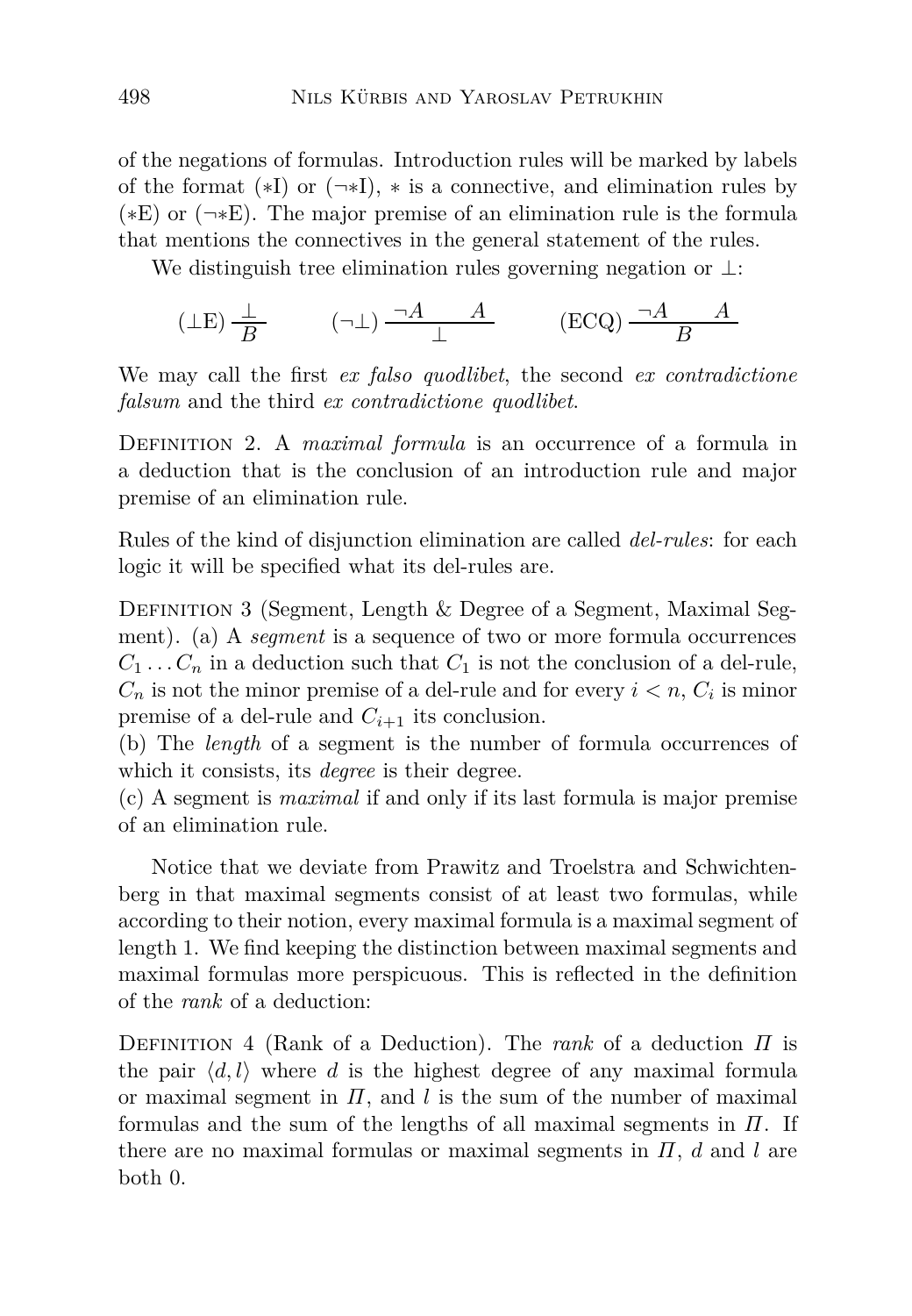Ranks are ordered lexicographically:  $\langle d, l \rangle < \langle d', l' \rangle$  iff either  $d < d'$ , or  $d = d'$  and  $l < l'$ .

We follow Troelstra and Schwichtenberg in that our definition of maximal segment is more general than that of Prawitz, who requires the first formula of a maximal segment to be derived by an introduction rule. Our normalisation theorems for N4 and N3 are therefore also slightly more general than the versions Prawitz has in mind.

Definition 5. A deduction is *in normal form* if it contains neither maximal formulas nor maximal segments.

Finally, we need some notions regarding the formulas that occur on deductions.

DEFINITION 6. A deduction  $\Pi$  of a conclusion  $\Lambda$  from the undischarged assumptions *Γ* satisfies the *subformula property* iff every formula on the deduction is a subformula either of *A* or of a formula in *Γ*.

None of the logics discussed here has the subformula property. A different notion is therefore to be preferred. Many have the following property:

Definition 7. A deduction satisfies the *negation subformula property* iff every formula occurrence on it is either a subformula of an undischarged assumption or of the conclusion or it is the negation of such a formula.

Some only satisfy a weak version thereof:

Definition 8. A deduction satisfies the *weak negation subformula property* iff every formula occurrence on it is either a subformula of an undischarged assumption or of the conclusion or it is the negation of such a formula or it is an occurrence of  $\perp$  that is the conclusion of  $(\neg \perp)$ .

The logics which have Pierce's rule satisfy the specific version of negation and weak negation subformula property.

DEFINITION 9. A deduction  $\Pi$  of a conclusion  $\Lambda$  from the undischarged assumptions *Γ* satisfies the *Pierce subformula property* iff every formula on the deduction is a subformula either of *A* or of a formula in *Γ* or formulas of the form  $B \supset C$  that are discharged by Pierce's Rule and subformulas of formulas *C* that stand immediately below such formulas.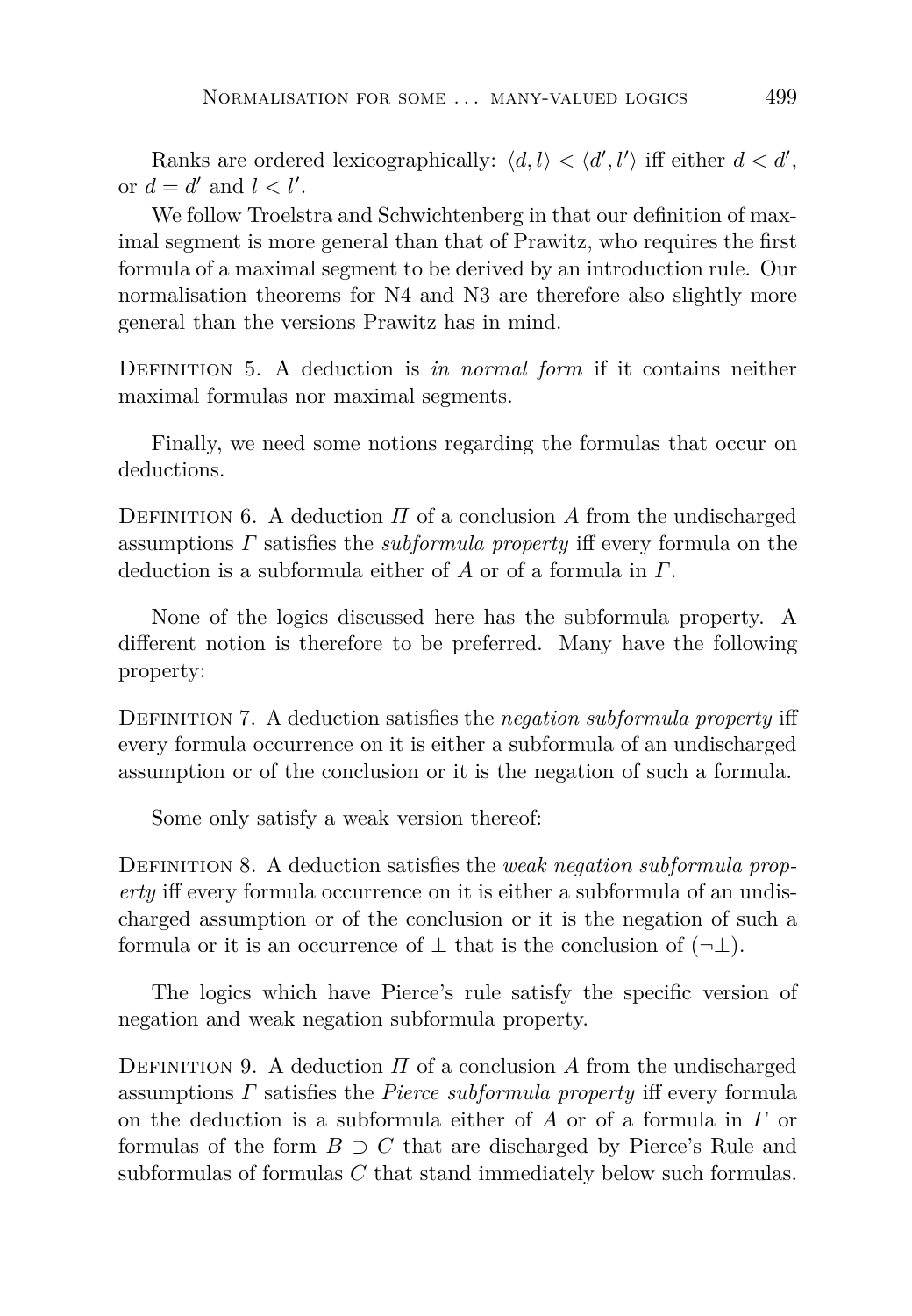DEFINITION 10. A deduction  $\Pi$  of a conclusion  $A$  from the undischarged assumptions *Γ* satisfies the *Pierce negation subformula property* iff every formula on the deduction is a subformula either of *A* or of a formula in *Γ* or formulas of the form *B* ⊃ *C* that are discharged by Pierce's Rule and subformulas of formulas *C* that stand immediately below such formulas or it is the negation of such a formula.

DEFINITION 11. A deduction  $\Pi$  of a conclusion  $A$  from the undischarged assumptions *Γ* satisfies the *Pierce weak negation subformula property* iff every formula on the deduction is a subformula either of *A* or of a formula in *Γ* or formulas of the form  $B \supset C$  that are discharged by Pierce's Rule and subformulas of formulas *C* that stand immediately below such formulas or it is the negation of such a formula or it is an occurrence of  $\perp$  that is the conclusion of  $(\neg \perp)$ .

Proofs that deductions satisfy these notions appeal to Prawitz's notion of a path in a deduction:

DEFINITION 12. A *path* in a deduction is a sequence of formulas  $A_1 \ldots A_n$ such that  $A_1$  is an assumption not discharged by a del-rule; (a) if  $A_i$  is not major premise of a del-rule, then  $A_{i+1}$  is the conclusion of the rule, (b) if  $A_i$  is major premise of a del-rule, then  $A_{i+1}$  is an assumption discharged by that rule; and  $A_n$  is either the conclusion of the deduction or the minor premise of  $(\supset E)$ ,  $(\neg \bot)$  or  $(ECQ)$ .

Philosophical Comment. The negation subformula is philosophically well motivated, if negation and affirmation are taken as being on a par. Intuitionists tend to give affirmation priority over negation, and define the latter notion in terms of the affirmation of  $A \supset \perp$ , which of course contains a formula that cannot be affirmed as a subformula. [Kürbis](#page-39-10) [\(2015](#page-39-10)) argues that this attempted definition, however, is unsuccessful, and that this provides a motivation for treating negation as equally primitive as affirmation.<sup>[6](#page-7-0)</sup> N4 is a natural logic for such an approach, provided it is agreed that affirmation and negation run in parallel and do not interact formally. On the other hand, it is natural to consider affirmation and negation to be exclusive, which is captured by  $(\neg \bot)$ , if  $\bot$  is governed by (⊥E) and thereby guaranteed to be an absurdity. This motivates the weak negation subformula property, and consequently, N3 is a natural

<span id="page-7-0"></span> $6$  But see [\(Kürbis,](#page-39-11) [2019](#page-39-11), Ch 5) for critical assessment of this option.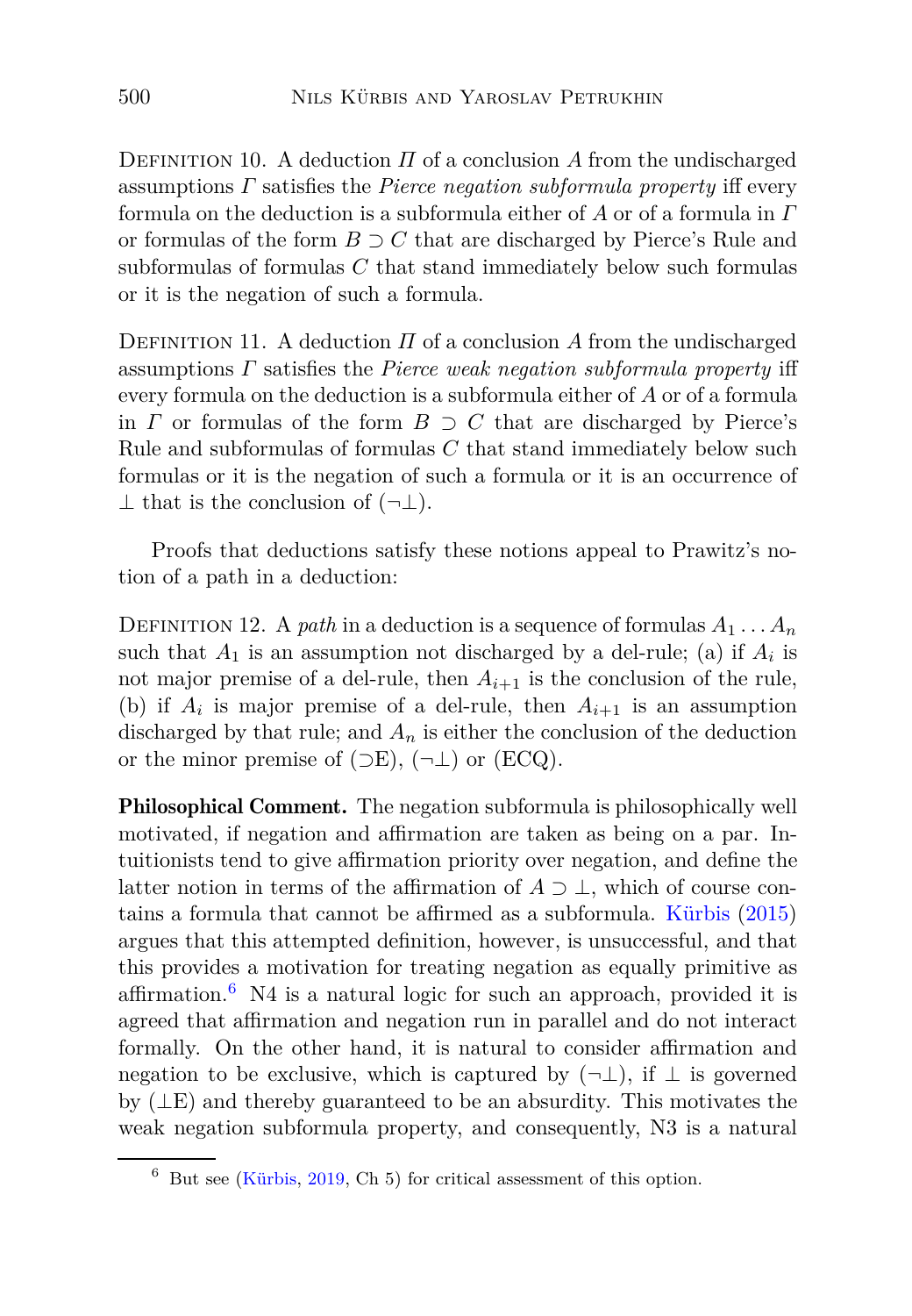

<span id="page-8-0"></span>Figure 1. A Hasse-style diagram of the logics in question ordered by inclusion. By dashed lines we indicate that a logic extends another *only* by rules of inference, by ordinary lines we indicate that a logic extends another *also* by connectives, by dotted line we indicate that a logic can be formulated as an extension of another only by rules of inference, but we also consider its version obtained by adding the constant falsum.

<span id="page-8-1"></span>logic for this approach to negation and affirmation. The Pierce subformula property and its variations may be more difficult to motivate, but this is not our concern here.

## 3. Nelson's Logic N4

Prawitz [\(1965](#page-40-12), 97f) formalises Nelson's Constructive Logic with Strong Negation (N4) in a system of natural deduction as an extension of intuitionist positive logic:

$$
(\wedge I) \quad \frac{A \quad B}{A \wedge B} \qquad (\wedge E) \quad \frac{A \wedge B}{A} \qquad \frac{A \wedge B}{B}
$$
\n
$$
[A]^i
$$
\n
$$
(J) \quad \frac{B}{A \supset B} i \qquad (\supset E) \quad \frac{A \supset B}{B} A
$$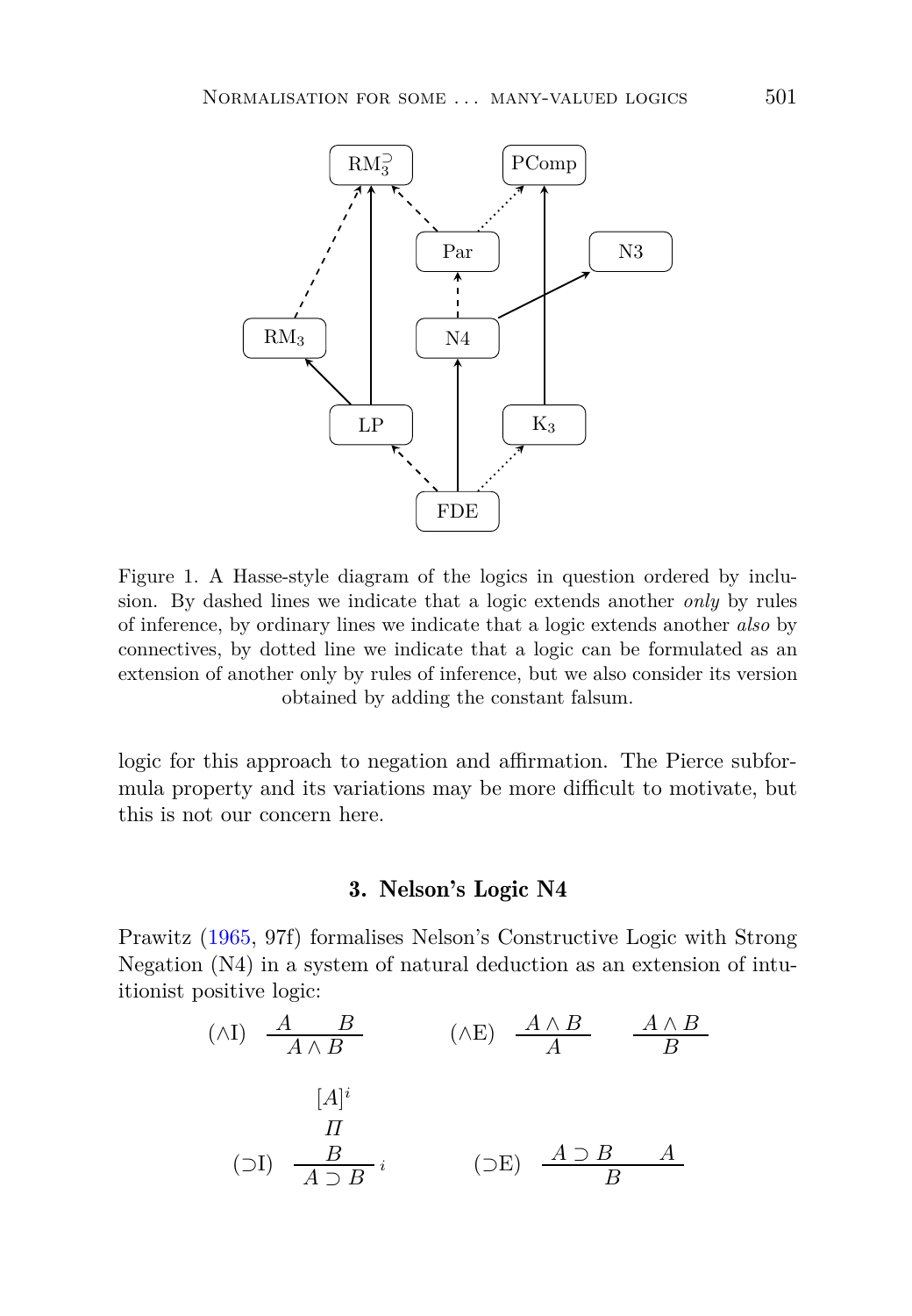$$
(VI) \frac{A}{A \vee B} = \frac{B}{A \vee B} \quad (VE) \frac{A \vee B}{C} = \frac{C}{C} \cdot i, j
$$
  

$$
(\neg \wedge I) \frac{\neg A}{\neg (A \wedge B)} = \frac{\neg B}{\neg (A \wedge B)}
$$
  

$$
[\neg A]^i = [\neg B]^j
$$
  

$$
(\neg \wedge E) = \frac{\neg (A \wedge B) \qquad C}{C} = \frac{C}{i, j}
$$
  

$$
(\neg \vee I) = \frac{\neg A \qquad \neg B}{\neg (A \vee B)} \qquad (\neg \vee E) = \frac{\neg (A \vee B)}{\neg A} = \frac{\neg (A \vee B)}{\neg B}
$$
  

$$
(\neg \supset I) = \frac{A \qquad \neg B}{\neg (A \supset B)} \qquad (\neg \supset E) = \frac{\neg (A \supset B)}{A} = \frac{\neg (A \supset B)}{\neg B}
$$

 $(\neg\neg I)$   $\frac{A}{\neg \neg A}$   $(\neg\neg E)$   $\frac{\neg \neg A}{A}$ 

The del-rules of N4 are ( $\vee$ E) and ( $\neg$  $\wedge$ E).

Prawitz notes that a normalisation theorem is provable for this logic, by extending the techniques he used for proving the normalisation theorem of intuitionist logic, without giving the details. As it will form the basis of the other logics to be considered in this paper, we begin by proving normalisation for N4.[7](#page-9-0)

<span id="page-9-0"></span> $^7\,$  Prawitz's formalisation does not contain the rules for negated disjunctions, but he observes that such rules could be added and that disjunction can be defined in the usual way, and then such rules are derivable. One of Kamide and Wansing's [\(2015,](#page-39-12) 58f, 68) formalisation of Nelson's logic contains primitive rules for negated disjunctions and is thus the same as ours. They prove normalisation for a version that adds the rules  $(\neg\neg I)$ ,  $(\neg\neg E)$  and the DeMorgan Laws mentioned later at the very beginning of section 4.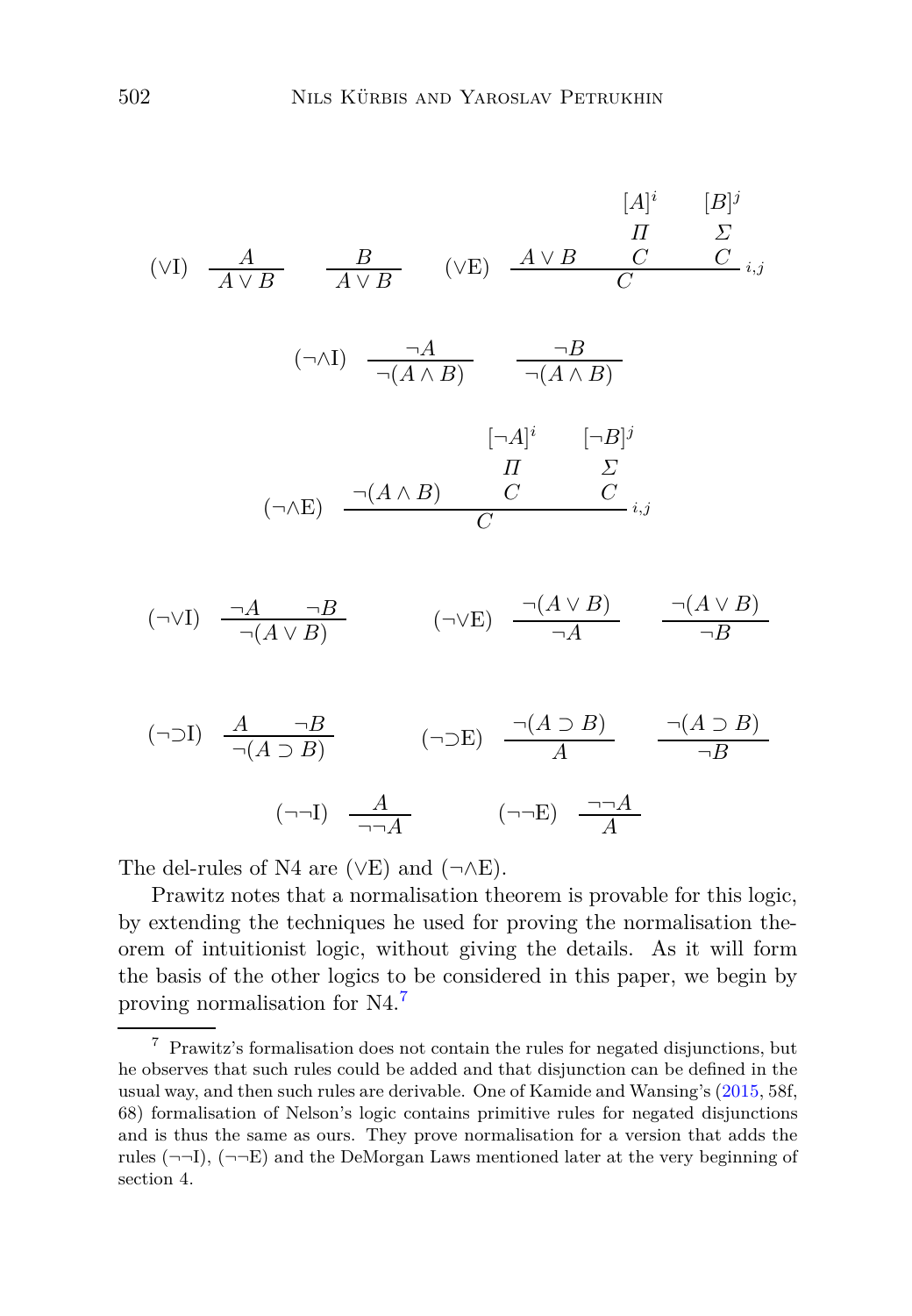To prove normalisation for N4, we give reduction steps for removing maximal formulas from deductions and permutative reduction steps for rearranging deductions so as to avoid maximal segments. Following common terminology, we call the former detour conversions, the latter permutation conversions. Repeated application of permutation conversions turns a maximal segment in Prawitz's narrower sense into a maximal formula, which is to be removed by a detour conversion. The conversions are, *mutatis mutandis*, like those for deductions in intuitionist logic. The rules for double negation introduce new but evident cases.

A deduction *Π* on top of an open assumption in square brackets [*A*] of a deduction  $\Sigma$  indicates that each formula in the assumption class to which *A* belongs is concluded by *Π*.

(I) Detour Conversions

1. Conjunction

$$
\begin{array}{ccc}\n\Pi_1 & \Pi_2 \\
\underline{A_1} & \underline{A_2} \\
\underline{A_1 \wedge A_2} & \rightsquigarrow & \underline{A_i} \\
\underline{A_i} & \Xi\n\end{array}
$$

where  $i = 1$  or  $i = 2$ .

2. Disjunction

$$
\begin{array}{ccc}\n\Sigma & [A_1]^i & [A_2]^j & \Sigma \\
\hline\nA_i & \Pi_1 & \Pi_2 & [A_i] \\
\hline\nA_1 \vee A_2 & C & C \\
\hline\nC & \Sigma & \Sigma\n\end{array}
$$

where  $i = 1$  or  $1 = 2$ .

3. Implication

$$
\begin{array}{ccc}\n[A]^i & & \Sigma \\
\hline\nH & & & [A] \\
\hline\nB & & \Sigma & & \n\end{array}
$$

$$
\begin{array}{ccc}\nA \supset B & A & B \\
B & & B \\
\hline\nE & & & \n\end{array}
$$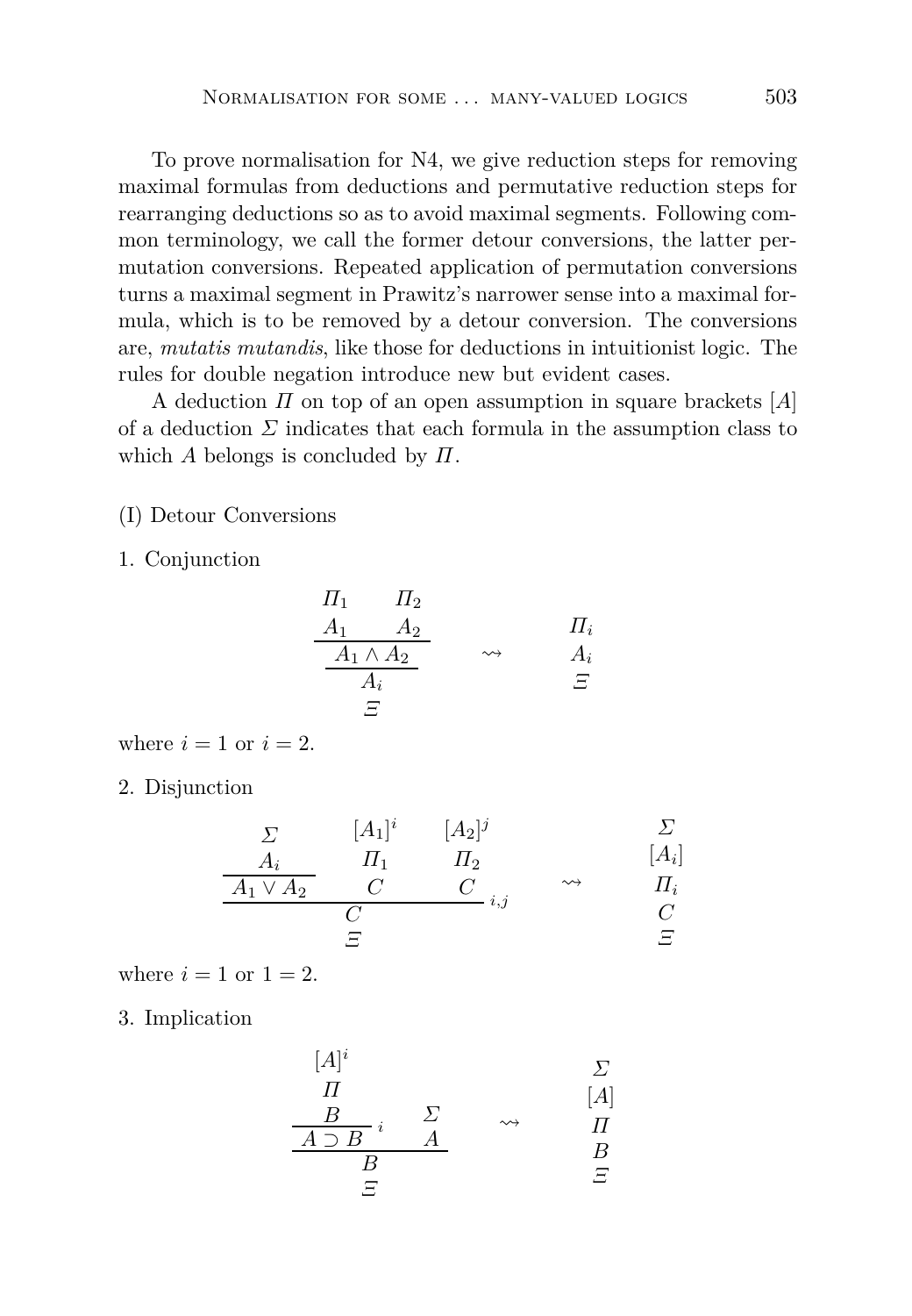4. Negated Conjunction

$$
\begin{array}{ccc}\n\Sigma & [\neg A_1]^i & [\neg A_2]^j & \Sigma \\
\hline\n\frac{\neg A_i}{\neg (A_1 \land A_2)} & C & C \\
\hline\nC & C & i, j & C \\
\hline\nE & E & E\n\end{array}
$$

where  $i = 1$  or  $1 = 2$ .

5. Negated Disjunction

$$
\frac{\Pi_1 \qquad \Pi_2}{\neg A_1 \qquad \neg A_2} \qquad \qquad \Pi_i
$$
\n
$$
\frac{\neg (A_1 \lor A_2)}{\neg A_i} \qquad \leadsto \qquad \frac{\Pi_i}{\neg A_i}
$$
\n
$$
\Xi
$$

where  $i = 1$  or  $i = 2$ .

6. Negated Implication

$$
\begin{array}{ccc}\n\Pi & \Sigma \\
\underline{A & \neg B} \\
\hline\n\neg(A \supset B) & \leadsto & A \\
\underline{A} & \Xi \\
\Xi & & \Sigma \\
\hline\n\Pi & \Sigma \\
\hline\n\neg(B & \neg B) & \leadsto & \neg B \\
\hline\n\neg B & & \Xi\n\end{array}
$$

6. Double Negation:

$$
\begin{array}{ccc}\n\Pi \\
\hline\n\frac{A}{\neg\neg A} & \rightsquigarrow & A \\
\hline\n\frac{A}{A} & \stackrel{\frown}{\Xi}\n\end{array}
$$

(II) Permutation Conversions.

These work as in intuitionist logic by permuting the application of the elimination rule to the last formula of the segment upwards. We begin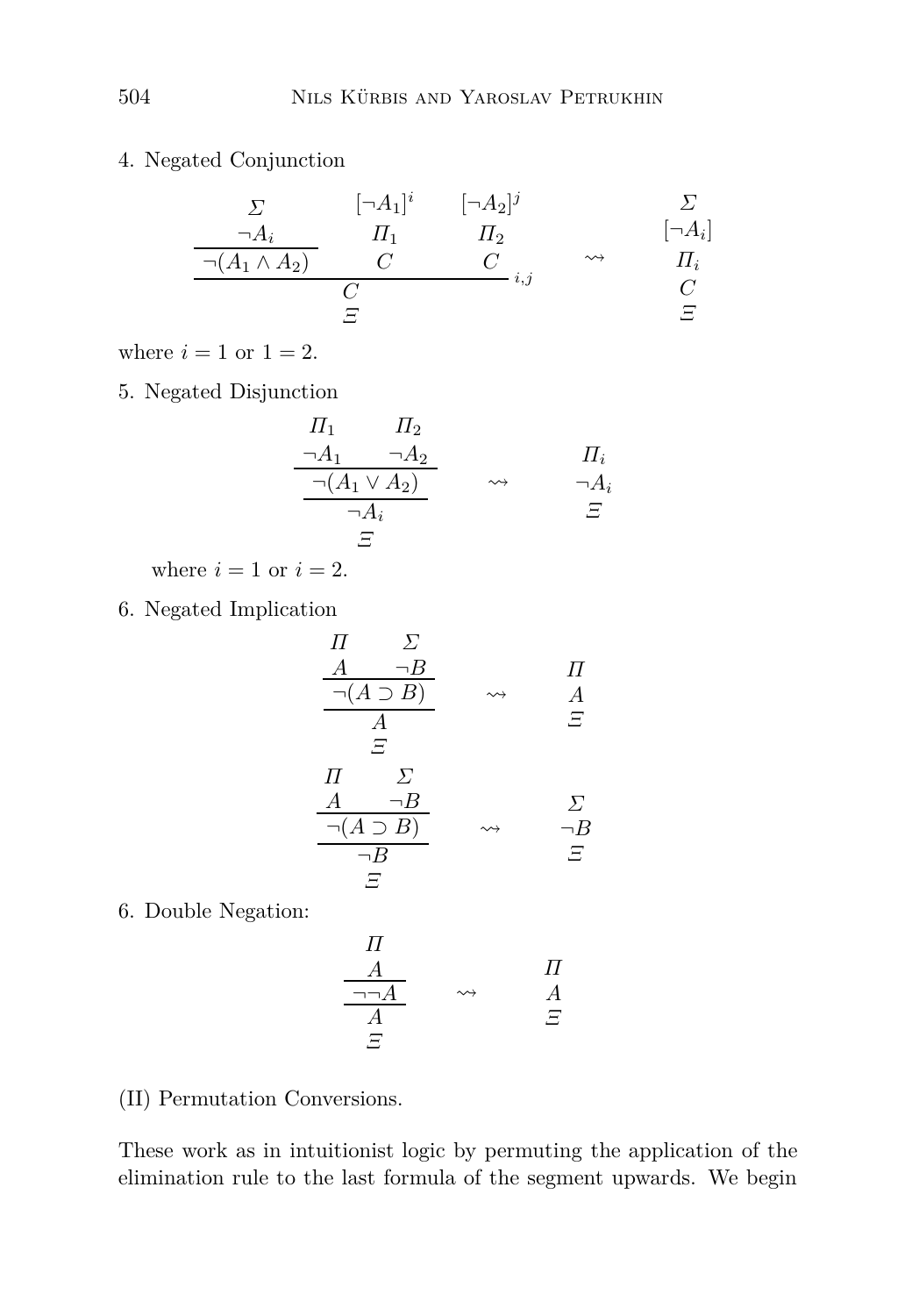with give an example familiar from intuitionist logic and then an example for rules specific to N4. The other cases are similar.

$$
[A]^{i} \t [B]^{j}
$$
\n
$$
\begin{array}{ccc}\nA \vee B & C \wedge D & C \wedge D \\
\hline\nC \wedge D & & & \\
\hline\nD & & & \\
\end{array}
$$
\n
$$
\begin{array}{ccc}\n[A]^{i} & [B]^{j} \\
\hline\nH & \Sigma \\
\Delta \vee B & D & \Sigma \wedge D \\
\hline\nD & & & \\
\end{array}
$$
\n
$$
\begin{array}{ccc}\n[A]^i & [-B]^j \\
\hline\nH & \Sigma \\
\hline\nT & & & \\
\hline\nC & & & \\
\end{array}
$$
\n
$$
\begin{array}{ccc}\n[\neg A]^i & [\neg B]^j \\
\hline\nI & & \Sigma \\
\hline\nC & & & \\
\end{array}
$$
\n
$$
\begin{array}{ccc}\n[\neg A]^i & [\neg B]^j \\
\hline\nH & \Sigma \\
\hline\n\end{array}
$$
\n
$$
\begin{array}{ccc}\n[\neg A]^i & [\neg B]^j \\
\hline\nI & \Sigma \\
\hline\n\end{array}
$$

$$
\frac{\neg(A \land B)}{C} \quad \frac{\neg\neg C}{C} \quad \frac{\neg\neg C}{C}_{i,j}
$$

This completes the reduction steps.

We now prove that every deduction in N4 can be brought into normal form. In the choice of a suitable maximal formula or segment to which to apply the reduction steps, we follow Prawitz [\(1965](#page-40-12), p. 50).

Theorem 1. Any deduction *Π* of *A* from open assumptions *Γ* in N4 can be brought into a deduction in normal form of *A* from some of *Γ*.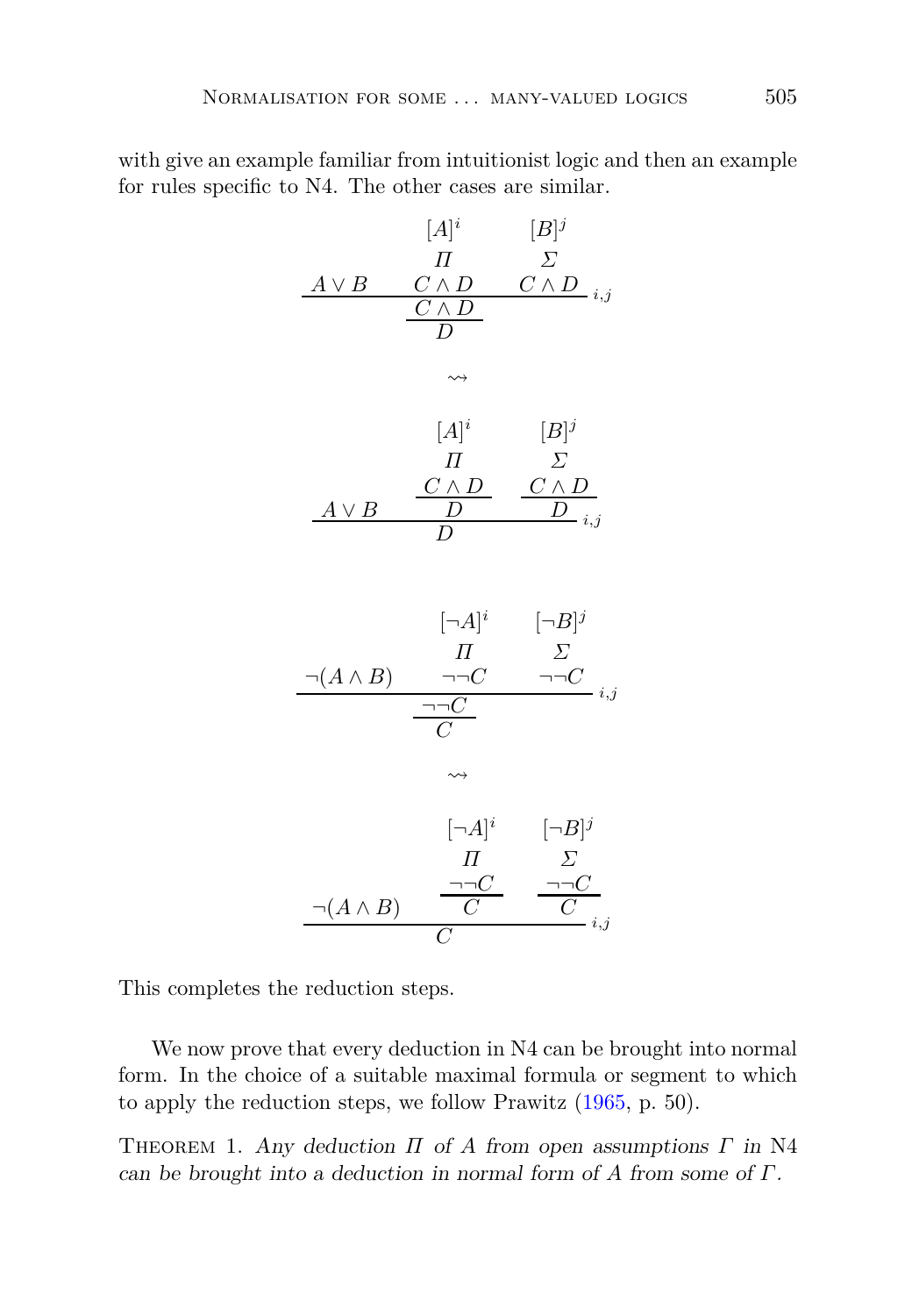PROOF. By induction over the rank of deductions and applying the reduction steps. Take a maximal formula or maximal segment of highest degree such that (i) no maximal formula or segment of highest degree stands above it in the deduction, (ii) no maximal formula or segment of highest degree stands above a minor premise of the elimination rule of which the maximal formula or segment is the major premises, and (iii) no maximal segment of highest degree contains a formula that is minor premise of the elimination rule of which the maximal formula or maximal segment is the major premise. This reduces the rank of the deduction. ⊣

<span id="page-13-1"></span>THEOREM 2. Deductions in normal form in N4 have the negation subformula property.

PROOF. This follows from two facts. (1) on any path in a deduction in normal form, the major premises of elimination rules precede the conclusions introduction rules: if some conclusion of an introduction rule preceded some major premise of an elimination rule, there'd either be a maximal formula or there'd be a segment beginning with a conclusion of an introduction rule and ending with a major premise of an elimination rule, both of which are excluded by the normality of the deduction. (2) Consider a main path in a deduction be one that ends in the conclusion: inspection of the rules shows that the theorem is fulfilled for main paths. The theorem follows by induction over the order of paths, where a main path has order 0 and a path has order  $i+1$  if it ends in the minor premise of (⊃E) the major premise of which is on a path of order *i*. ⊣

### 4. Intuitionist Logic with Strong Negation N3

<span id="page-13-0"></span>Prawitz [\(1965,](#page-40-12) p. 98) suggests adding Nelson's Strong Negation to intuitionist logic. The result is the logic Wansing calls N3. To do so it suffices to add the *falsum* constant  $\perp$  to N4, and let it be governed by the rule:

$$
(\perp \to) \frac{\perp}{B}
$$

where *B* may be restricted to range over atomic formulas or their strong negations, the general case following by induction over the complexity of formulas.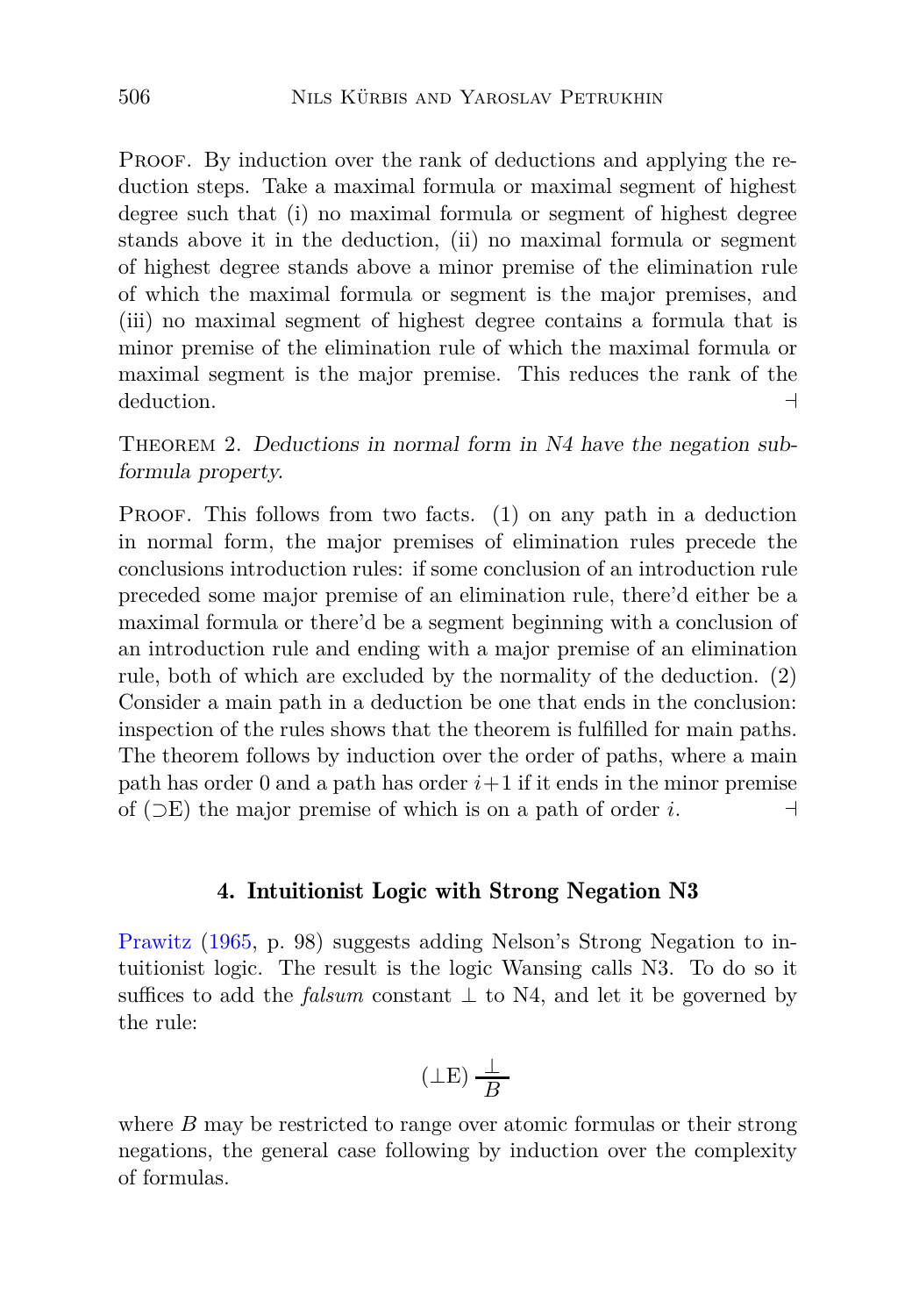The intuitionist negation of *A*,  $\sim A$ , is defined as usual as  $A \supset \perp$ .  $\perp$  and strong negation are connected by a bridge principle that is also added to N4:

$$
(\neg \bot) \, \frac{\neg B \qquad B}{\bot}
$$

where *B* may be restricted to atomic formulas. The latter is established by virtue of the following transformations and an induction over the complexity of formulas:

$$
\frac{\neg\neg B \qquad \neg B}{\perp} \qquad \leadsto \qquad \frac{\neg B \qquad \frac{\neg\neg B}{B}}{\perp}
$$
\n
$$
\frac{\neg(A \supset B) \qquad A \supset B}{\perp} \qquad \leadsto
$$
\n
$$
\frac{\neg(A \supset B) \qquad A \supset B}{B}
$$
\n
$$
\frac{\neg(A \vee B) \qquad A \vee B}{\perp}
$$
\n
$$
\frac{\neg(A \vee B) \qquad A \vee B}{\perp}
$$
\n
$$
\frac{\neg(A \vee B)}{\neg A} \qquad [A]^i \qquad \frac{\neg(A \vee B)}{\neg B} \qquad [B]
$$

The case for conjunction mirrors the one for disjunction. There is obviously no need to allow *B* to be  $\perp$ , as such an application of  $(\neg \perp)$  (or  $(µE)$ , for that matter) concludes  $µ$  from  $µ$  and is hence redundant. We have  $\neg A \supset \sim A$ , but not the converse.

⊥

⊥

*A* ∨ *B*

Thus,  $N3 = N4 + (\perp E) + (\neg \perp)$ , with the added rules subject to the restriction that *B* be atomic. To show that deductions in N3 normalise, it suffices to add two further conversion to those for deductions in N4. The restrictions on *B* absolve us from adding detour conversions to handle the cases where a premise of  $(\neg \bot)$  is the conclusion of an introduction rule or where the conclusion of  $(LE)$  is major premise of an elimination rule. However,  $(\perp E)$  is effectively also an introduction rule for strong negations of atomic formulas and  $(\neg \bot)$  the corresponding elimination rule. Counting applications of these rules in the way just specified and the

*j*

⊥ *i,j*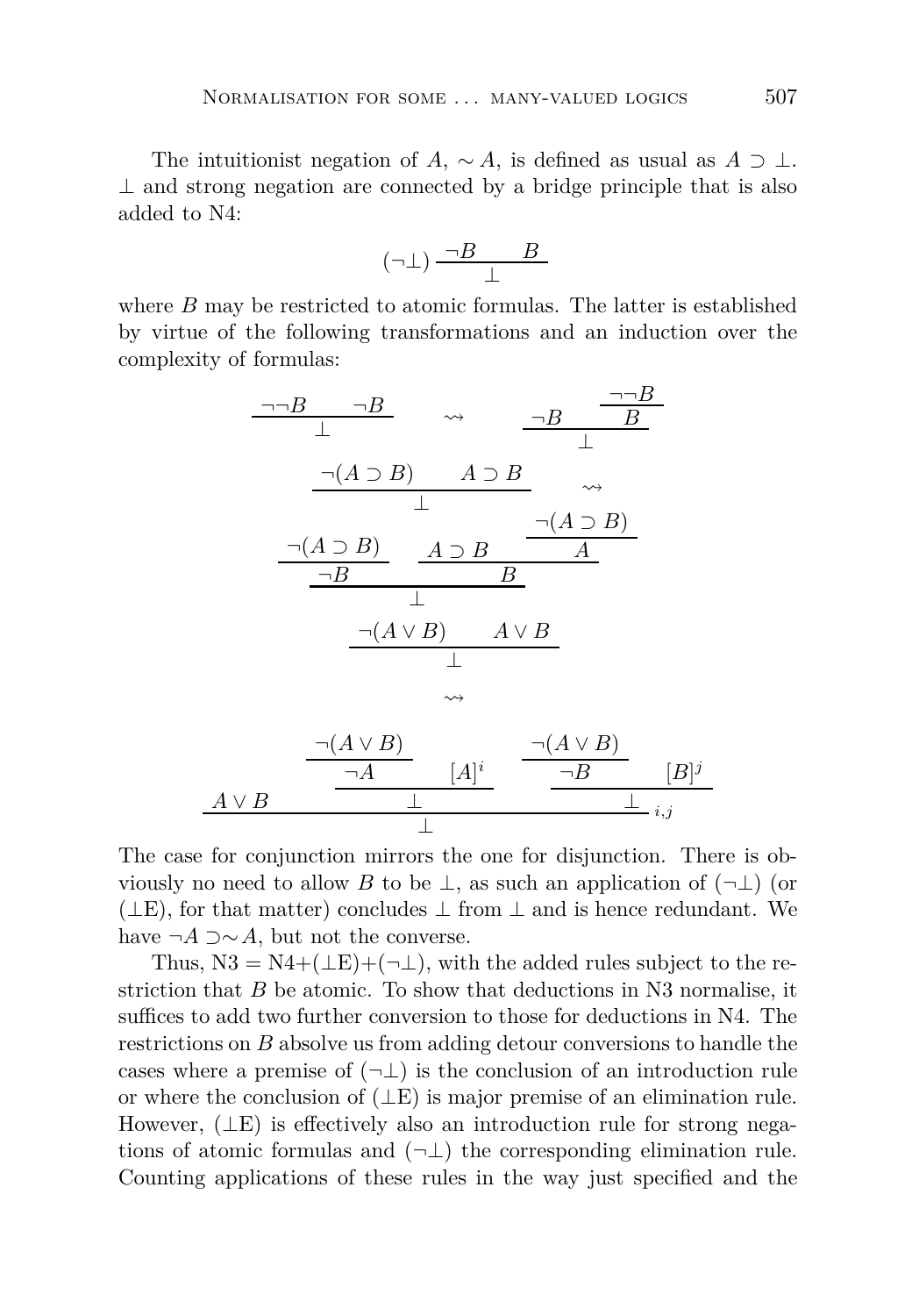premise of  $(\neg \bot)$  containing negation to be their major premises means that we can leave definition [2](#page-5-0) untouched.

Note that we do not count  $(\neg \bot)$  as an introduction rule for  $\bot$ : applications of this rule followed by  $(LE)$  cannot in general be removed from deductions.

Clearly, it is superfluous to derive a premise of  $(\neg \bot)$  by  $(\bot E)$  or to derive the premise of  $(µE)$  by  $(¬⊥)$ . We continue the numbering of detour conversions of N4:

7. *Falsum*

$$
\begin{array}{ccc}\n\Pi & & \Sigma & & \Pi \\
\frac{\bot}{\neg B} & B & & \leadsto & \frac{\bot}{\bot} \\
\frac{\bot}{\varXi} & & & & \varXi\n\end{array}
$$

By the same reasoning as in the normalisation theorem of N4, we prove:

Theorem 3. Any deduction *Π* of *A* from open assumptions *Γ* in N3 can be brought into a deduction in normal form of *A* from some of *Γ*.

PROOF. By extending the proof of the normalisation theorem for N4 with the  $\perp$  conversions and noting that they cannot introduce new maximal formulas or maximal segments and that  $\perp$  is a formula of degree 1.  $\Box$ 

The presence of  $(\neg \bot)$  means that deductions in normal form in N3 do not have the negation subformula property: the relevant relation does not hold between the major premise of that rule and its conclusion. However, they do fulfil its weaker version:

<span id="page-15-0"></span>Theorem 4. Deductions in normal form in N3 have the weak negation subformula property.

PROOF. Following the pattern of the proof of the negation subformula property for deductions in normal form of N4, but noting that formulas that need to be exempt are conclusion of  $(\neg \bot)$  and that these are the sole such formulas. The theorem follows by induction over the order of paths, where, if the major premises of  $(\neg \bot)$  is on a path of order *i*, a path of order  $i+1$  ends with its minor premise, and the following observations: conclusions of  $(LE)$  can only be premises of introduction rules, by the normal form of the deductions, its minor premise is a subformula of its major premise, and the major premise can only be the conclusion of an elimination rule. ⊣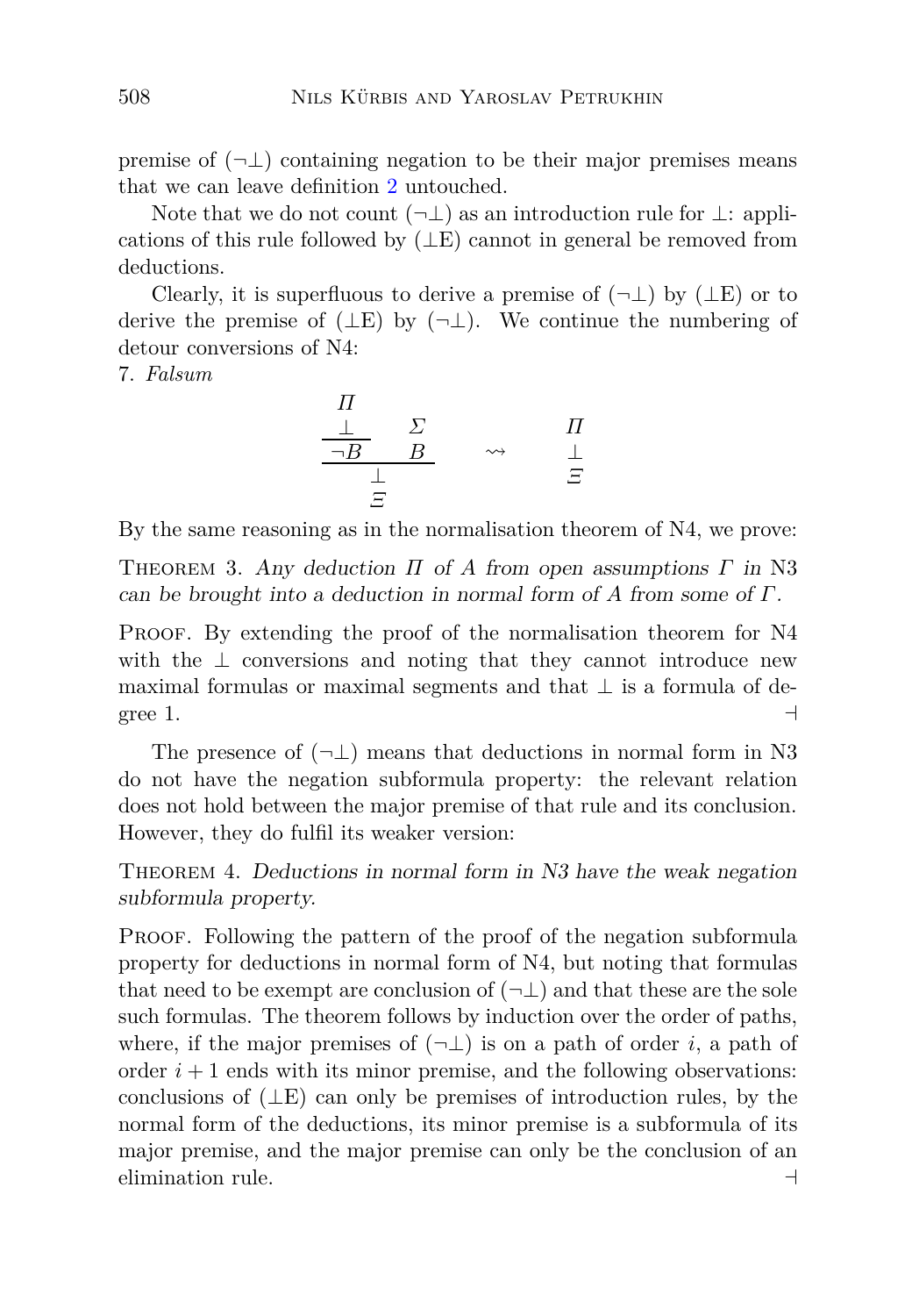Digression. It's not needed for the proof, but it is an observation that may be worth pointing out. Let us think about the case where an atomic formula is concluded by  $(\perp E)$  and (minor) premises of  $(\neg \perp)$ . It would be possible to remove those formulas, too, by applying the following detour conversion:

$$
\begin{array}{ccc}\n & \Sigma & & \Sigma \\
\frac{\neg B & \frac{\bot}{B}} & & \leadsto & \frac{\Sigma}{\bot} \\
\frac{\bot}{\Xi} & & & \stackrel{\sim}{\Xi}\n\end{array}
$$

This removes a maximal formula degree 0. Hence to ensure that the conversion reduces the rank of the deduction, we should have to use a little trick in assigning ranks to deductions in N3. The conversion removes not only the atomic formula *B*, but also its negation  $\neg B$ , and so we may assign atomic formulas that are the conclusion of  $(LE)$  and premise of  $(\neg \bot)$  the degree of the major premise of the latter rule. Then the proof goes through as planned. This additional conversion is not, however, necessary to ensure, for instance, that deductions in normal form in N3 have the subformula property: by the 7. detour conversion, major premises of  $(\neg \bot)$  can only be either assumptions or derived by an elimination rule, hence are subformulas of assumptions of the deduction.

## <span id="page-16-0"></span>5. First Degree Entailment, The Logic of Paradox, Strong Kleene Logic

Priest [\(2002](#page-40-1)) formalised systems of natural deduction for [Belnap](#page-38-10) [\(1977](#page-38-10)) and Dunn's [\(1976](#page-38-11)) First Degree Entailment (FDE), Asenjo's [\(1966](#page-37-0)) and Priest's [\(1979](#page-40-0)) Logic of Paradox (LP), and Strong [Kleene](#page-39-5) [\(1938](#page-39-5)) logic  $(K_3)$ . Later on the same ND systems for LP and  $K_3$  were independently introduced by [Kooi and Tamminga](#page-39-2) [\(2012\)](#page-39-2) and [Tamminga](#page-40-10) [\(2014](#page-40-10)), respectively.

Priest's system for FDE has the rules  $(\wedge I)$ ,  $(\wedge E)$ ,  $(\vee I)$ ,  $(\vee E)$ ,  $(\neg \neg I)$ and  $(\neg\neg E)$  of N4, and DeMorgan's Laws to govern negated disjunctions and conjunctions:

| $\neg A \vee \neg B$   | $\neg(A \land B)$    |
|------------------------|----------------------|
| $\neg(A \land B)$      | $\neg A \vee \neg B$ |
|                        |                      |
| $\neg A \wedge \neg B$ | $\neg(A \land B)$    |
| $\neg(A \vee B)$       | $\neg A \vee \neg B$ |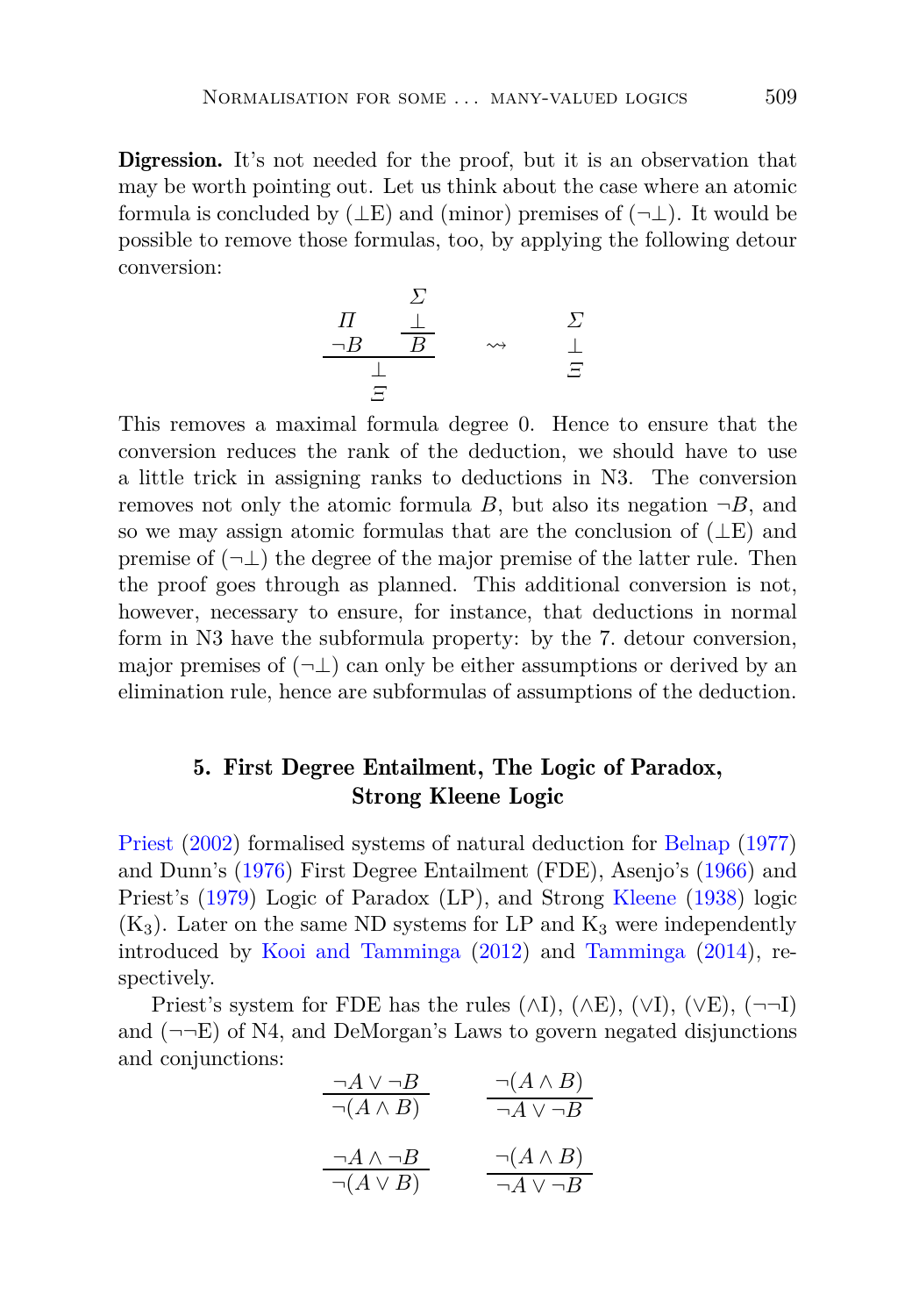His system for LP is an extension of the one for FDE by the law of excluded middle as an axiom, while his system for  $K_3$  extends FDE by the principle of ex contradictione quodlibet (ECQ):

$$
\overline{A \vee \neg A} \qquad \frac{A \neg A}{B}
$$

We give each logic formulations more suitable to proof-theoretic investigation. Then we prove a normalisation theorem for our versions of FDE,  $LP$ , and  $K_3$ .

#### 5.1. FDE

The four rules of DeMorgan's Laws are derivable in N4, and conversely, given ( $\wedge I$ ), ( $\wedge E$ ), ( $\vee I$ ), ( $\vee E$ ), the rules ( $\neg\wedge I$ ), ( $\neg\wedge E$ ), ( $\neg\vee I$ ) and ( $\neg\vee E$ ) may be derived from DeMorgan's Laws. Priest's system for FDE does not have implication. It is therefore equivalent to N4 minus implication, which from now on we'll refer to as our formalisation of FDE. Thus, we can state the following theorems as a trivial consequences of normalisation and negation subformula property for deductions of N4:

<span id="page-17-0"></span>Theorem 5. Any deduction *Π* of *A* from open assumptions *Γ* in FDE can be brought into a deduction in normal form of *A* from some of *Γ*.

THEOREM 6. Deductions in normal form in FDE have the negation subformula property.

### 5.2. LP

The axiom of the law of excluded middle can be recast into rule form:

$$
\begin{array}{ccc}\n[B]^i & [-B]^j \\
\hline\nH & \Sigma \\
\text{(EM)} & \frac{C}{C} & \frac{C}{i,j}\n\end{array}
$$

The axiom of the law of excluded middle follows from the rule (EM) and conversely, the rule (EM) may be derived from the axiom and disjunction elimination. Thus Priest's formalisation of LP is equivalent to our formalisation of FDE plus (EM), which from now on we'll refer to as LP.

Del-rules of LP are those of N4 and (EM). The formula occurrences *C* in (EM) are its minor premises; it has no major premises. To prove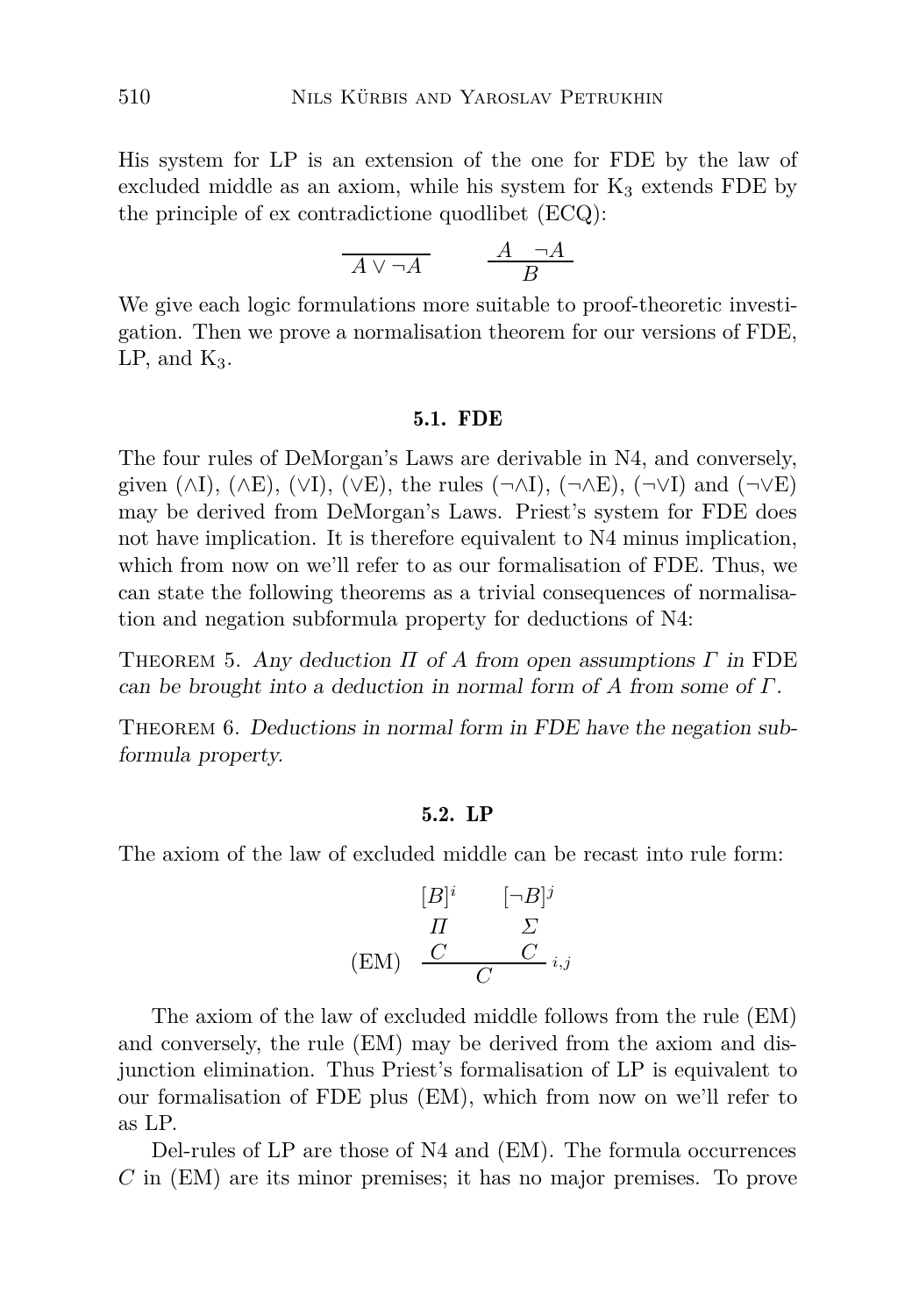normalisation for LP, we need to do something about (EM). Being a del-rule, it may give rise to maximal segments. We could permute them upwards, as usual, thereby shortening or removing the maximal segment. We may, however, also use a different technique that avoids maximal segments arising from applications of (EM) altogether. Applications of (EM) can be permuted downwards, so that any deduction in which that rule is applied can be transformed into one in which the conclusion is derived by a sequence of applications of (EM), and these are the only applications of (EM) in the deduction.

DEFINITION 13. A deduction is (EM) *final* if and only if there are a number of segments all of which are constituted by a sequence of formulas  $C_1 \ldots C_n$  such that

(i) for some  $i, 1 \leq i \leq n$ ,  $C_i$  is the minor premise and not the conclusion of (EM);

(ii) there are no applications of  $(EM)$  above  $C_i$ ;

(iii) for all *j*,  $i \leq j \leq n$ ,  $C_j$  is minor premise of (EM) and  $C_{j+1}$  is the conclusion of (EM);

 $(iv)$   $C_n$  is the conclusion of the deduction.

Lemma 1. Any deduction in LP in which (EM) is applied can be transformed into one that is (EM) final.

PROOF. By repeated application of the following transformation:

$$
[B]^{i} \qquad [-B]^{j} \qquad [B]^{i} \qquad [-B]^{j}
$$
  
\n
$$
\begin{array}{ccc}\nI_{1} & \Pi_{2} & \Pi_{1} & \Pi_{2} \\
\frac{C}{C} & \frac{C}{i,j} & \leadsto & \frac{C}{C} & \frac{C}{\Sigma} \\
\frac{\Sigma}{D} & \frac{D}{D} & \frac{D}{i,j}\n\end{array}
$$

Begin with an application of (EM) lowest down in the deduction and work your way up.

In a deduction of LP that is (EM)-final, the sub-deductions concluding the premises of the applications of (EM) that are highest up in the deduction are deductions of N4 in which no rules for implication or negated implication are applied (i.e. they are deductions of FDE). To prove normalisation, we apply the conversions to deductions that are (EM)-final: given a deduction that is (EM)-final, it only remains to apply the conversions to the top-most deductions that are as in N4 just described (viz. FDE).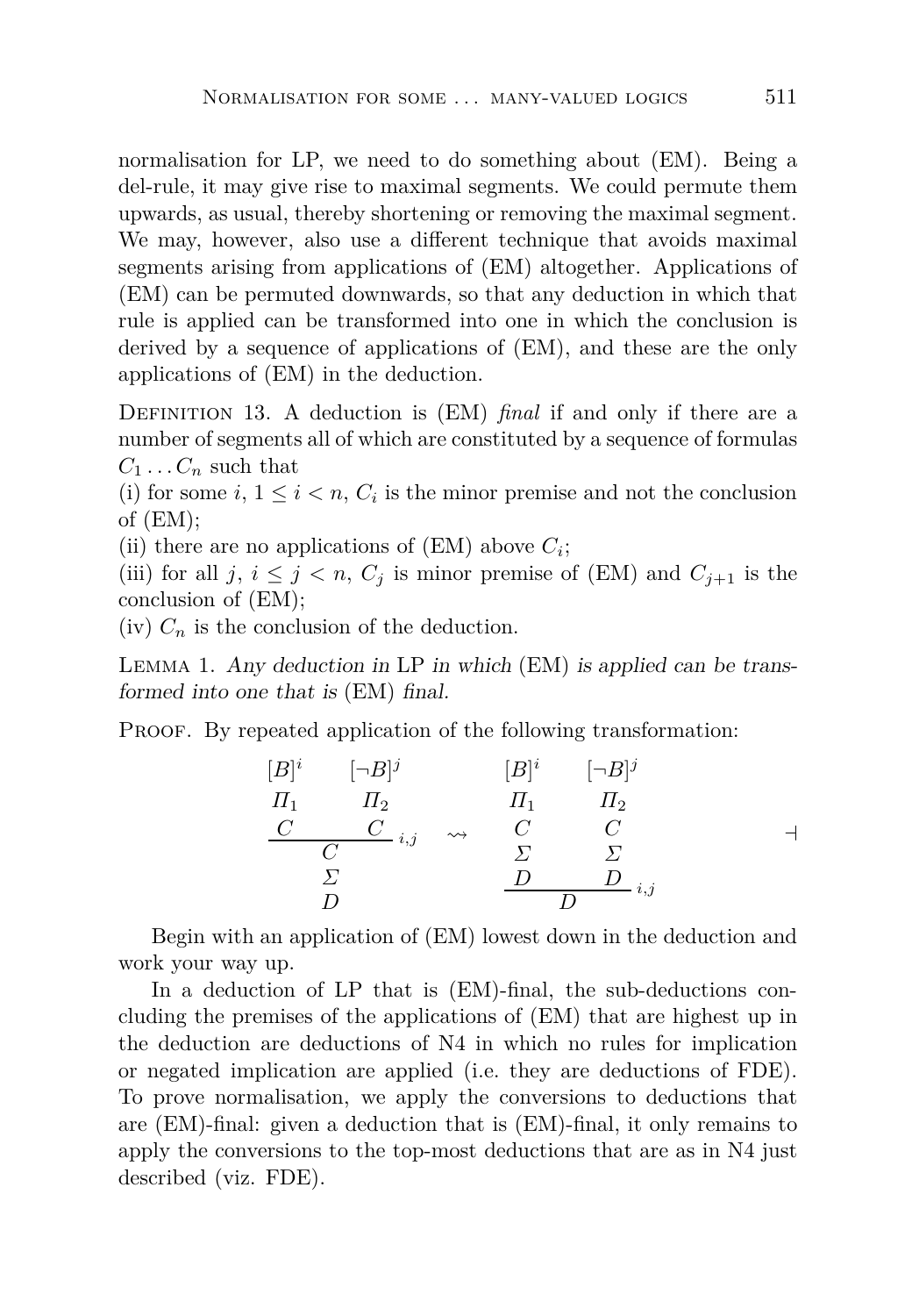Theorem 7. Any deduction *Π* of *A* from open assumptions *Γ* in LP can be brought into a deduction in normal form of *A* from some of *Γ*.

PROOF. If  $\Pi$  is a deduction not containing applications of (EM), the theorem follows by theorem [5.](#page-17-0) If it contains applications of (EM), apply Lemma 1 and transform it into an (EM)-final deduction. Then apply the reduction steps for maximal formulas and maximal segments as for N4 (viz. FDE).  $\Box$ 

Similarly to Theorem [2](#page-13-1) we obtain:

<span id="page-19-1"></span>THEOREM 8. Deductions in normal form in LP have the negation subformula property.

### 5.3.  $K_3$

To prove normalisation for  $K_3$ , we have two options. Either consider how to handle the rule (ECQ) or we can replace it by  $(\perp E)$  and  $(\neg \perp)$ . Choosing the latter option means that we are already done, as all cases have already been considered in previous logics. So let this be our formalisation of  $K_3$ . Similarly to Theorem [5](#page-17-0) we obtain:

THEOREM 9. Any deduction  $\Pi$  of  $A$  from open assumptions  $\Gamma$  in K<sub>3</sub> can be brought into a deduction in normal form of *A* from some of *Γ*.

The option of K<sub>3</sub> with (ECQ) instead of ( $\perp$ E) and ( $\neg$  $\perp$ ) is considered in the Appendix. The fundamental idea is to treat (ECQ) as a limiting case of a del-rule without minor premises and establish that it need never conclude with a major premise of an elimination rule.

Similarly to Theorem [4](#page-15-0) we obtain:

<span id="page-19-0"></span>THEOREM 10. Deductions in normal form in  $K_3$  have the weak negation subformula property.

# 6. Avron's Logic RM**<sup>⊃</sup> 3**

Although  $RM_3^{\supset}$  has first appeared under the name PI<sup>s</sup> in [\(Batens,](#page-38-5) [1980](#page-38-5)), we call it  $RM_3^{\supset}$ , following [\(Avron](#page-38-6), [1986](#page-38-6)[\). It is also known as PCont \(](#page-40-4)Ro-zonoer, [1989\)](#page-40-4). According to Avron,  $RM_3^{\supset}$  is a three-valued logic which 'might be considered an optimal paraconsistent logic, since its positive fragment (in the  $\{\supset, \wedge, \vee\}$  language) is identical with the classical one. It avoids  $\neg A \supset (A \supset B)$ , but every proper extension of it (closed under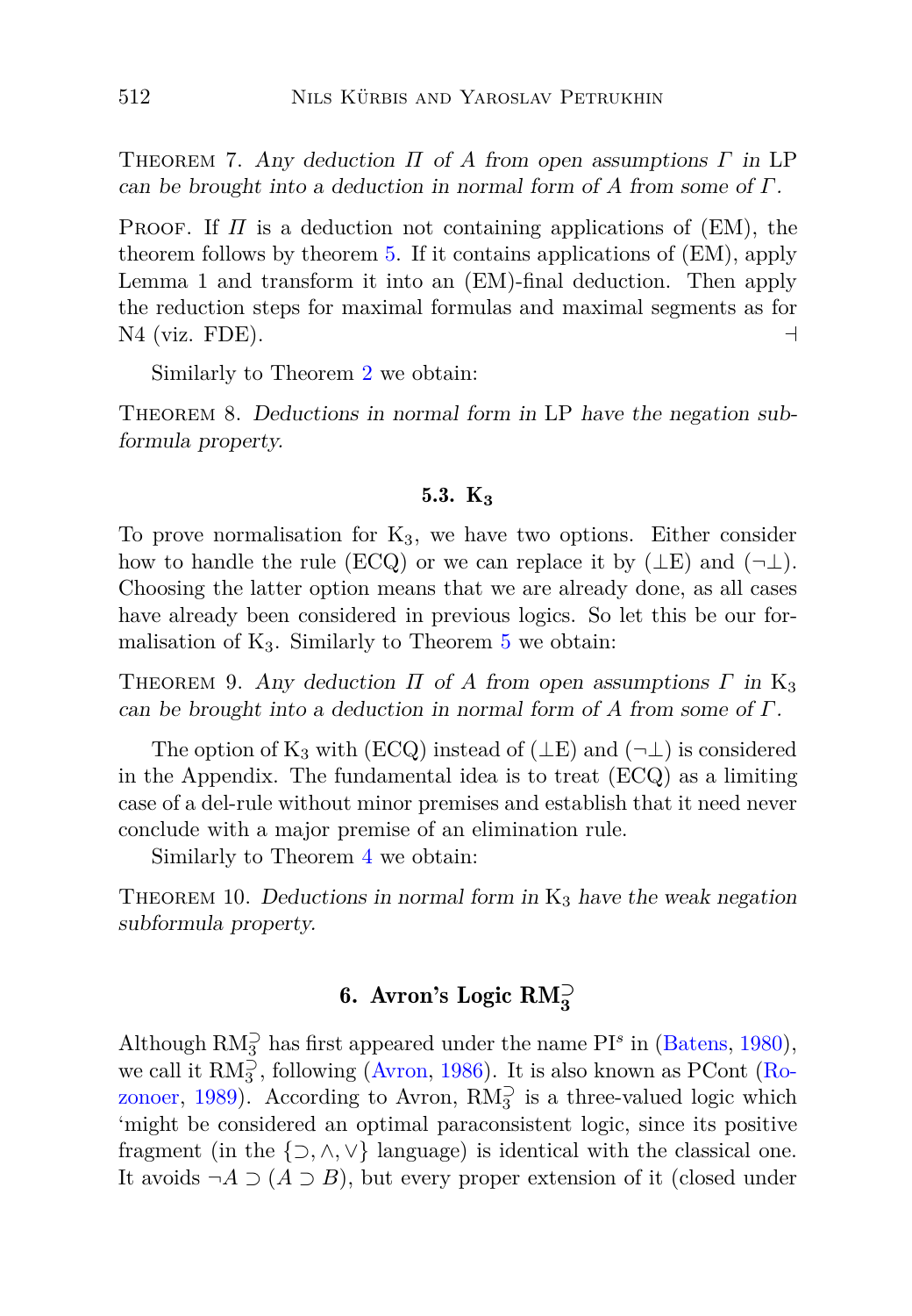substitutions) is equivalent to PC' [\(Avron,](#page-38-6) [1986,](#page-38-6) p. 201), PC being the classical propositional calculus.  $\mathrm{RM}_3^\supset$  has the following axioms:

1. 
$$
A \supset (B \supset A)
$$
  
\n2.  $A \supset (B \supset C) \supset A \supset B \supset A \supset C$   
\n3.  $A \supset \neg\neg A$   
\n4.  $\neg\neg A \supset A$   
\n5.  $(\neg A \supset B) \supset (A \supset B) \supset B$   
\n6.  $A \supset \neg B \supset \neg (A \supset B)$   
\n7.  $\neg (A \supset B) \supset \neg B$   
\n8.  $\neg (A \supset B) \supset \neg A$   
\n9.  $A \supset (A \vee B)$   
\n10.  $B \supset (A \vee B)$   
\n11.  $A \supset C \supset B \supset C \supset A \vee B \supset C$   
\n12.  $\neg (A \vee B) \supset \neg A$   
\n13.  $\neg (A \vee B) \supset \neg B$   
\n14.  $\neg A \supset \neg B \supset \neg (A \vee B)$ 

The rule of inference is *modus ponens*:  $A, A \supset B \vdash B$ .

The deduction theorem holds for ⊃ in virtue of axioms 1 and 2 and *modus ponens*, and so ( $\supset$ I), ( $\supset$ E) are derived rules of RM<sub>3</sub><sup>2</sup>, and conversely these rules suffice to derive axioms 1 and 2. Axioms 3 and 4 are equivalent to  $(\neg\neg I), (\neg\neg E)$ ; axioms 6, 7 and 8 to  $(\neg\neg I), (\neg\neg E)$ ; axioms 9, 10 and 11 to (∨I), (∨E); axioms 12, 13 and 14 to (¬∨I), (¬∨E). This leaves axiom 5, which is equivalent to  $(EM)$ .  $RM_3^{\supset}$  is therefore equivalent to LP without conjunction and extended by ⊃, and to N4 without conjunction and extended by (EM). Avron notes that axioms for conjunction analogous to those for disjunction could be added, but this is not needed, as conjunction is definable in the usual DeMorgan way [\(Avron](#page-38-6), [1986,](#page-38-6) 207). Nonetheless, we shall do so. So let  $\text{NRM}_3^{\supset}$  be N4 with (EM) added. Its del-rules are those of LP, i.e.  $(\vee E)$ ,  $(\neg \wedge E)$  and  $(EM)$ .

<span id="page-20-0"></span>The presence of implication in  $RM_3^{\supset}$  does not affect the proof of Lemma 1, and so we have:

Theorem 11. Any deduction *Π* of *A* from open assumptions *Γ* in  $\text{NRM}_3^{\supset}$  can be brought into a deduction in normal form of *A* from some of *Γ*.

Proof. If *Π* contains applications of (EM), apply Lemma 1 and turn it into an (EM)-final deduction. Apply detour and permutation conversions as in the proof of normalisation for LP.  $\Box$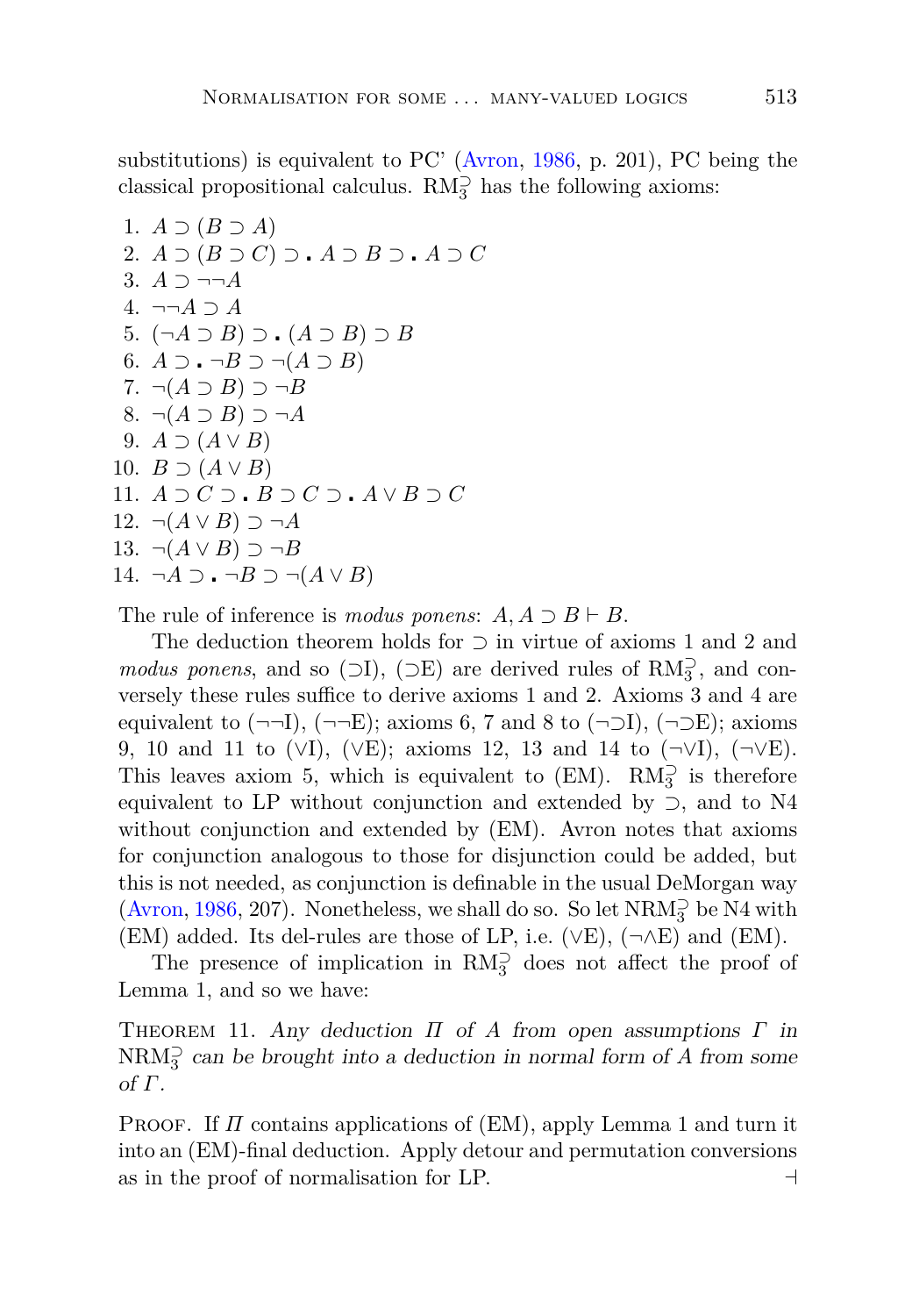Similarly to Theorem [2](#page-13-1) we obtain:

<span id="page-21-0"></span>THEOREM 12. Deductions in normal form in  $RM_3^{\supset}$  have the negation subformula property.

## 7. RM**<sup>3</sup>**

As follows from Brady's paper [\(Brady,](#page-38-12)  $1982$ ), RM<sub>3</sub> can be axiomatized as an extension of the relevant logic R from [\(Anderson and Belnap,](#page-37-3) [1975](#page-37-3)) by adding the following axioms:

1. (¬*A* ∧ *B*) ⊃ (*A* ⊃ *B*) 2.  $A \vee (A \supset B)$ 

The system is equivalent to the system we call  $\mathrm{NRM}_3,$  which is  $\mathrm{NRM}_3^{\supset}$ with  $(□I)$  be replaced with the following rule  $(□I')$  and supplied with the rule  $(\supset E')$  (see Appendix for the proof):

$$
[A]^{i} \qquad [\neg B]^{j}
$$
  
\n
$$
\Pi_{1} \qquad \Pi_{2}
$$
  
\n
$$
(\supset I') \qquad \frac{B}{A \supset B} \qquad \qquad \neg A \qquad \qquad (\supset E') \qquad \frac{A \supset B}{\neg A} \qquad \neg B
$$

Notice that the rule  $(\supset I')$  blocks the derivation of the axiom  $A \supset (B \supset I')$ *A*) (as a result RM<sub>3</sub> does not have a standard deduction theorem), despite the fact that we have vacuous discharge.

Deductions in  $NRM<sub>3</sub>$  are normalizable in the same way as those in NRM<sub>3</sub><sup>2</sup>. We need to check the case of  $(\supset I')$  only, and it suffices to add two further detour conversions:

[*A*] *i Π*<sup>1</sup> *B* [¬*B*] *j Π*<sup>2</sup> ¬*A i,j A* ⊃ *B Σ A B Ξ Σ* [*A*] *Π*<sup>1</sup> *B Ξ* [*A*] *i Π*<sup>1</sup> *B* [¬*B*] *j Π*<sup>2</sup> ¬*A i,j A* ⊃ *B Σ* ¬*B* ¬*A Ξ Σ* [¬*B*] *Π*<sup>2</sup> ¬*A Ξ*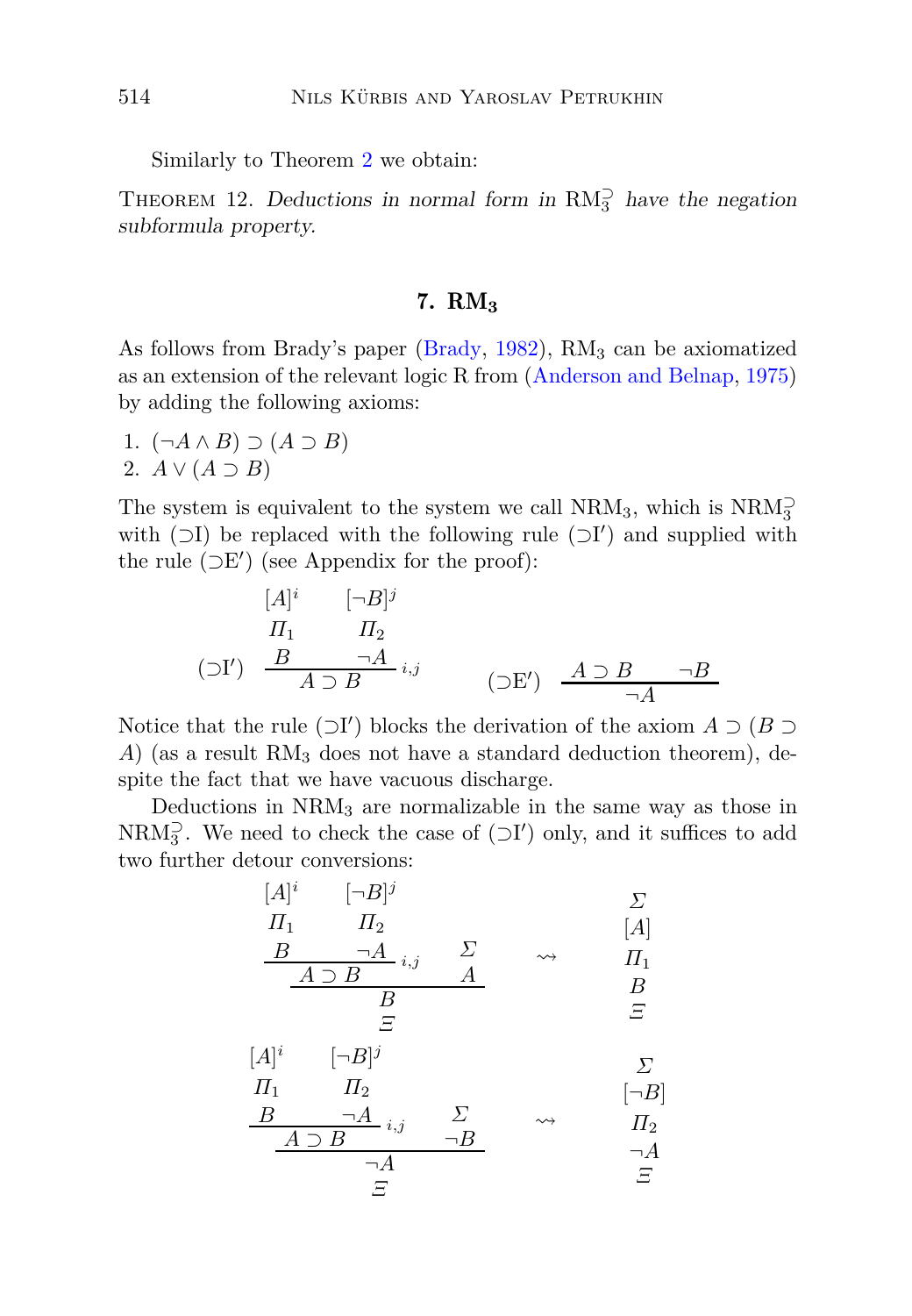It poses no further problem to remove maximal formulas of the form *A* ⊃  $B$  from (EM)-final deductions in  $\mathrm{NRM}_3^{\supset},$  and so similarly to Theorem  $11$ we have:

Theorem 13. Any deduction *Π* of *A* from open assumptions *Γ* in  $\text{NRM}_3^{\supset}$  can be brought into a deduction in normal form of *A* from some of *Γ*.

Moreover, similarly to Theorem [2](#page-13-1) we obtain:

<span id="page-22-0"></span>THEOREM 14. Deductions in normal form in  $\text{RM}_3$  have the negation subformula property.

### 8. Par and PComp

The logic Par was first introduced in [\(Popov](#page-40-6), [1989\)](#page-40-6) in the form of Hilbertstyle and sequent calculi, and later on it has appeared independently in [\(Avron](#page-38-0), [1991\)](#page-38-0) under the name Be. A four-valued semantics for Par was developed in [\(Pynko,](#page-40-9) [1999\)](#page-40-9). As follows from [\(Popov](#page-40-6), [1989\)](#page-40-6), Par extends N4 by Peirce's Law:

$$
((A \supset B) \supset A) \supset A.
$$

Clearly, the natural deduction system NPar can defined as an extension of the natural deduction system for N4 by Peirce's Rule:

$$
[A \supset B]^i
$$

$$
\Pi
$$

$$
(P) \frac{A}{A}i
$$

The logic PComp is due to [\(Słupecki et al.,](#page-40-7) [1967\)](#page-40-7). It was also studied by [Avron](#page-38-0) [\(1991\)](#page-38-0). Since in both papers there is no name for it, we call it PComp, following [\(Popov](#page-40-8), [2009\)](#page-40-8). As follows from [\(Avron](#page-38-0), [1991\)](#page-38-0), it extends Par by the axiom  $A \supset (\neg A \supset B)$ . Thus, a natural deduction system for it results by extending the one for NPar by the rule (ECQ).

The presence of Peirce's rule requires reduction procedures of a new kind. We follow Zimmermann's [\(2002](#page-41-3)) strategy, who proved normalisation for a formalisation of classical logic that results by adding Pierce's Rule to intuitionist logic.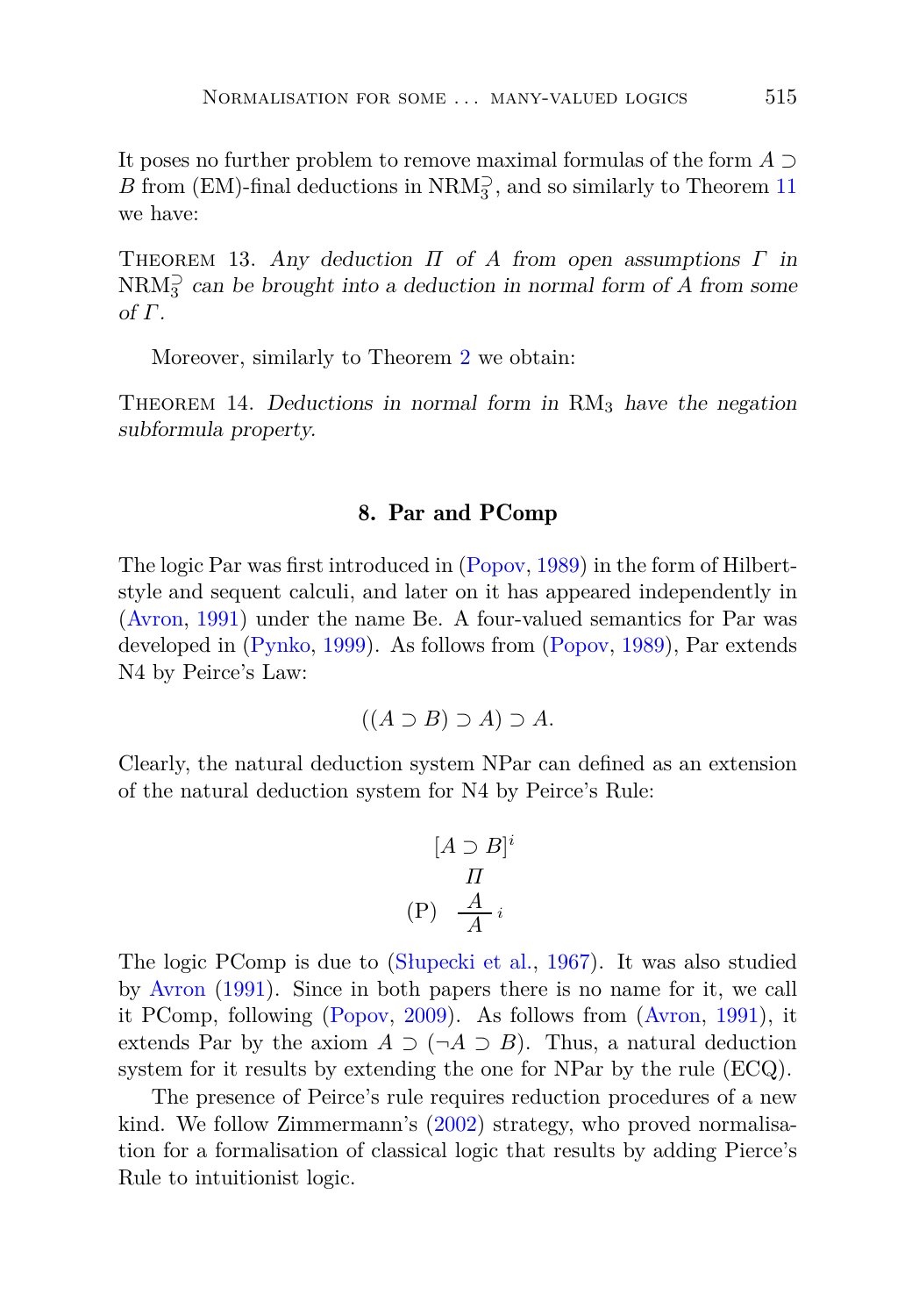As [Zimmermann](#page-41-3) [\(2002](#page-41-3)) notes, applications of (*P*) can generate new maximal segments. Thus we extend definition [3](#page-5-1) to the effect that maximal segments also arise when the conclusion of  $(P)$  is the major premise of an elimination rule. Zimmermann removes them by a procedure he calls *partial implication contractions*. It replaces applications of (*P*) with ones 'followed immediately by a lower number of elimination rules than in the removed case' [\(Zimmermann](#page-41-3), [2002,](#page-41-3) p. 565). The strategy is comparable to the way maximal segments arising from del-rules are treated: the application of the elimination rule is permuted upwards, so that it concludes with the premise of Pierce's Rule.

Parti[al implication contractions for](#page-41-3) ∨*,* ∧*,* ⊃ are presented in (Zimmermann, [2002\)](#page-41-3). Let us look at the cases of the negated formulas that need to be considered in addition in the logic we are considering here. We begin with the case of NPar.

1. Double negation.

$$
[\neg\neg A \supset B]^{i} \qquad \qquad \underbrace{[A \supset B]^{j} \qquad A}_{\neg\neg A \supset B}^{[\neg\neg A]^{k}}_{\text{A}} \\
\underbrace{\frac{\neg\neg A}{\neg A}^{i}}_{\varXi}^{i} \qquad \leadsto \qquad \underbrace{\frac{[A \supset B]^{j} \qquad A}{A}}_{\text{II}}^{I} \\
\underbrace{\frac{\neg\neg A}{\neg A}}_{\varXi}^{j} \\
\varXi
$$

- 2. Negated Conjunction (it is given on p. [517\)](#page-22-0).
- 3. Negated Disjunction.

$$
[\neg(A_1 \lor A_2) \supset B]^l \qquad \qquad \frac{[\neg(A_1 \lor A_2)]^k}{H}
$$
\n
$$
\frac{\neg(A_1 \lor A_2)}{\neg(A_1 \lor A_2)} \downarrow \qquad \qquad \neg A_i
$$
\n
$$
\frac{\neg(A_1 \lor A_2)}{\neg(A_1 \lor A_2)} \downarrow \qquad \qquad \qquad \frac{\neg(A_1 \lor A_2) \supset B}{H}
$$
\n
$$
\frac{\neg(A_1 \lor A_2)}{\neg A_i}
$$
\n
$$
\frac{\neg(A_1 \lor A_2)}{\neg A_i}
$$
\n
$$
\frac{\neg A_i}{\neg A_i} \downarrow j
$$
\n
$$
\equiv
$$

[¬(*A*<sup>1</sup> ∨ *A*2)]*<sup>k</sup>*

where  $i = 1$  or  $i = 2$ .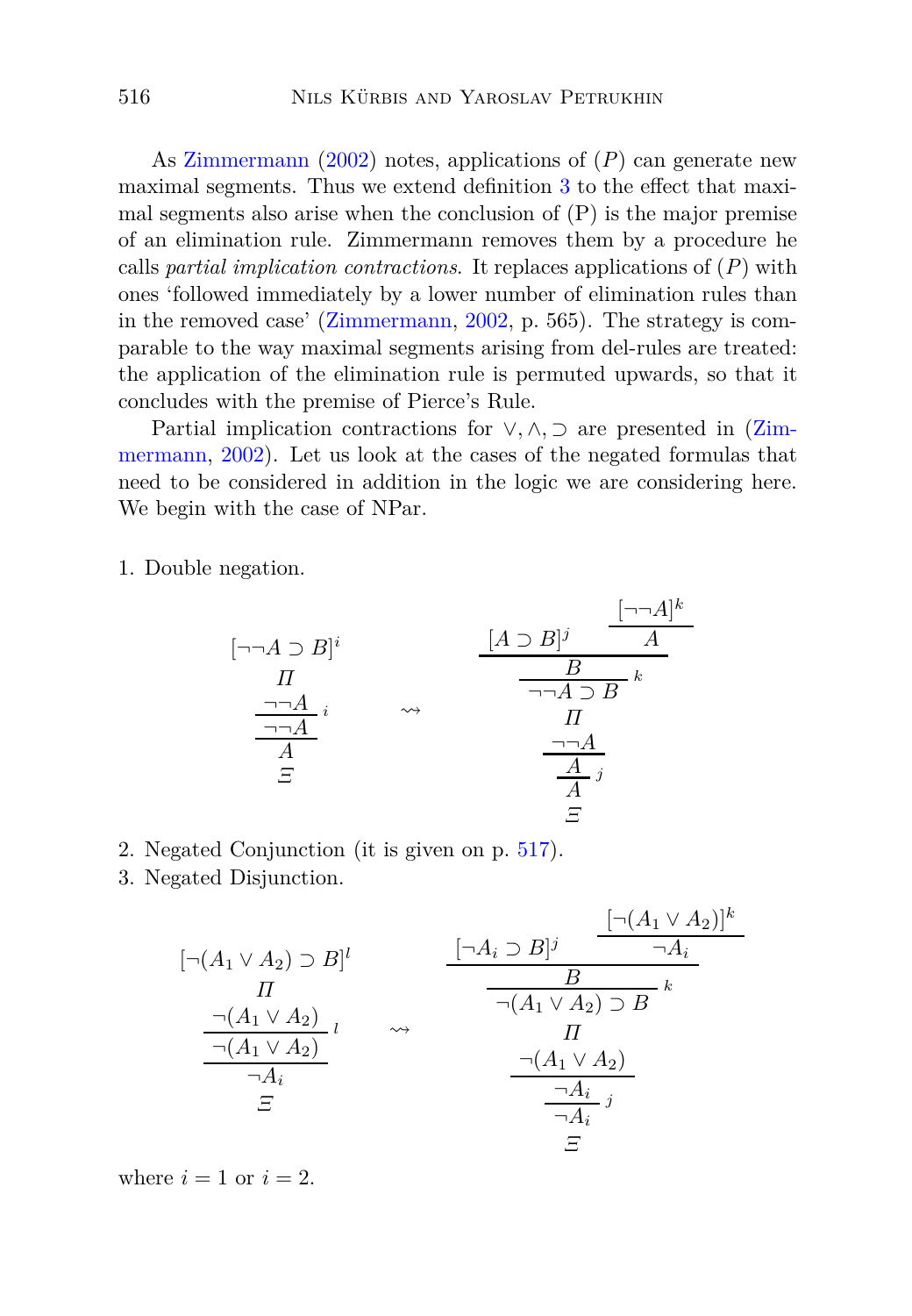| [¬A] <sup>n</sup> | [¬B] <sup>m</sup> |
|-------------------|-------------------|
| $\sum_{1}$        | $\sum_{2}$        |
| $\left( \right)$  | ,,<br>n,m         |
| ,,                |                   |
| F                 |                   |
|                   |                   |

|                        | $[\neg(A \land B) \supset C]^i$                 |                             |                           |                  |                  |                        |
|------------------------|-------------------------------------------------|-----------------------------|---------------------------|------------------|------------------|------------------------|
|                        | $\varPi$                                        | $[\neg A]^n$                | $[\neg B]^m$              |                  |                  | NORMALISATION FOR SOME |
|                        | $\neg(A \land B)$                               | $\varSigma_1$               | $\varSigma_2$             |                  |                  |                        |
|                        | $\neg(A \wedge B)$                              | $\boldsymbol{D}$            | $\boldsymbol{D}$<br>$n,m$ |                  |                  |                        |
|                        |                                                 | $\overline{D}$              |                           |                  |                  |                        |
|                        |                                                 | $\Xi$                       |                           |                  |                  |                        |
|                        |                                                 | $\rightsquigarrow$          |                           |                  |                  |                        |
|                        |                                                 |                             |                           |                  |                  |                        |
|                        |                                                 |                             |                           |                  |                  |                        |
|                        | $[\neg A]^n$                                    |                             | $[\neg B]^m$              |                  |                  |                        |
|                        | $\varSigma_1$                                   |                             | $\varSigma_2$             |                  |                  |                        |
|                        | $\boldsymbol{D}$<br>$[D\supset C]^j$            | $[D \supset C]^j$           | $\boldsymbol{D}$          |                  |                  |                        |
| $[\neg(A \wedge B)]^k$ | $\overline{C}$                                  | $\overline{C}$              | n,m                       |                  |                  |                        |
|                        | $\cal C$<br>$-k$<br>$\neg(A \land B) \supset C$ |                             |                           | $[\neg A]^n$     | $[\neg B]^m$     | MANY-VALUED LOGICS     |
|                        | $\varPi$                                        |                             |                           | $\varSigma_1$    | $\varSigma_2$    |                        |
|                        | $\neg (A \land B)$                              |                             |                           | $\boldsymbol{D}$ | $\boldsymbol{D}$ |                        |
|                        |                                                 |                             |                           |                  | n,m              |                        |
|                        |                                                 | $rac{D}{D}j$<br>$rac{D}{E}$ |                           |                  |                  |                        |
|                        |                                                 |                             |                           |                  |                  |                        |
|                        |                                                 |                             |                           |                  |                  |                        |
|                        |                                                 |                             |                           |                  |                  | 21 <sup>C</sup>        |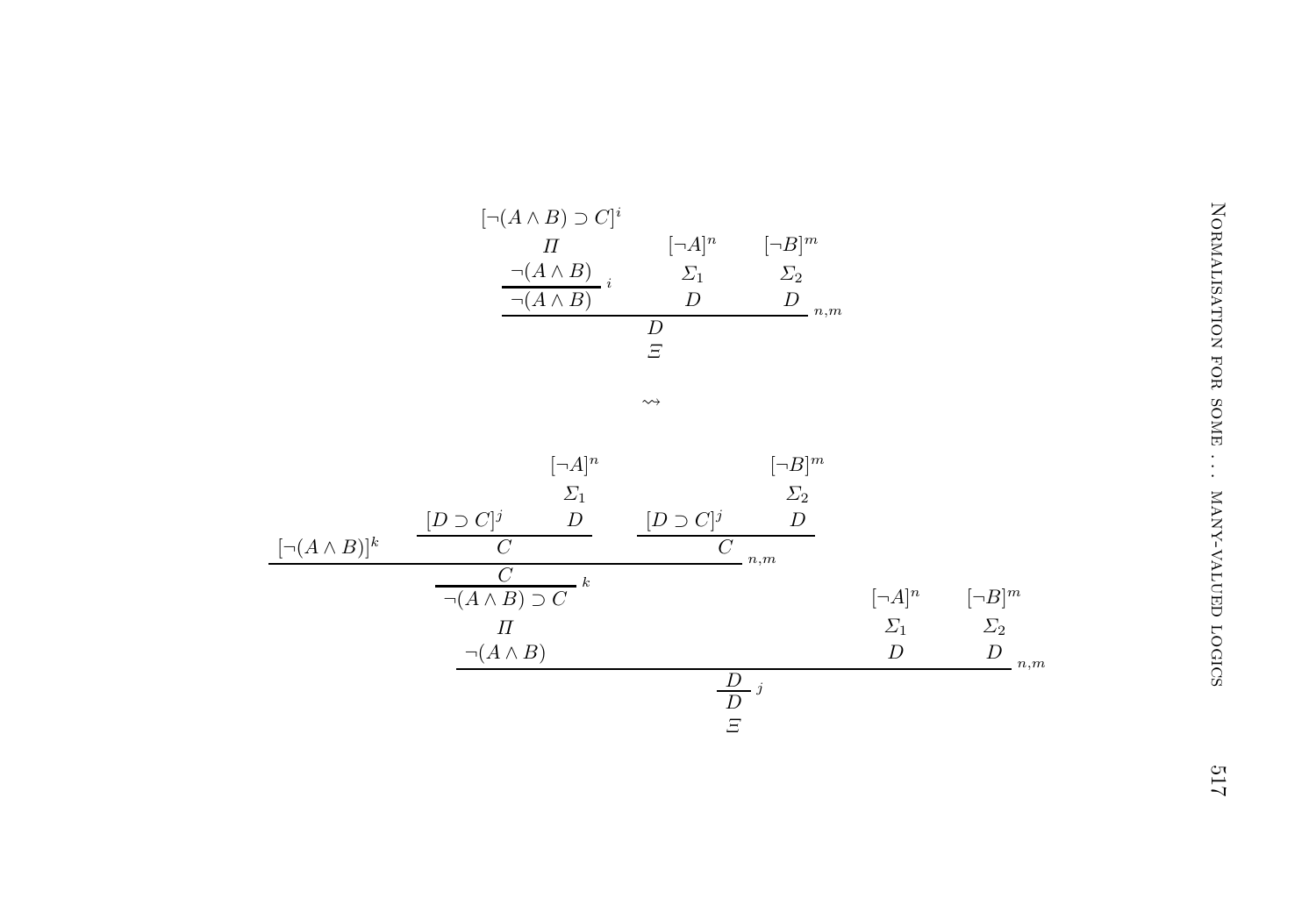4. Negated Implication.

| $[\neg(A \supset B) \supset C]^l$<br>$\boldsymbol{\varPi}$<br>$\neg(A \supset B)_{l}$<br>$\neg(A \supset B)$<br>A<br>Ξ |                    | $\lbrack\neg(A\supset B)\rbrack^k$<br>$[A \supset C]^j$<br>A<br>$\boldsymbol{k}$<br>$\neg(A \supset B) \supset C$<br>П<br>$\neg(A \supset B)$<br>$\frac{\overline{A}}{A}$ <i>i</i><br>F |
|------------------------------------------------------------------------------------------------------------------------|--------------------|-----------------------------------------------------------------------------------------------------------------------------------------------------------------------------------------|
| $\lbrack\neg(A\supset B)\supset C]^l$<br>П<br>$\neg(A \supset B)$<br>$\neg(A \supset B)$<br>$\neg B$<br>F              | $\rightsquigarrow$ | $\lbrack\neg(A\supset B)\rbrack^k$<br>$[\neg B \supset C]^j$<br>$\neg B$<br>C<br>$\frac{1}{\neg(A \supset B) \supset C} k$<br>П<br>$\neg(A \supset B)$<br>$\neg B$ <sub>j</sub><br>Ξ    |

We need the following notion.

Definition 14 (Trace; [Zimmermann](#page-41-3), [2002](#page-41-3), p. 565). A *trace* is a sequence of formulas on a path in a deduction such that the first is conclusion of Pierce's Rule and every subsequent formula is the conclusion an elimination rule.

Two things are worth pointing out about traces: (a) traces may contain parts that are segments, (b) being defined in terms of paths, except for the last one, the formulas on a trace are either major premises of elimination rules or minor premises of del-rules, and only the last one can be minor premise of (⊃E). The *length of trace* is the number of formula occurrences of which it consists.

<span id="page-25-0"></span>Lemma 2. The traces of applications of the rule (*P*) can be reduced down to 0.

PROOF. By induction on the length of traces and the degree of the formulas that are the conclusion of the rule (*P*). It goes through as in [\(Zimmermann](#page-41-3), [2002](#page-41-3), Lemma 5), by observing that the additional partial implication contractions needed for deductions in Par do not upset any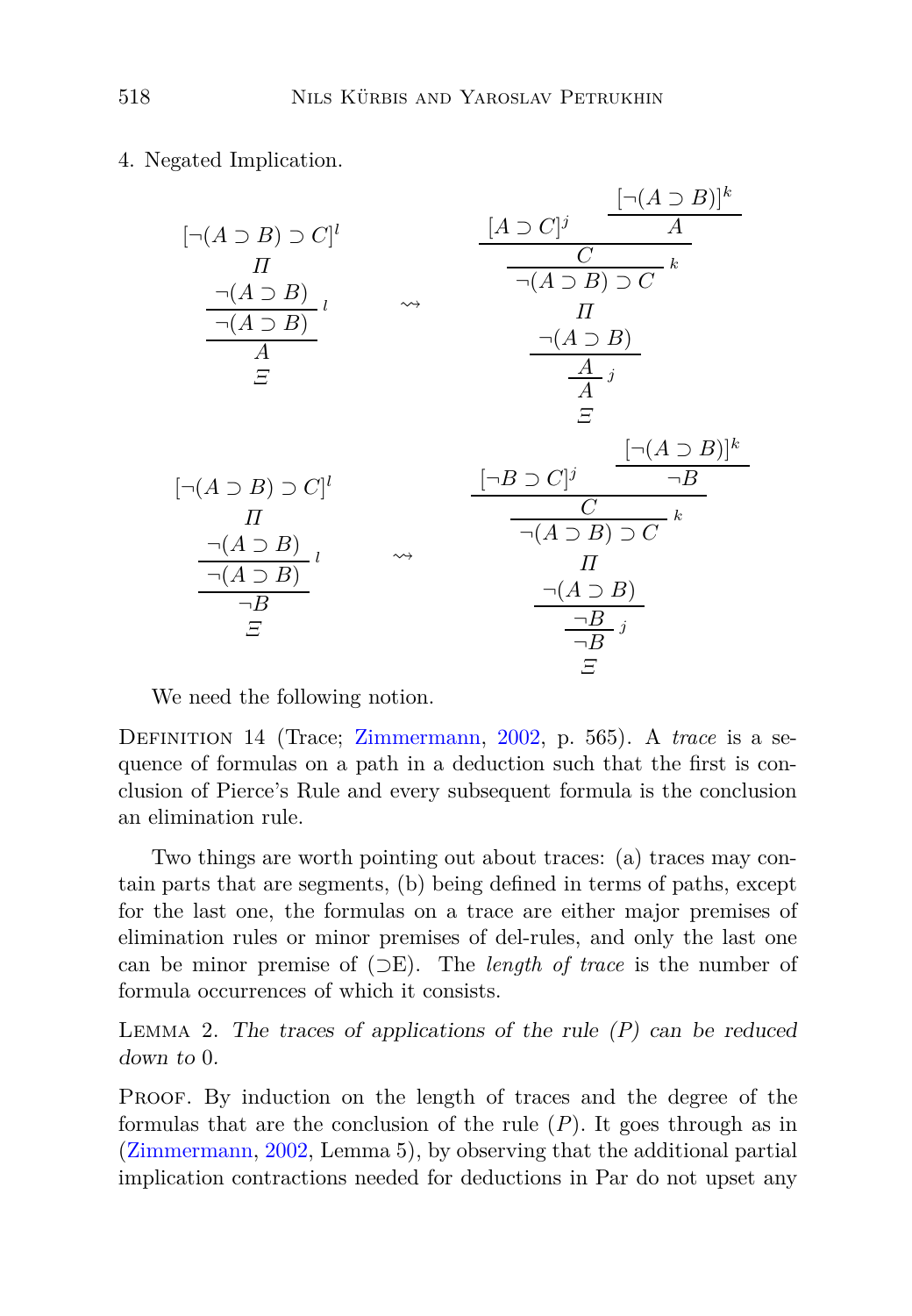properties appealed to in Zimmermann's proof. As noted there, to reduces traces that have segments as their parts, we need to apply suitable permutative reduction procedures, but this poses no further problem. ⊣

<span id="page-26-0"></span>Theorem 15. Any deduction *Π* of *A* from open assumptions *Γ* in Par can be brought into a deduction in normal form of *A* from some of *Γ*.

Proof. Given a deduction *Π* of *A* from open assumptions *Γ* in Par, apply the conversions as in the proof of normalisation for  $RM_3^{\supset}$  and Lemma [2.](#page-25-0)  $\rightarrow$ 

Similarly to Theorem [2](#page-13-1) we obtain:

THEOREM 16. Deductions in normal form in Par have the Pierce negation subformula property.

In the case of PComp we either need to consider the cases with (ECQ) (this option is considered in Appendix) or proceed as we did in the case of K<sub>3</sub> and replace (ECQ) with the rules ( $\perp$ E) and ( $\neg$  $\perp$ ). Then we are almost done. We just need to consider two more cases.

1.  $(\perp E)$  and  $(P)$ .

$$
[\bot \supset C]^l
$$
  
\n
$$
\frac{\bot}{\Pi} \qquad \rightsquigarrow \qquad \frac{[\bot]^k}{\bot \supset C} \kappa
$$
  
\n
$$
\frac{\bot}{B} \qquad \qquad \frac{\bot}{\Pi}
$$
  
\n
$$
\frac{\bot}{B} \qquad \qquad \frac{\bot}{B}
$$
  
\n
$$
\frac{\bot}{B} \qquad \qquad \frac{\bot}{B}
$$

2.  $(\neg \bot)$  and  $(P)$ .

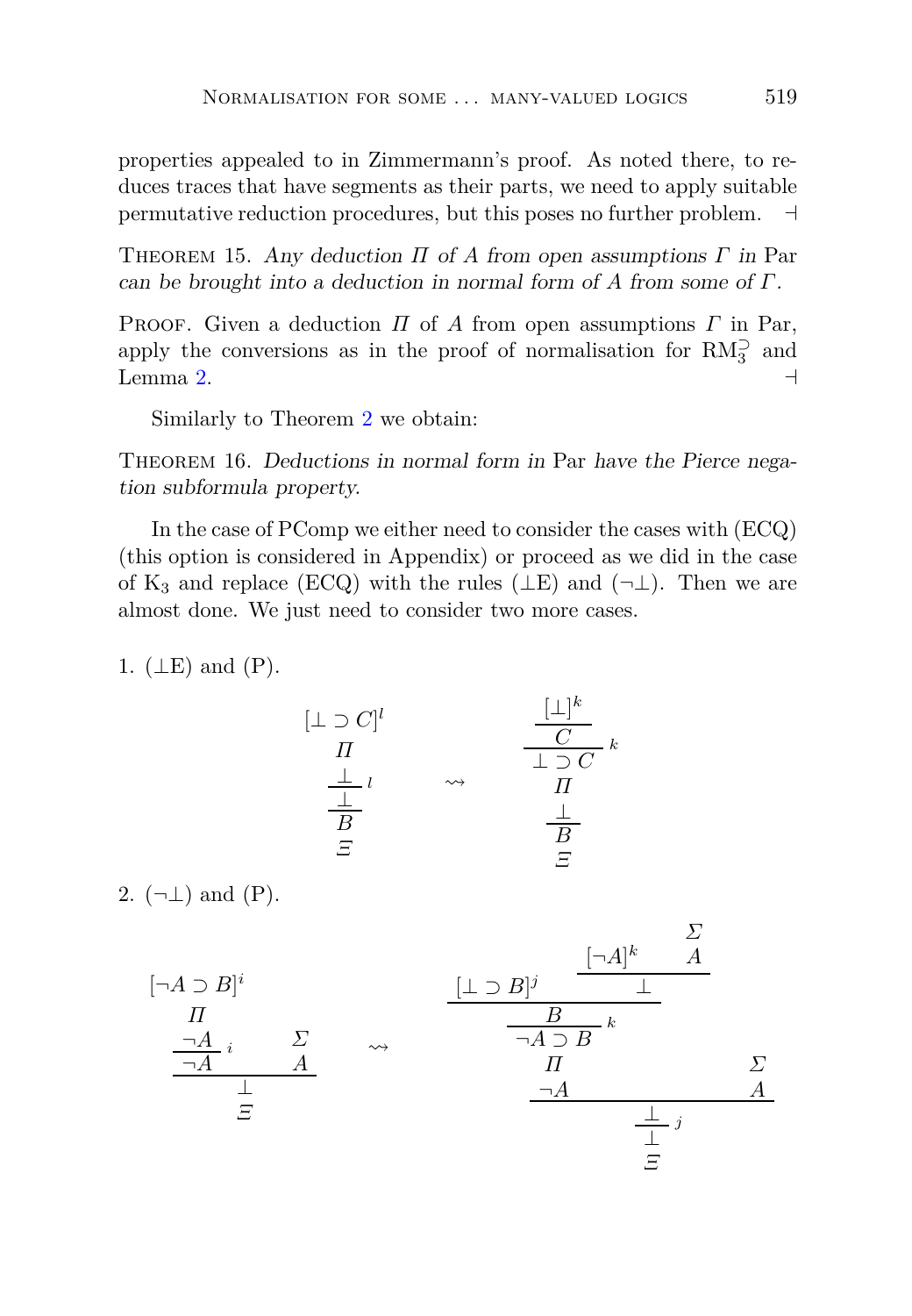Similarly to Theorem [15](#page-26-0) we obtain:

Theorem 17. Any deduction *Π* of *A* from open assumptions *Γ* in PComp can be brought into a deduction in normal form of *A* from some of *Γ*.

Moreover, similarly to Theorem [4](#page-15-0) we have:

<span id="page-27-0"></span>THEOREM 18. Deductions in normal form in PComp have the Pierce weak negation subformula property.

### 9. Conclusion

In the paper, we proved normalisation for some representative manyvalued logics: LP, FDE,  $K_3$ ,  $RM_3$ ,  $RM_3^{\supset}$ , PComp, and Par. All these logics are extensions of Nelson's logic N4 or its implication-less fragment. Moreover, FDE coincides with the implication-less fragment of N4. As a task for future research, one may think about logics which are not extensions of N4 or FDE. In fact, we have already made a first step in this direction. Although  $RM_3$  extends FDE, it does not extend  $N4$ , since  $A \supset (B \supset A)$  is not RM<sub>3</sub>-valid (as a consequence RM<sub>3</sub> does not enjoy a standard deduction theorem).

However, such logics were not in the center of our attention, we have decided to consider  $RM<sub>3</sub>$  just because we were looking for an alternative for an original implication of LP. One may try ro prove normalisation for Łukasiewicz's  $L_3$ . Similarly to  $RM_3$ , it extends FDE, but not N4, because  $A \supset (B \supset A)$  is not  $L_3$ -valid.

One may think also about investigation of the logics extending intuitionist logic (without strong negation). One of such logics is Heyting-Gödel-Jaśkowski's  $G_3$ . It extends intuitionistic logic by the formula (¬*A* ⊃ *B*) ⊃ (((*B* ⊃ *A*) ⊃ *B*) ⊃ *B*) which was shown by [Łukasiewicz](#page-39-13) [\(1941](#page-39-13)) (for an English translation see [\(Łukasiewicz](#page-39-7), [1970](#page-39-7), pp. 278–294)).

Besides, one may look at the families of logics of formal undeterminedness and inconsistency which undoubtedly require a separate paper. Last, but not least, five-, six-, . . . infinitely-valued logics might be a fruitful area of research.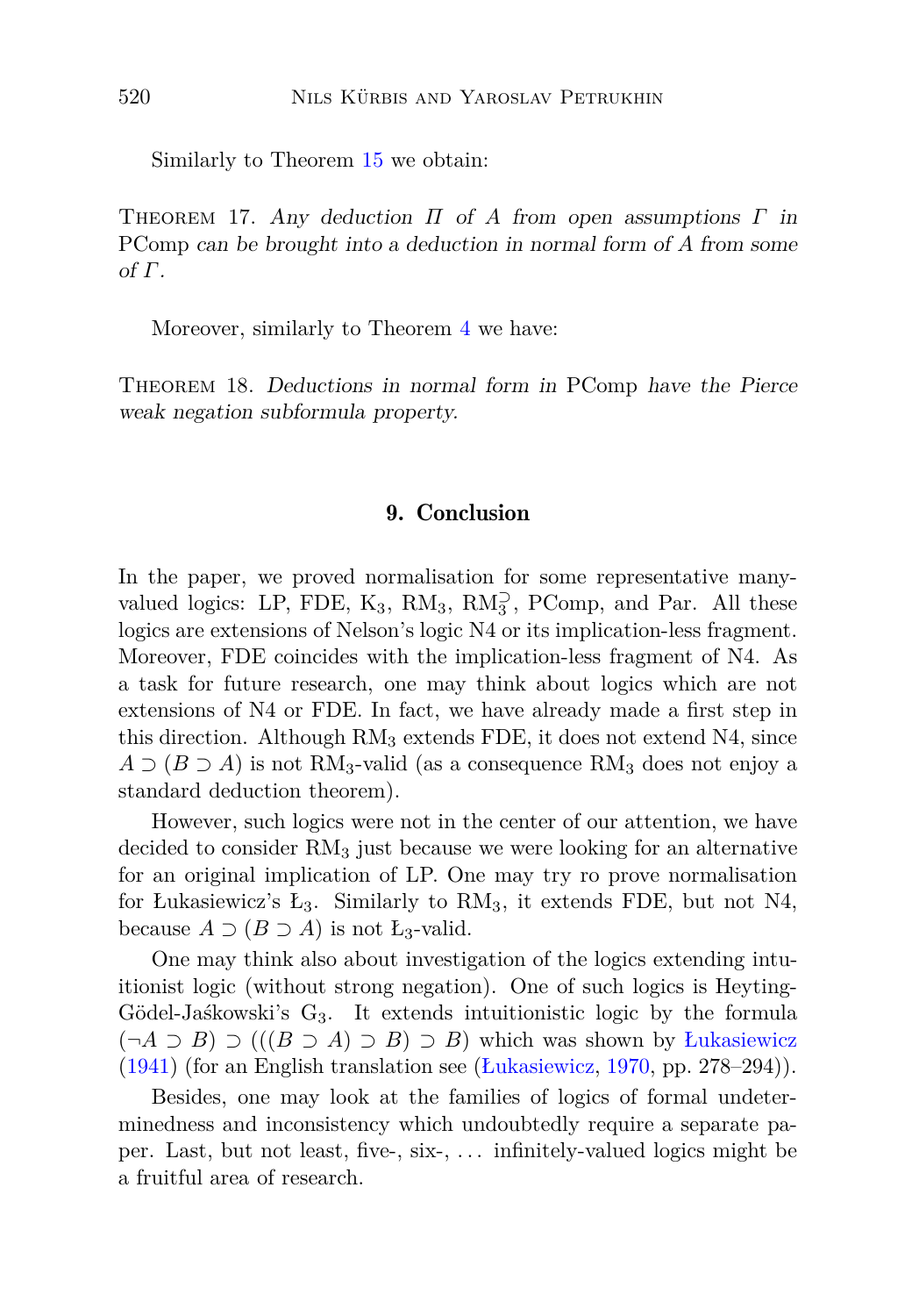## Appendix

#### Semantics of the logics in question

The aim of this section is to introduce the semantics of the logics for which we proved normalisation theorems. Our proofs are purely syntactical, so we could deal without any semantics at all. However, we would like to stress the fact that our logics are many-valued ones, and a brief description of the semantics of the logics in question is appropriate for this purpose.

Let us b[egin with Nelson's logic N4 \(see, e.g.,](#page-37-1) [Nelson](#page-39-0), [1949](#page-39-0); Almukdad and Nelson, [1984\)](#page-37-1). It is a four-valued logic, but having an intentional implication. Also, its four-valuedness is hidden in the notion of a valuation.

A *Nelson model* is a structure  $\langle W, R, v^+, v^- \rangle$  such that *W* is a nonempty set, *R* is a binary relation on it,  $v^{\natural}$ : Prop  $\longrightarrow 2^{W}$  (where Prop is the set of all propositional variables) such that for both  $\natural \in \{+, -\},\$ for all  $x, y \in W$  and for all  $p \in \text{Prop}$ , it holds that if  $R(x, y)$ , then  $x \in v^{\natural}(p)$ implies  $y \in v^{\natural}(p)$ . In what follows, we write  $\mathfrak{M}, x \Vdash^{\natural} p$  for  $x \in v^{\natural}(p)$ . The truth conditions for the other formulas of N4 in a given Nelson model  $\mathfrak{M}$  are as follows:

- $\mathfrak{M}, x \Vdash^+ A \supset B$  iff for all *y* such that  $R(x, y)$ ,  $\mathfrak{M}, y \Vdash^+ A$  implies  $\mathfrak{M}, y \Vdash^+ B$ ,
- $\mathfrak{M}, x \Vdash^{-} A \supset B$  iff  $\mathfrak{M}, x \Vdash^{+} A$  and  $\mathfrak{M}, x \Vdash^{-} B$ ,
- $\mathfrak{M}, x \Vdash^+ A \vee B$  iff  $\mathfrak{M}, x \Vdash^+ A$  or  $\mathfrak{M}, x \Vdash^+ B$ ,
- $\mathfrak{M}, x \Vdash^{-} A \vee B$  iff  $\mathfrak{M}, x \Vdash^{-} A$  and  $\mathfrak{M}, x \Vdash^{-} B$ ,
- $\mathfrak{M}, x \Vdash^+ A \wedge B$  iff  $\mathfrak{M}, x \Vdash^+ A$  and  $\mathfrak{M}, x \Vdash^+ B$ ,
- $\mathfrak{M}, x \Vdash^{-} A \wedge B$  iff  $\mathfrak{M}, x \Vdash^{-} A$  or  $\mathfrak{M}, x \Vdash^{-} B$ ,
- $\mathfrak{M}, x \Vdash^+ \neg A$  iff  $\mathfrak{M}, x \Vdash^- A$ ,
- $\mathfrak{M}, x \Vdash^{-} \neg A$  iff  $\mathfrak{M}, x \Vdash^{+} A$ .

A formula *A* is true in a Nelson model  $\mathfrak{M} = \langle W, R, v^+, v^- \rangle$  iff  $\mathfrak{M}, x \Vdash^+$ *A* for any  $x \in W$ .

If one adds the falsum constant  $\perp$  to N4 to express the intuitionist negation  $\sim$ *A* = *A* ⊃ ⊥, then one needs the following truth conditions for it:  $\mathfrak{M}, x \not\Vdash^+ \perp$  and  $\mathfrak{M}, x \Vdash^- \perp$ .

As we have already said, the four-valuedness of N4 is hidden because of the specific of valuations which are used in this logic. However, we can make the secret explicit at least in the case of the  $\{\neg, \vee, \wedge\}$ -fragment of N4 by means of the following matrices: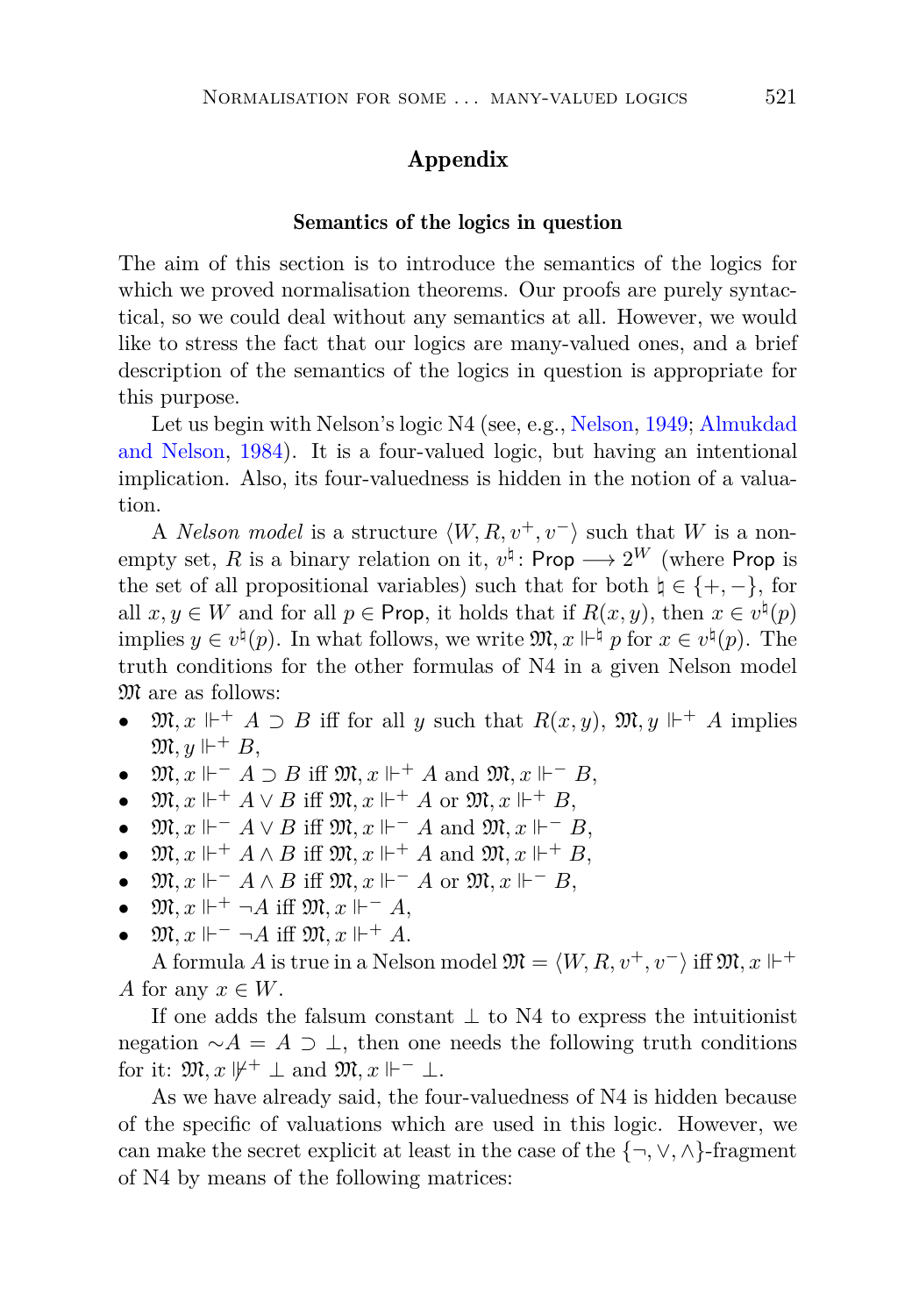|         |  |       |  | $\boldsymbol{n}$ |                  |        |          | h  | $\boldsymbol{n}$ |  |
|---------|--|-------|--|------------------|------------------|--------|----------|----|------------------|--|
|         |  |       |  |                  |                  |        |          | h. | $\boldsymbol{n}$ |  |
|         |  |       |  |                  |                  |        |          |    | $b\quad 0$       |  |
| $\it n$ |  | $\,n$ |  | $\overline{n}$   | $\boldsymbol{n}$ | $\, n$ | $\it{n}$ | U  | $\overline{n}$   |  |
|         |  |       |  | $\boldsymbol{n}$ |                  |        |          |    | $\overline{0}$   |  |

The values are interpreted in the Belnapian way: 1 stands for 'true', *b* for 'both [true and false]', *n* for 'none [neither true and false]', and 0 for 'false'. The valuation  $v: \mathsf{Prop} \longrightarrow \{1, b, n, 0\}$  is extended to all types of formulas according to the matrices presented above. The values 1 and *b* are considered as designated ones, hence we say that a formula *A* follows from the set of formulas  $\Gamma$  ( $\Gamma \models A$ ) iff  $v(B) \in \{1, b\}$  (for any  $B \in \Gamma$ ) implies  $v(A) \in \{1, b\}$ . Notice that there are no formula A such that  $\emptyset \models A$ . One can pluckily add the subscript FDE to  $\models$  in this definition, since we have already received Belnap's [\(1977](#page-38-10)) semantics for FDE.

As was shown by [Pynko](#page-40-9) [\(1999](#page-40-9)), to obtain the semantics for Par one needs to extend FDE by the following implication:

|         | h | $\boldsymbol{n}$ | 0  |
|---------|---|------------------|----|
|         | h | $\boldsymbol{n}$ | 0  |
| h       | h | $\boldsymbol{n}$ | O) |
| $\it n$ |   |                  |    |
| 0       |   |                  |    |

Let us note that the extensive survey of various semantics and proof systems for FDE and its extensions is given in [\(Omori and Wansing,](#page-39-4) [2017](#page-39-4)).

If one restrict these matrices to the set {1*, b,* 0}, then ones gets the semantics for LP (the case of implication-less language) and the semantics for  $RM_3^{\supset}$  (the case of the  $\{\neg, \vee, \wedge, \supset\}$ -language) which implication connective is Jaśkowski's [\(1999\)](#page-38-4) implication and is neatly symmetric to conjunction and disjunction. Let us also mention that the restriction of the matrices in question to the set  $\{1, n, 0\}$ , gives  $K_3$  by [Kleene](#page-39-5) [\(1938](#page-39-5)) (i[mplication-less language\) and PComp \(full language\) by](#page-40-7) Słupecki et al. [\(1967](#page-40-7)).

In the case of RM<sub>3</sub>, as follows from [\(Anderson and Belnap,](#page-37-3) [1975](#page-37-3)), one needs to replace Jaśkowski's implication with the one by [Sobociński](#page-40-5) [\(1952](#page-40-5)):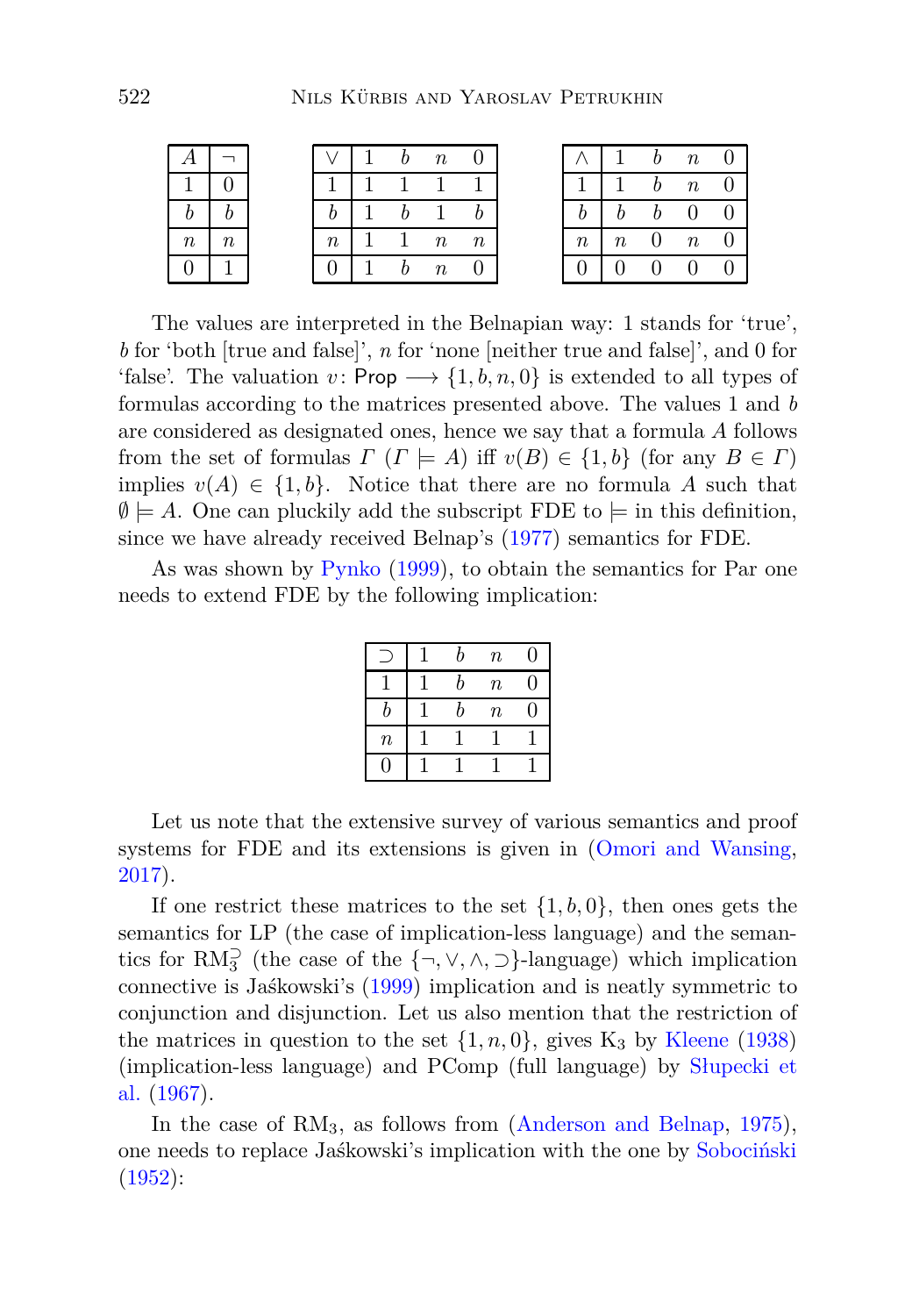|   | b  | J  |
|---|----|----|
|   | IJ | I) |
| h | b  | 1  |
|   |    |    |

### The equivalence of RM**<sup>3</sup>** and NRM**<sup>3</sup>**

As we said in the section [7,](#page-21-0) Brady showed [\(Brady](#page-38-12), [1982\)](#page-38-12) that  $RM_3$  can be axiomat[ized as an extension of the relevant logic R from \(](#page-37-3)Anderson and Belnap, [1975\)](#page-37-3) by adding the following axioms:

- 1. (¬*A* ∧ *B*) ⊃ (*A* ⊃ *B*)
- 2.  $A \vee (A \supset B)$

Let us observe the formulation of the logic R (we follow Dunn's [\(2000](#page-38-13)) presentation). It has the following axioms:

```
1. A ⊃ A
 2. (A \supset B) \supset ((C \supset A) \supset (C \supset B))3. (A \supset (B \supset C)) \supset (B \supset (A \supset C))4. (A ⊃ (A ⊃ B)) ⊃ (A ⊃ B)
 5. ((C \supset A) \wedge (C \supset B)) \supset (C \supset (A \wedge B))6. (A \wedge B) \supset A, (A \wedge B) \supset B7. A \supset (A \vee B), B \supset (A \vee B)8. ((A ⊇ C) ∧ (B ⊇ C)) ⊇ ((A ∨ B) ⊇ C)9. (A \wedge (B \vee C)) \supset ((A \wedge B) \vee (A \vee C))10. (A ⊃ B) ⊃ (¬B ⊃ ¬A)
11. ¬¬A ⊃ A
12. A ⊃ ¬¬A
```
<span id="page-30-0"></span>The rules of inference are *modus ponens*:  $A, A \supset B \vdash B$ ; and *adjunction*:  $A, B \vdash A \land B$ .

THEOREM 19. The natural deduction system  $NRM<sub>3</sub>$  is equivalent to the axiomatic formulation of  $RM_3$ .

PROOF. The proof consists in two parts: (I) to show that all axioms and rules of the axiomatic system are provable in NRM3, and (II) all rules of NRM<sup>3</sup> are derivable in the axiomatic system.

(I). Let us show some the most remarkable cases. *Consider the following proof* :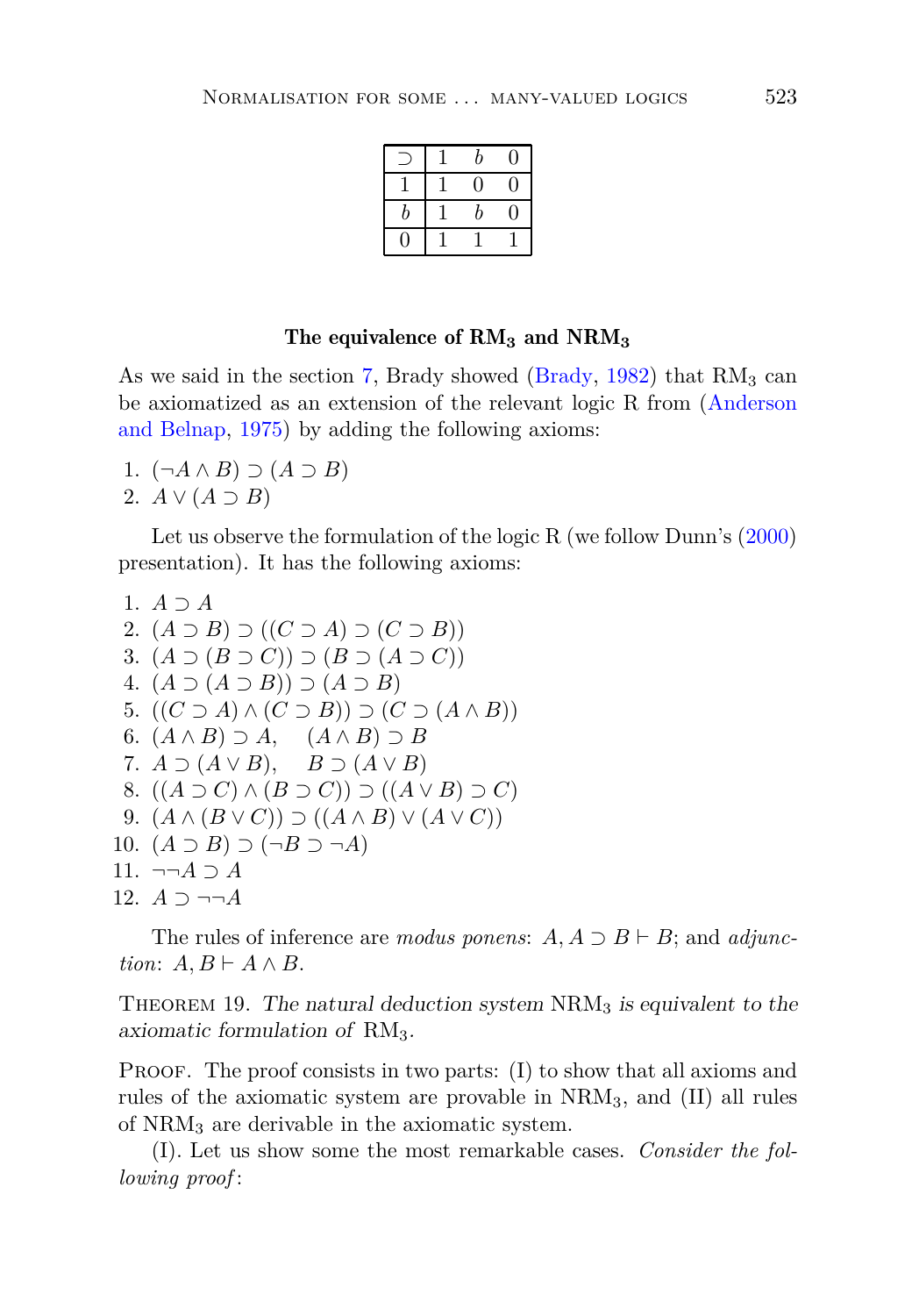$$
\frac{[\neg A \land B]^1}{B} \xrightarrow[\neg A \land B] \neg A} \frac{[\neg (A \supset B)]^2}{\neg A} \frac{A}{\neg \neg A}
$$
  
\n
$$
\frac{A \supset B}{(\neg A \land B) \supset (A \supset B)} \frac{1}{1,2}
$$

*Consider the following proof* :

$$
\frac{\left[\neg(A \lor (A \supset B))\right]^2}{\neg(A \supset B)}
$$
\n
$$
\frac{\neg(A \supset B)}{A}
$$
\n
$$
\frac{[A \lor (A \supset B)]^1}{A \lor (A \supset B)}
$$
\n
$$
\frac{1}{1,2}
$$

*Consider the following proof* :

$$
\frac{(*)}{(C \supset A) \supset (C \supset B)} 2,5
$$
  
(A \supset B) \supset ((C \supset A) \supset (C \supset B)) 1,6

where  $(*_1)$  is as follows:

$$
\frac{[A \supset B]^1 \quad \frac{[C \supset A]^2 \quad [C]^3}{A}}{B} \quad \frac{[C \supset A]^2 \quad \frac{[A \supset B]^1 \quad [-B]^4}{\neg A}}{\neg C \supset B}
$$

 $(*_2)$  is as follows:

$$
\frac{[\neg(C \supset B)]^5}{C} \xrightarrow[\neg(C \supset A]{[A \supset B]^1} \frac{[\neg(C \supset B)]^5}{\neg B}
$$

 $(*_3)$  is given as (I) on p. [526.](#page-30-0)

*Consider the following proof* :

$$
\frac{[A \supset (B \supset C)]^{1}}{B \supset C} \xrightarrow{-G} \frac{[\neg (A \supset C)]^{5}}{\neg C}
$$
\n
$$
\xrightarrow{B \supset (A \supset C)} \neg B_{2,5} \qquad (*)
$$
\n
$$
(A \supset (B \supset C)) \supset (B \supset (A \supset C))}{(A \supset (B \supset C)) \supset (B \supset (A \supset C))} \neg B_{1,6}
$$

where  $(*_4)$  is given as (II) on p. [526.](#page-30-0)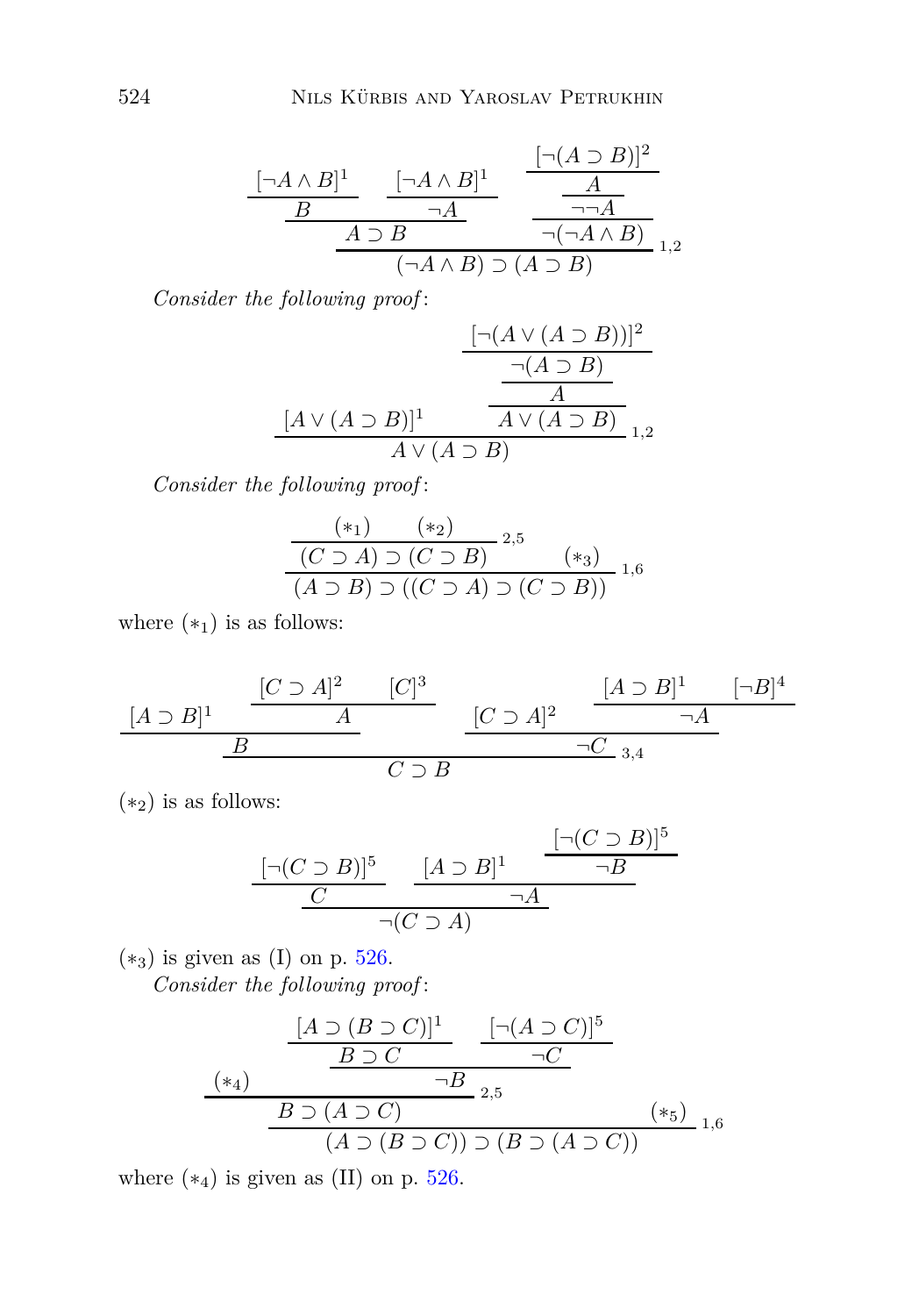$(*<sub>5</sub>)$  is as follows:

$$
\frac{[\neg(A \supset (B \supset C))]^{6}}{B} \qquad \frac{[\neg(A \supset (B \supset C))]^{6}}{A} \qquad \frac{[\neg(A \supset (B \supset C))]^{6}}{\neg(B \supset C)} \qquad \frac{[\neg(A \supset (B \supset C))]^{6}}{\neg(C)}
$$

*Consider the following proof* :

$$
\begin{array}{c|c}\n[A \supset (A \supset B)]^1 & [A]^2 \\
\hline\n& A \supset B & [A]^2 \\
\hline\n& B & (*7) \\
\hline\n& A \supset B & (*8) \\
\hline\n& (A \supset (A \supset B)) \supset (A \supset B) & 1,3\n\end{array}
$$

where  $(*_7)$  is as follows:

$$
\begin{array}{ccc}\n[A \supset (A \supset B)]^1 & [A]^5 \\
\hline\n& A \supset B & [-B]^4 \\
\hline\n& \neg A & [-A]^6 \\
\hline\n& \neg A & [A]^6\n\end{array}
$$

 $(*<sub>8</sub>)$  is as follows:

$$
\frac{\neg[A \supset B]^3}{A} \qquad [\neg(A \supset B)]^3
$$
  
 
$$
\neg(A \supset (A \supset B))
$$

*Consider the following proof* :

$$
\frac{[A \supset B]^1}{\neg A} \xrightarrow{[-\neg A]^2} \frac{\frac{[A \supset B]^1}{B}}{\neg B \supset \neg A} \xrightarrow{[A \supset B] \supset (A \supset B) \supset (\neg B \supset \neg A)} 1,3}
$$

where  $(*_9)$  is as follows:

$$
\frac{\frac{[\neg(\neg B \supset \neg A)]^3}{\neg A} \qquad [\neg(\neg B \supset \neg A)]^3}{A} \qquad \frac{[\neg(\neg B \supset \neg A)]^3}{\neg B}
$$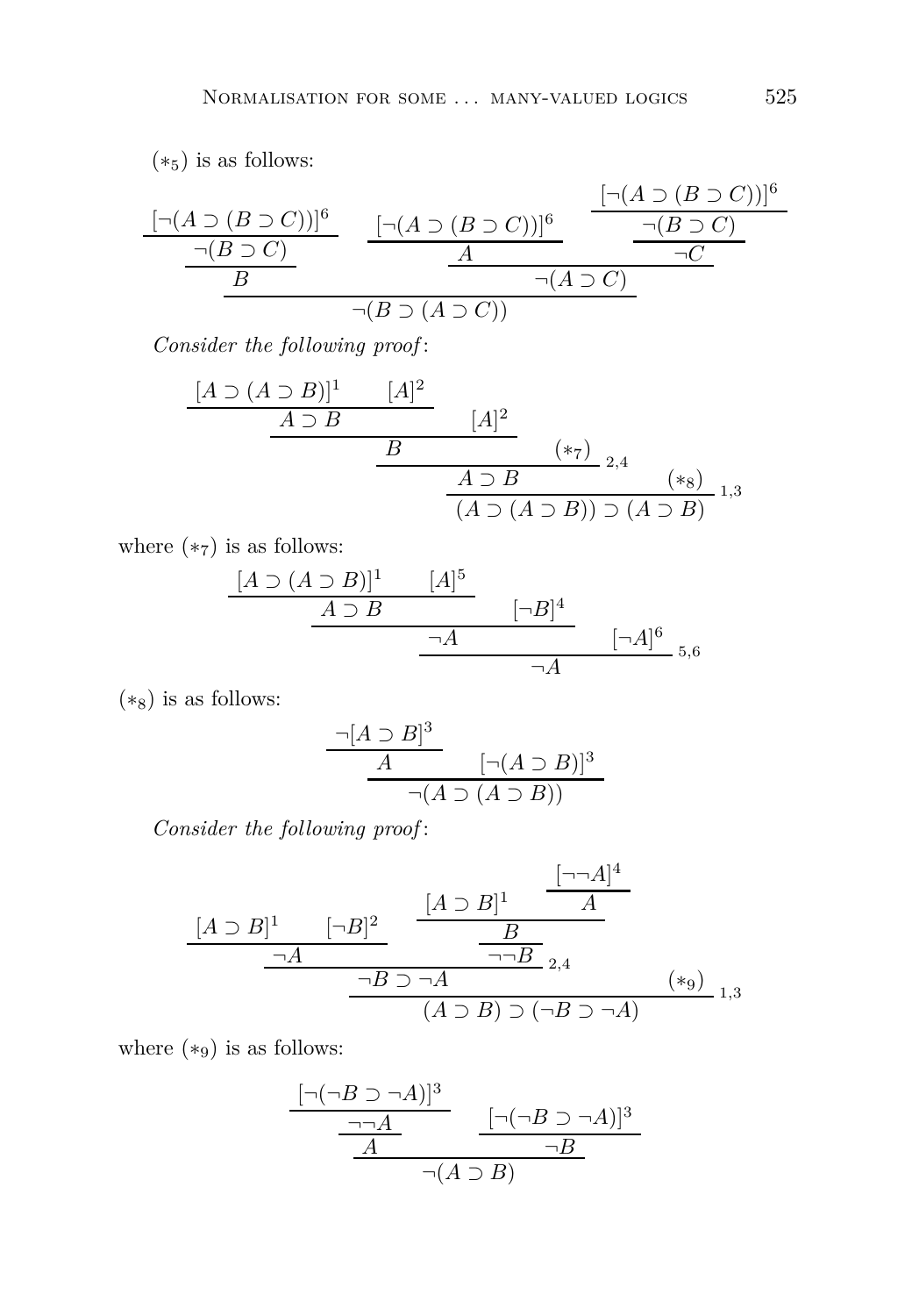

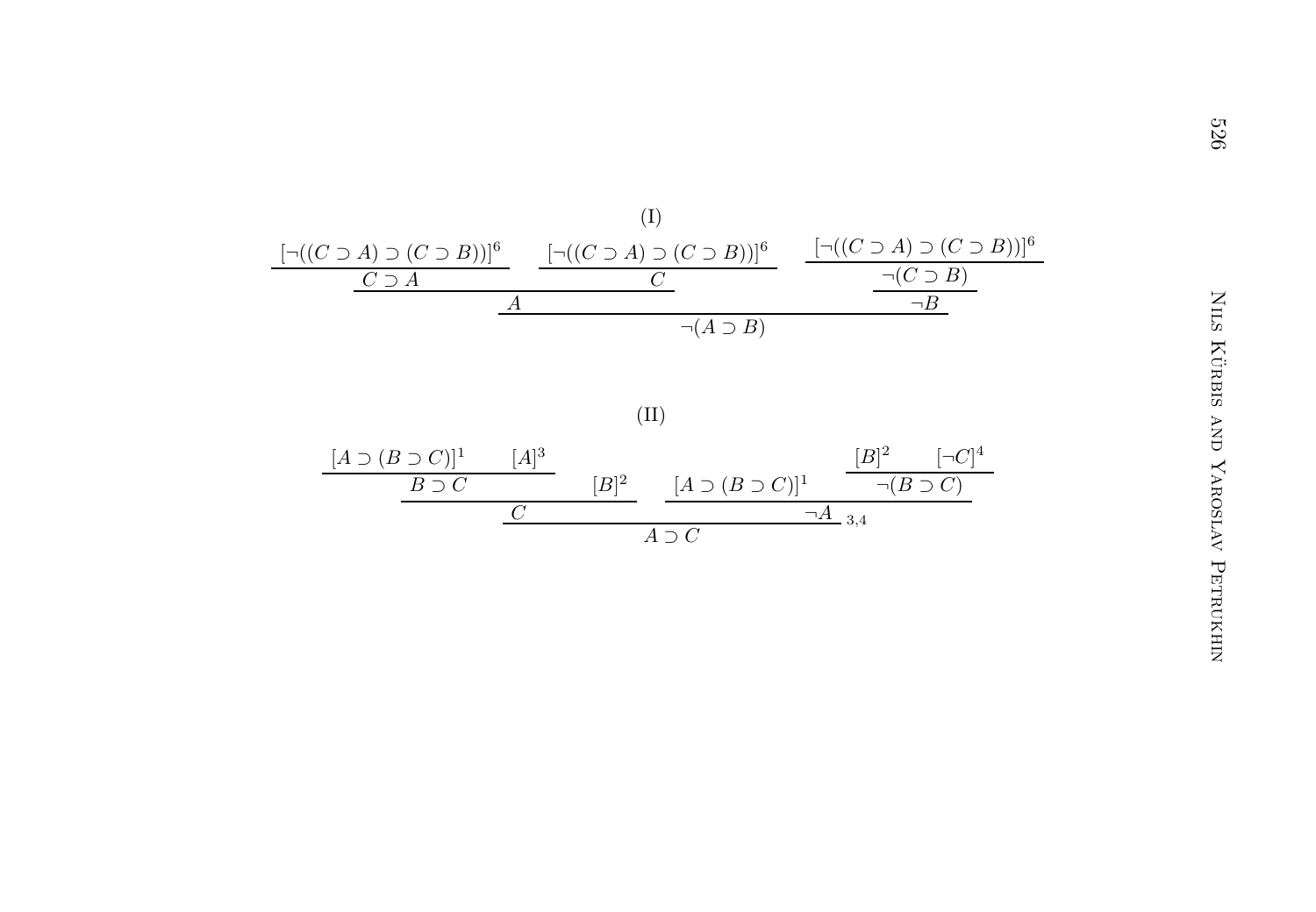*Consider the following proofs*:

$$
\frac{[A]^1}{\neg A} \quad \frac{[\neg \neg A]^2}{\neg A}_{1,2} \qquad \frac{[\neg \neg A]^1}{A} \quad \frac{[\neg A]^2}{\neg \neg A}_{1,2}
$$
\n
$$
\frac{A}{\neg A} \quad \frac{[\neg A]^2}{\neg A} \quad 1,2
$$

*Consider the following proofs*:

$$
\frac{[A]^1}{A \vee B} \xrightarrow[\text{A} \supset (A \vee B)] \xrightarrow{1,2} \qquad \frac{[A \wedge B]^1}{A} \xrightarrow[\text{A} \wedge B) \supset A \xrightarrow[1,2] \xrightarrow[1,2] \xrightarrow[1,2] \xrightarrow[1,2] \xrightarrow[1,2] \xrightarrow[1,2] \xrightarrow[1,2] \xrightarrow[1,2] \xrightarrow[1,2] \xrightarrow[1,2] \xrightarrow[1,2] \xrightarrow[1,2] \xrightarrow[1,2] \xrightarrow[1,2] \xrightarrow[1,2] \xrightarrow[1,2] \xrightarrow[1,2] \xrightarrow[1,2] \xrightarrow[1,2] \xrightarrow[1,2] \xrightarrow[1,2] \xrightarrow[1,2] \xrightarrow[1,2] \xrightarrow[1,2] \xrightarrow[1,2] \xrightarrow[1,2] \xrightarrow[1,2] \xrightarrow[1,2] \xrightarrow[1,2] \xrightarrow[1,2] \xrightarrow[1,2] \xrightarrow[1,2] \xrightarrow[1,2] \xrightarrow[1,2] \xrightarrow[1,2] \xrightarrow[1,2] \xrightarrow[1,2] \xrightarrow[1,2] \xrightarrow[1,2] \xrightarrow[1,2] \xrightarrow[1,2] \xrightarrow[1,2] \xrightarrow[1,2] \xrightarrow[1,2] \xrightarrow[1,2] \xrightarrow[1,2] \xrightarrow[1,2] \xrightarrow[1,2] \xrightarrow[1,2] \xrightarrow[1,2] \xrightarrow[1,2] \xrightarrow[1,2] \xrightarrow[1,2] \xrightarrow[1,2] \xrightarrow[1,2] \xrightarrow[1,2] \xrightarrow[1,2] \xrightarrow[1,2] \xrightarrow[1,2] \xrightarrow[1,2] \xrightarrow[1,2] \xrightarrow[1,2] \xrightarrow[1,2] \xrightarrow[1,2] \xrightarrow[1,2] \xrightarrow[1,2] \xrightarrow[1,2] \xrightarrow[1,2] \xrightarrow[1,2] \xrightarrow[1,2] \xrightarrow[1,2] \xrightarrow[1,2] \xrightarrow[1,2] \xrightarrow[1,2] \xrightarrow[1,2] \xrightarrow[1,2] \xrightarrow[1,2] \xrightarrow[1,2] \xrightarrow[1,2] \xrightarrow[1,2] \xrightarrow[1,2] \xrightarrow[1,2] \xrightarrow[1,2] \xrightarrow[1,2] \xrightarrow[1,2] \xrightarrow[1,
$$

The other cases are considered similarly.

 $(II)$ . The derivability of the rules of  $NRM<sub>3</sub>$  in the axiomatic system for RM<sup>3</sup> follows from the completeness of the axiomatic system and the fact that all rules of  $NRM_3$  are sound. ⊣

## Yet another proof for K<sub>3</sub>

Here we consider the proof for  $K_3$  formulated with (ECQ), but without ⊥. The possibility of such a proof was mentioned in section [5.3.](#page-19-1) The rule (ECQ) can introduce a formula which is deleted by an elimination rule in the next step. Also, it can eliminate formulas of the forms  $\neg\neg A$ ,  $\neg(A \land B)$ , and  $\neg(A \lor B)$  which were obtained by an introduction rule in the previous step. Additionally, (ECQ) can introduce some negated formula which is eliminated in the next step by another application of (ECQ). Let us consider all these cases:

1. (ECQ) introduces conjunction.

$$
\begin{array}{ccc}\n\Sigma_1 & \Sigma_2 \\
\underline{A} & \neg A \\
\underline{B_1 \wedge B_2} & \rightsquigarrow & \underline{A} & \neg A \\
\underline{B_i} & \Xi\n\end{array}
$$

2. (ECQ) introduces disjunction.

$$
\begin{array}{ccc}\n\Sigma_1 & \Sigma_2 & [B_1]^i & [B_2]^j \\
\hline\n\frac{A}{B_1 \vee B_2} & \frac{H_1}{C} & \frac{H_2}{C_1} & \downarrow \\
\hline\n\frac{B_1 \vee B_2}{C} & \frac{C}{C} & \frac{C}{C_1} & \downarrow \\
\hline\n\frac{C}{C} & \frac{C}{C} & \frac{C}{C} & \frac{C}{C}\n\end{array}
$$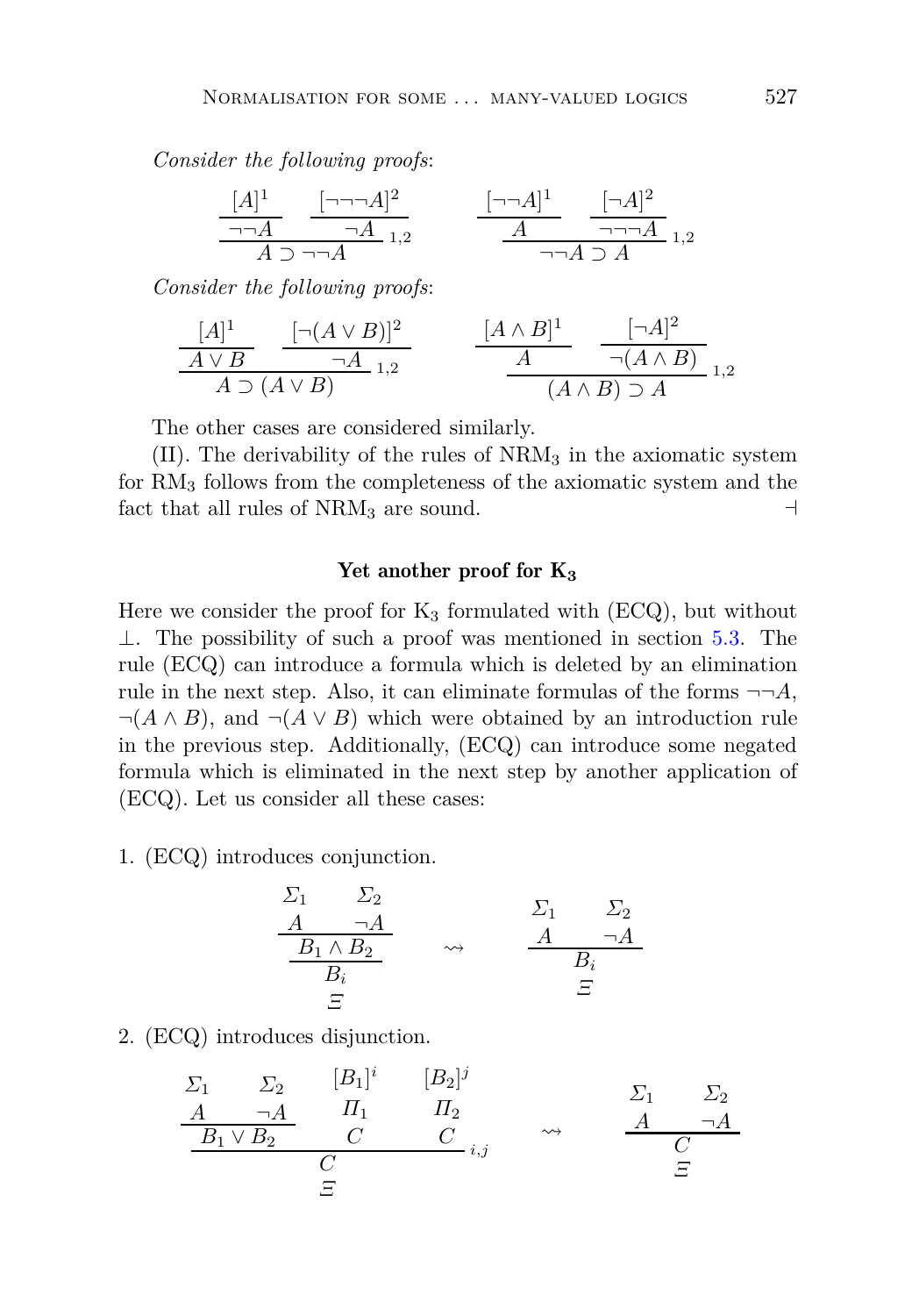3. (ECQ) introduces negated conjunction.

$$
\begin{array}{ccccccccc}\n\Sigma_1 & \Sigma_2 & [\neg B_1]^i & [\neg B_2]^j \\
\hline\nA & \neg A & H_1 & H_2 & & \Delta & \neg A \\
\hline\n\neg(B_1 \land B_2) & C & C & \dots & & A & \neg A \\
\hline\nC & C & C & \dots & C & \Xi\n\end{array}
$$

4. (ECQ) introduces negated disjunction.

$$
\begin{array}{ccc}\n\Sigma_1 & \Sigma_2 \\
\underline{A} & \neg A \\
\hline\n\neg(B_1 \lor B_2) & \rightsquigarrow & \underline{A} & \neg A \\
\underline{B_i} & \Xi\n\end{array}
$$

5. (ECQ) introduces double negation.

$$
\begin{array}{ccc}\n\Sigma_1 & \Sigma_2 \\
\underline{A} & \neg A \\
\underline{\neg \neg B} & \leadsto & \underline{A} & \neg A \\
\underline{B} & \Xi & \end{array}
$$

6. (ECQ) eliminates negated conjunction.

$$
\begin{array}{ccc}\n\Sigma_2 & \Sigma_1 \\
\hline\nA_1 \wedge A_2 & \overline{\neg(A_1 \wedge A_2)} \\
\hline\nC & \Sigma\n\end{array} \quad \rightsquigarrow \quad \begin{array}{ccc}\n\Sigma_1 & \Sigma_2 \\
\hline\nA_1 \wedge A_2 & \Sigma_2 \\
\hline\nA_i & \neg A_i \\
\hline\nC & \Sigma\n\end{array}
$$

In this case  $A_1 \wedge A_2$  may become a maximal formula. However, it has a lower degree than  $\neg(A_1 \land A_2)$ . Thus, it can be eliminated.

7. (ECQ) eliminates negated disjunction.

$$
\begin{array}{ccccccccc}\n\Sigma_1 & & \Sigma_2 & & \Sigma_3 & & & \Sigma_2 & & \Sigma_3 \\
\hline\nA \vee B & & \neg(A \vee B) & & \leadsto & & A \vee B & & & C & & \\
\hline\nC & & & & & & C & & & \\
\hline\nE & & & & & & & & \\
\end{array}
$$

In this case, if *C* is a maximal formula or a part of a maximal segment, then we make it longer by 1. However, we eliminate  $\neg(A \lor B)$ .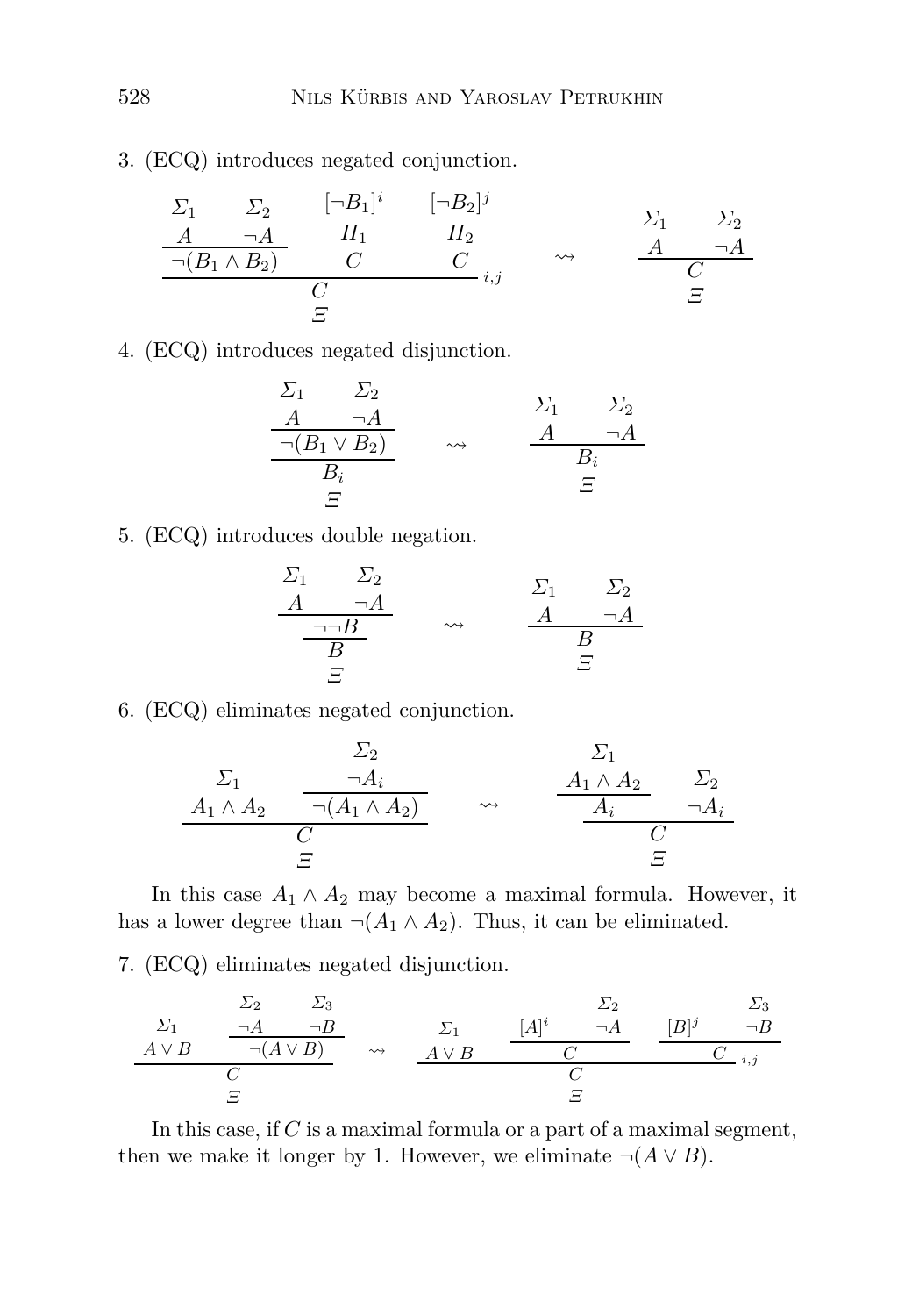8. (ECQ) eliminates double negation.

$$
\begin{array}{ccc}\n\Sigma_1 & \Sigma_2 & \Sigma_1 \\
\hline\n\neg A & \neg \Box A & \leadsto & A & \neg A \\
\hline\nB & & & & B \\
\hline\nE & & & & E\n\end{array}
$$

9. (ECQ) introduces some negated formula and eliminates it.

$$
\begin{array}{ccc}\n & \Sigma_1 & \Sigma_2 \\
\frac{H}{B} & \frac{A}{\neg A} & \longrightarrow & \frac{A}{A} & \frac{A}{\neg A} \\
\frac{B}{\varphi} & & \stackrel{\sim}{\varphi} & & \frac{A}{\varphi} \\
\Xi\n\end{array}
$$

Similarly to Theorem [2](#page-13-1) we obtain:

THEOREM 20. Deductions in normal form in  $K_3$  formulated with  $(ECQ)$ , but without  $\perp$  have the negation subformula property.

## Yet another proof for PComp

Here we consider the proof for PComp formulated with (ECQ), but without ⊥. We need to add to the proof for  $K_3$  the cases regarding implication as well as the interaction of (ECQ) and (P).

1. (ECQ) introduces implication.

$$
\begin{array}{ccc}\n\Sigma_1 & \Sigma_2 \\
\underline{A & \neg A} & \Sigma_3 \\
\underline{B \supset C} & \underline{B} & \rightarrow & \underline{A} & \neg A \\
\underline{C} & \Xi & \end{array}
$$

2. (ECQ) introduces negated implication.

$$
\frac{\Sigma_1}{A} \quad \frac{\Sigma_2}{\neg(B \supset C)} \quad \sim \quad \frac{A}{A} \quad \frac{\neg A}{B}
$$
\n
$$
\frac{\Sigma_1}{B} \quad \frac{\Sigma_2}{E}
$$
\n
$$
\frac{\Sigma_1}{\neg B} \quad \frac{\Sigma_2}{E}
$$
\n
$$
\frac{A}{\neg(A)} \quad \frac{\Sigma_1}{\neg B} \quad \frac{\Sigma_2}{E}
$$
\n
$$
\frac{\neg(B \supset C)}{\neg C} \quad \sim \quad \frac{A}{\neg C} \quad \frac{\neg A}{E}
$$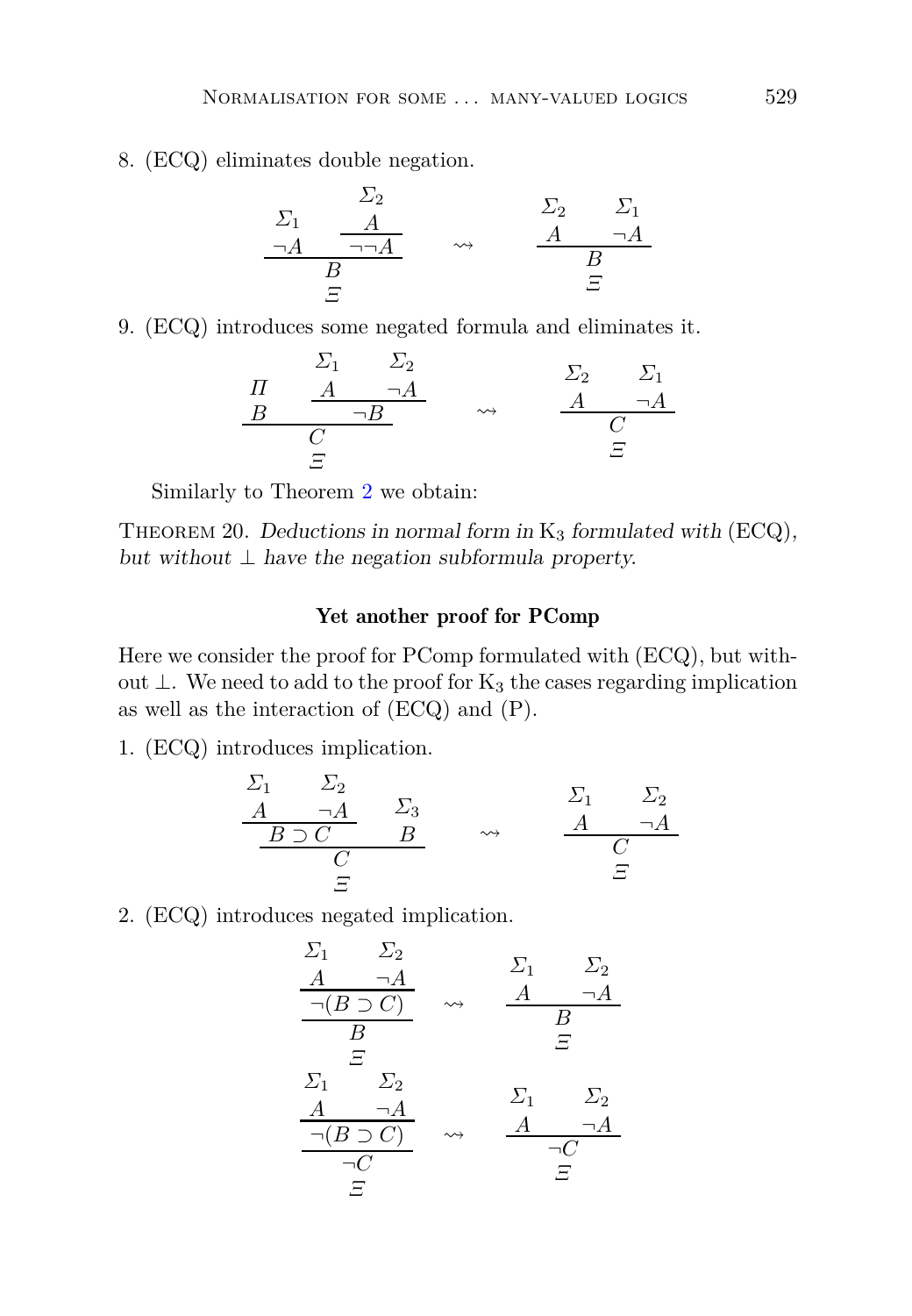3. (ECQ) eliminated negated implication.

|               |   | 22                  |                    |               |            |
|---------------|---|---------------------|--------------------|---------------|------------|
|               |   | $\neg B$            |                    | $A \supset B$ | $\sum_{2}$ |
| $A \supset B$ |   | $\neg(A \supset B)$ | $\rightsquigarrow$ |               |            |
|               |   |                     |                    |               |            |
|               | Ξ |                     |                    | F             |            |

4. (ECQ) and (P).



Similarly to Theorem [2](#page-13-1) we obtain:

THEOREM 21. Deductions in normal form in PComp formulated with  $(ECQ)$ , but without  $\perp$  have the Pierce negation subformula property.

Acknowledgments. The work of Nils Kürbis was funded by the Alexander von Humboldt Foundation. The work of Yaroslav Petrukhin was funded by Polish National Science Centre, grant number DEC-2017/25/ B/HS1/01268.

### References

- <span id="page-37-1"></span>Almukdad, A., and D. Nelson (1984), "Constructible falsity and inexact predicates", *Journal of Symbolic Logic* 49: 231–233. DOI: [10.2307/2274105](http://dx.doi.org/10.2307/2274105)
- <span id="page-37-3"></span>Anderson, A., and N. Belnap (1975), *Entailment. The Logic of Relevance and Necessity, Vol. I*, Princeton University Press.
- <span id="page-37-0"></span>Asenjo, F. (1966), "A calculus of antinomies", *Notre Dame Journal of Formal Logic* 7: 103–105. DOI: [10.1305/ndjfl/1093958482](http://dx.doi.org/10.1305/ndjfl/1093958482)
- <span id="page-37-2"></span>Asenjo, F., and J. Tamburino (1975), "Logic of antinomies", *Notre Dame Journal of Formal Logic* 61 (2): 17–44. DOI: [10.1305/ndjfl/1093891610](http://dx.doi.org/10.1305/ndjfl/1093891610)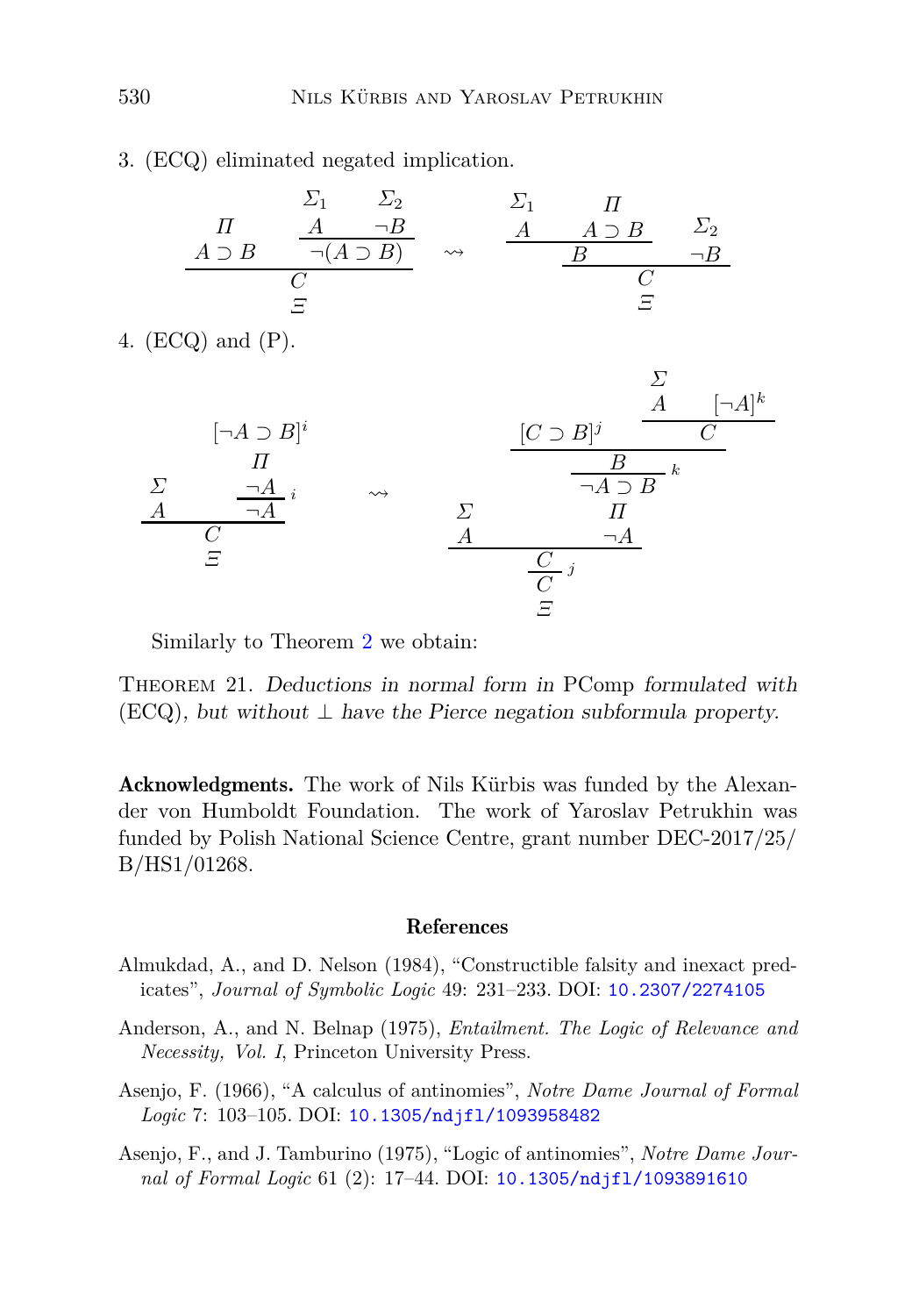- <span id="page-38-6"></span>Avron, A. (1986), "On an implication connective of RM", *Notre Dame Journal of Formal Logic* 27 (2): 201–209. DOI: [10.1305/ndjfl/1093636612](http://dx.doi.org/10.1305/ndjfl/1093636612)
- <span id="page-38-0"></span>Avron, A. (1991), "Natural 3-valued logics – characterization and proof theory", *Journal of Symbolic Logic* 56: 276–294. DOI: [10.2307/2274919](http://dx.doi.org/10.2307/2274919)
- <span id="page-38-7"></span>Baaz, M., C. Fermüller, and R. Zach (1993a), "Dual systems of sequents and tableaux for many-valued logics", *Bulletin of the EATCS* 51: 192–197.
- <span id="page-38-1"></span>Baaz, M., C. Fermüller, and R. Zach (1993b), "Systematic construction of natural deduction systems for many-valued logics", pages 208–213 in *Pros. 23rd International Symposium on Multiple Valued Logic*, IEEE Press. DOI: [10.1109/ISMVL.1993.289558](http://dx.doi.org/10.1109/ISMVL.1993.289558)
- <span id="page-38-5"></span>Batens, D. (1980), "Paraconsistent extensional propositional logics", *Logique et Analyse* 23: 195–234.
- <span id="page-38-10"></span>Belnap, N. (1977), "A useful four-valued logic", pages 7–37 in *Modern Uses of Multiple-Valued Logic*, Kluwer Academic Publishers. DOI: [10.1007/978-](http://dx.doi.org/10.1007/978-94-010-1161-7_2) [94-010-1161-7\\_2](http://dx.doi.org/10.1007/978-94-010-1161-7_2)
- <span id="page-38-9"></span>Bolotov, A., and V. Shangin (2012), "Natural deduction system in paraconsistent setting: Proof search for PCont", *Journal of Intelligent Systems* 21: 1–24. DOI: [10.1515/jisys-2011-0021](http://dx.doi.org/10.1515/jisys-2011-0021)
- <span id="page-38-12"></span>Brady, R. (1982), "Completeness proofs for the systems RM3 and BN4", *Logique et Analyse* 25: 51–61.
- <span id="page-38-8"></span>D'Ottaviano, I., and N. da Costa (1970), "Sur un probléme de Jaśkowski", *Comptes Rendus de l'Académie des Sciences de Paris* 270: 1349–1353.
- <span id="page-38-11"></span>Dunn, J. (1976), "Intuitive semantics for first-degree entailment and coupled trees", *Philosophical Studies* 29: 149–168. DOI: [10.1007/BF00373152](http://dx.doi.org/10.1007/BF00373152)
- <span id="page-38-13"></span>Dunn, J. (2000), "Partiality and its dual", *Studia Logica* 66: 5–40. DOI: [10.](http://dx.doi.org/10.1023/A:1026740726955) [1023/A:1026740726955](http://dx.doi.org/10.1023/A:1026740726955)
- <span id="page-38-2"></span>Englander, C., E. Haeusler, and L. Pereira (2014), "Finitely many-valued logics and natural deduction", *Logic journal of the IGPL* 22: 333–354. DOI: [10.](http://dx.doi.org/10.1093/jigpal/jzt032) [1093/jigpal/jzt032](http://dx.doi.org/10.1093/jigpal/jzt032)
- <span id="page-38-3"></span>Jaśkowski, S. (1948), "Rachunek zdań dla systemów dedukcyjnych sprzecznycìh", *Studia Societatis Scientiarum Torunensis, Sectio A* vol. I (5): 57–77.
- <span id="page-38-4"></span>Jaśkowski, S. (1999), "A propositional calculus for inconsistent deductive systems", *Logic and Logical Philosophy* 7: 35–56. English translation of Polish paper [\(Jaśkowski](#page-38-3), [1948\)](#page-38-3). DOI: [10.12775/LLP.1999.003](http://dx.doi.org/10.12775/LLP.1999.003)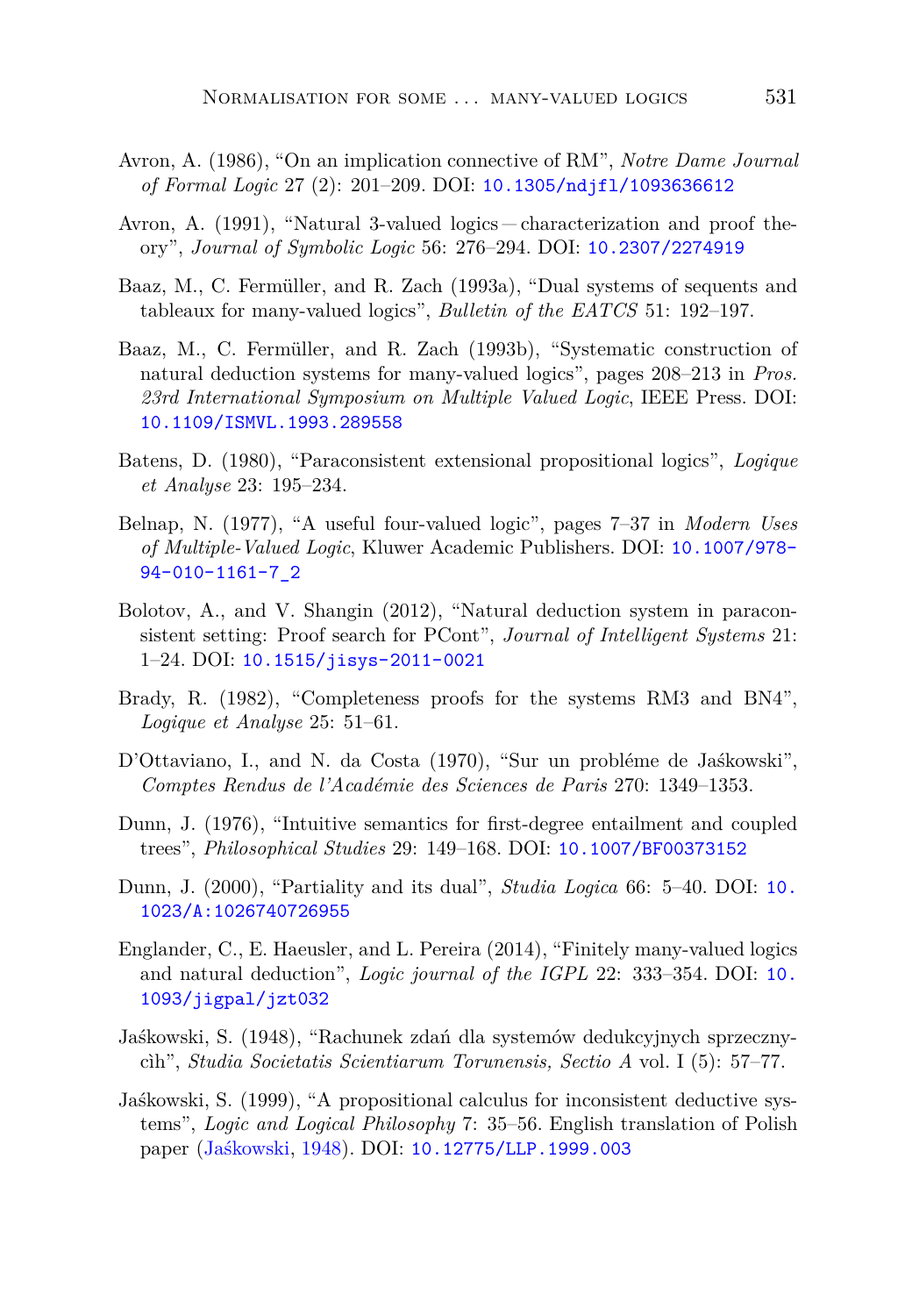- <span id="page-39-12"></span>Kamide, N., and H. Wansing (2015), *Proof Theory of N4-related Paraconsistent Logics*, Milton Keynes: College Publications. DOI: [10.1007/s11225-017-](http://dx.doi.org/10.1007/s11225-017-9729-9) [9729-9](http://dx.doi.org/10.1007/s11225-017-9729-9)
- <span id="page-39-1"></span>Kaminski, M., and N. Francez (2021), "Calculi for many-valued logics", *Logica Universalis* 15: 193–226. DOI: [10.1007/s11787-021-00274-5](http://dx.doi.org/10.1007/s11787-021-00274-5)
- <span id="page-39-5"></span>Kleene, S. (1938), "On a notation for ordinal numbers", *Journal of Symbolic Logic* 3: 150–155. DOI: [10.2307/2267778](http://dx.doi.org/10.2307/2267778)
- <span id="page-39-2"></span>Kooi, B. and A. Tamminga (2012), "Completeness via correspondence for extensions of the logic of paradox", *The Review of Symbolic Logic* 5: 720–730. DOI: [10.1017/S1755020312000196](http://dx.doi.org/10.1017/S1755020312000196)
- <span id="page-39-10"></span>Kürbis, N. (2015), "What is wrong with classical negation?", *Grazer Philosophische Studien* 92 (1): 51–85. DOI: [10.1163/9789004310841\\_004](http://dx.doi.org/10.1163/9789004310841_004)
- <span id="page-39-11"></span>Kürbis, N. (2019), *Proof and Falsity. A Logical Investigation*, Cambridge University Press. DOI: [10.1017/9781108686792](http://dx.doi.org/10.1017/9781108686792)
- <span id="page-39-6"></span>Łukasiewicz, J. (1920), "O logice trójwartościowej", *Ruch Filozoficzny* 5: 170– 171.
- <span id="page-39-13"></span>Łukasiewicz, J. (1941), "Die Logik und das Grundlagenproblem" *Les Entretiens de Zürich sur les fondements et la méthode das sciences mathématiques* 12: 6–9.
- <span id="page-39-7"></span>Łukasiewicz, J. (1970), *Selected Works*, L. Borkowski (Ed.), North-Holland & PWN.
- <span id="page-39-0"></span>Nelson, D. (1949), "Constructible falsity", *Journal of Symbolic Logic* 14: 16–26. DOI: [10.2307/2268973](http://dx.doi.org/10.2307/2268973)
- <span id="page-39-4"></span>Omori, H., and H. Wansing (2017), "40 years of fde: An introductory overview", *Studia Logica* 105: 1021–1049. DOI: [10.1007/s11225-017-9748-6](http://dx.doi.org/10.1007/s11225-017-9748-6)
- <span id="page-39-3"></span>Petrukhin, Y. (2018), "Generalized correspondence analysis for three-valued logics" *Logica Universalis* 12: 432–460. DOI: [10.1007/s11787-018-0212-9](http://dx.doi.org/10.1007/s11787-018-0212-9)
- <span id="page-39-8"></span>Petrukhin, Y., and V. Shangin (2017), "Automated correspondence analysis for the binary extensions of the logic of paradox", *The Review of Symbolic Logic* 10: 756–781. DOI: [10.1017/S1755020317000156](http://dx.doi.org/10.1017/S1755020317000156)
- <span id="page-39-9"></span>Petrukhin, Y., and V. Shangin (2019), "Automated proof-searching for strong Kleene logic and its binary extensions via correspondence analysis", *Logic and Logical Philosophy* 28 (2): 223–257. DOI: [10.12775/LLP.2018.009](http://dx.doi.org/10.12775/LLP.2018.009)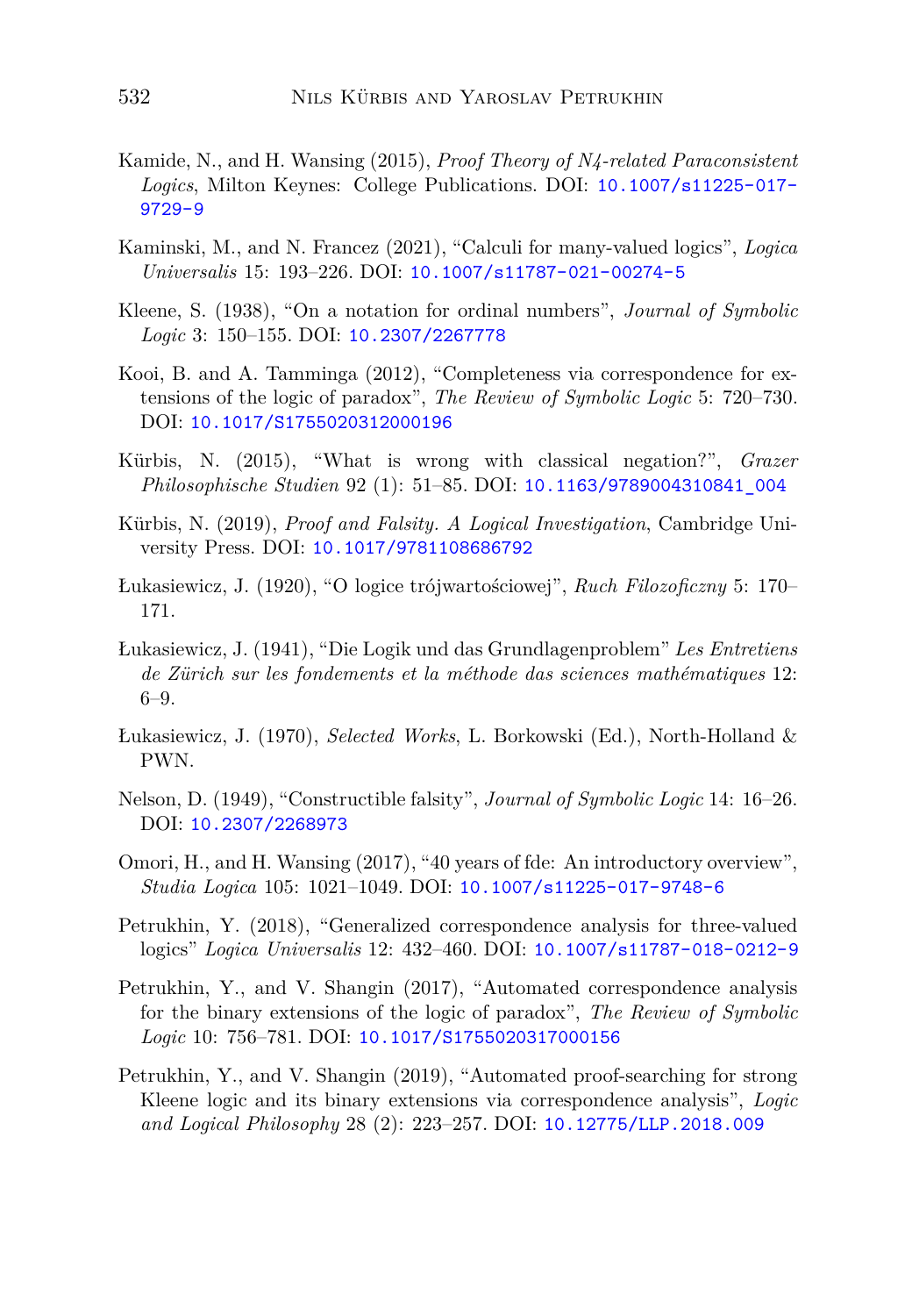- <span id="page-40-11"></span>Petrukhin, Y., and V. Shangin (2020), "Correspondence analysis and automated proof-searching for first degree entailment", *European Journal of Mathematics* 6: 1452–1495. DOI: [10.1007/s40879-019-00344-5](http://dx.doi.org/10.1007/s40879-019-00344-5)
- <span id="page-40-6"></span>Popov, V. (1989), "Sequent formulations of paraconsistent logical systems" (in russian), pages 285–289 in *Semantic and Syntactic Investigations of Non-Extensional Logics*, Nauka.
- <span id="page-40-8"></span>Popov, V. (2009), "Between the logic par and the set of all formulas" (in russian), pages 93–95 in *The Proceeding of the Sixth Smirnov Readings in Logic*, Contemporary Notebooks.
- <span id="page-40-12"></span>Prawitz, D. (1965), *Natural Deduction*, Stockholm, Göteborg, Uppsala: Almqvist and Wiksell.
- <span id="page-40-0"></span>Priest, G. (1979), "The logic of paradox", *Journal of Philosophical Logic* 8: 219–241. DOI: [10.1007/BF00258428](http://dx.doi.org/10.1007/BF00258428)
- <span id="page-40-1"></span>Priest, G. (2002), "Paraconsistent logic", pages 287–393 in *Handbook of Philosophical Logic*, vol. 6, Kluwer Academic Publishers. DOI: [10.1007/978-94-](http://dx.doi.org/10.1007/978-94-017-0460-1_4) [017-0460-1\\_4](http://dx.doi.org/10.1007/978-94-017-0460-1_4)
- <span id="page-40-9"></span>Pynko, A. (1999), "Functional completeness and axiomatizability within Belnap's four-valued logic and and its expansion", *Journal of Applied Non-Classical Logics* 9: 61–105. DOI: [10.1080/11663081.1999.10510958](http://dx.doi.org/10.1080/11663081.1999.10510958)
- <span id="page-40-4"></span>Rozonoer, L. (1989), "On interpretation of inconsistent theories", *Information Sciences* 47: 243–266. DOI: [10.1016/0020-0255\(89\)90003-0](http://dx.doi.org/10.1016/0020-0255(89)90003-0)
- <span id="page-40-7"></span>Słupecki, E., J. Bryll, and T. Prucnal (1967), "Some remarks on the threevalued logic of J. Łukasiewicz", *Studia Logica* 21: 45–70. DOI: [10.1007/](http://dx.doi.org/10.1007/BF02123418) [BF02123418](http://dx.doi.org/10.1007/BF02123418)
- <span id="page-40-2"></span>Słupecki, J. (1939), "Dowód aksjomatyzowalności pelnych systemów wielowartościowych rachunku zdań", *Comptes Rendus des Seances de la Sociéte des Sciences et des Lettres de Varsovie* XXXII, Classe III (1–3): 110–128.
- <span id="page-40-3"></span>Słupecki, J. (1971), "Proof of axiomatizability of full many-valued systems of calculus of propositions", *Studia Logica* (29), 155–168. English translation of [\(Słupecki,](#page-40-2) [1939](#page-40-2)). DOI: [10.1007/BF02121872](http://dx.doi.org/10.1007/BF02121872)
- <span id="page-40-5"></span>Sobociński, B. (1952), "Axiomatization of a partial system of three-valued calculus of propositions", *The Journal of Computing Systems* 1: 23–55.
- <span id="page-40-10"></span>Tamminga, A. (2014), "Correspondence analysis for strong three-valued logic", *Logical Investigations* 20: 255–268. DOI: [10.21146/2074-1472-2014-20-](http://dx.doi.org/10.21146/2074-1472-2014-20-0-253-266) [0-253-266](http://dx.doi.org/10.21146/2074-1472-2014-20-0-253-266)